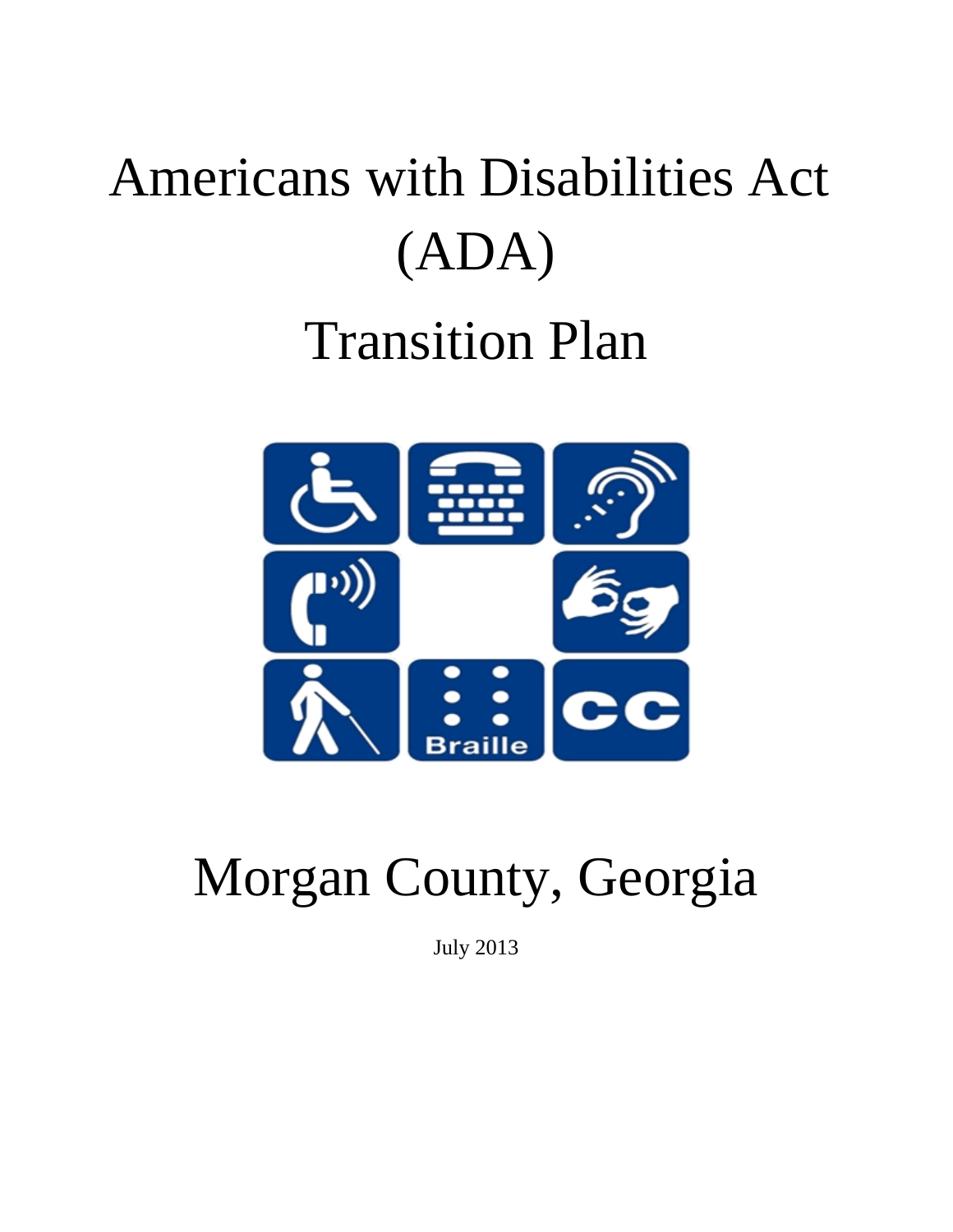## **Table of Contents**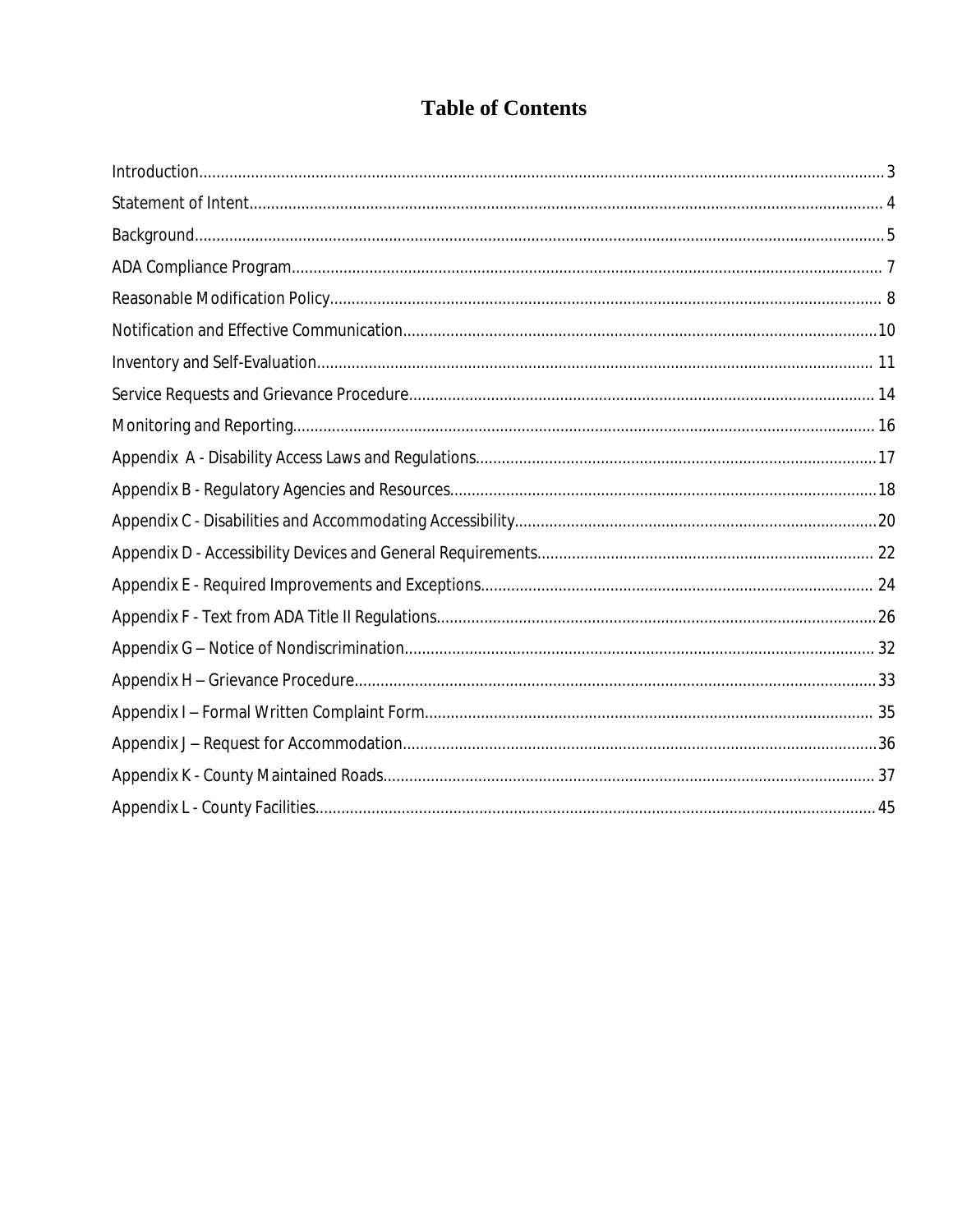#### **Introduction**

To prohibit discrimination on the basis of disability, the Federal government enacted the Rehabilitation Act of 1973 and the Americans with Disabilities Act of 1990 (ADA). Title II of the ADA pertains to state and local governments and requires that persons with disabilities be provided with an equal opportunity to benefit from government programs, services and activities.

Title II of the ADA further identifies specific steps that state and local governments must follow to comply with the ADA. These include:

- 1) Prepare a **Self-Evaluation** of programs, services and activities that may not be accessible to persons with disabilities;
- 2) Develop a **Transition Plan** to provide for the elimination of barriers for disabled persons to access these programs, services and activities;
- 3) Designate at least one employee as the **ADA Coordinator** to be responsible for the ADA compliance program;
- 4) Establish a **Grievance Procedure** to respond to complaints regarding accessibility;
- 5) Provide **Notice** to the public of the County's obligations under Title II to prohibit discrimination on the basis of disability; and
- 6) Provide an **Opportunity** for interested persons, including individuals with disabilities, or organizations representing individuals with disabilities, to participate in the development of the Transition Plan by submitting comments and making specific recommendations.

It is the goal of Morgan County to provide safe and usable pedestrian facilities for all pedestrians and to assure compliance with all federal, state and local regulations and standards.

In accordance with the above ADA Title II requirements, The Disability Access Office, a division of the Morgan County Planning and Development Office, prepared an ADA self-evaluation, a grievance procedure, and a notice of non-discrimination to address access to county-wide employment, programs, and services.

The Disability Access Office also prepared a transition plan to specifically address accessibility of County buildings, including administrative centers, community centers, libraries, hospitals, sheriff office, fire stations, courts, and jails.

The ADA Coordinator provides oversight and coordination of ADA compliance efforts with County departments.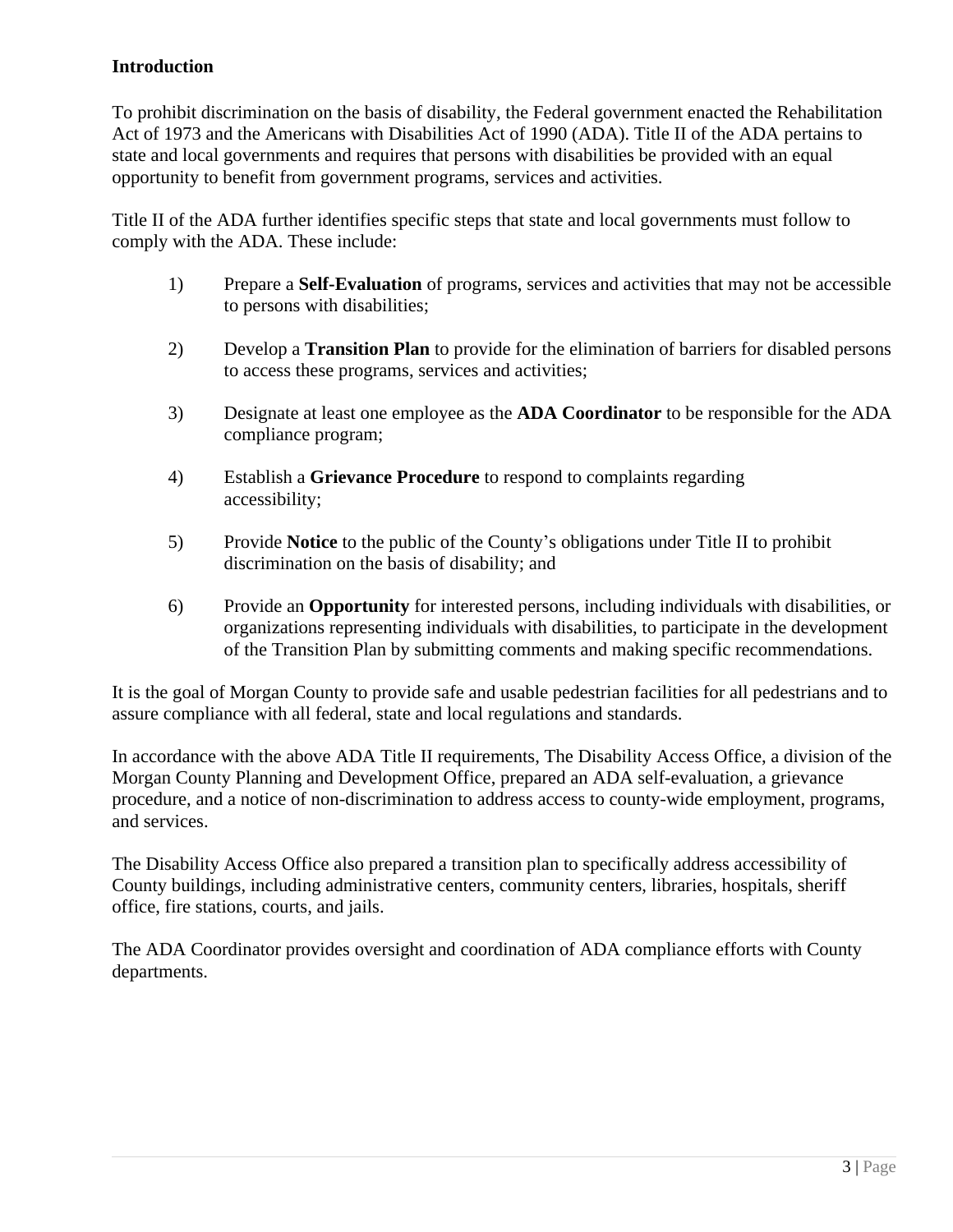#### <span id="page-3-0"></span>**Statement of Intent**

#### **Mission Statement**

To provide accessible services in a professional and effective manner to all citizens, which facilitates economic growth, enhances the quality of life, public safety, recreational and cultural activities for current and future generations.

#### **Transition Plan Goals**

- $\bullet$  Safety To provide a safe environment for all individuals that are visiting our facilities, receiving a service or participating in any program or activity
- Accessibility To accommodate in a reasonable manner all individuals regardless of disability
- Functionality To insure that the accommodations provided meet the requirements of the code and meets the needs of the public
- Efficiency To provide the most beneficial services at a reasonable cost without compromising functionality or safety

#### **Purpose**

The purpose of this plan is to ensure that all individuals are provided reasonable access to all Morgan County facilities, programs, services and activities, and to identify and create a plan to mitigate deficiencies with facilities, programs, services and activities that may pose an obstacle to those individuals that have a disability.

#### **Focus**

The Morgan County Board of Commissioners and staff believe the ability to accommodate all individuals regardless of disability is essential. Therefore, Morgan County will make reasonable modifications as funds become available to facilities, programs, services and activities that would not fundamentally alter the nature of the service, program or activity. Priorities will be given to the following:

- Government offices
- Government Facilities
- Transportation
- Employees
- Places of Public Accommodation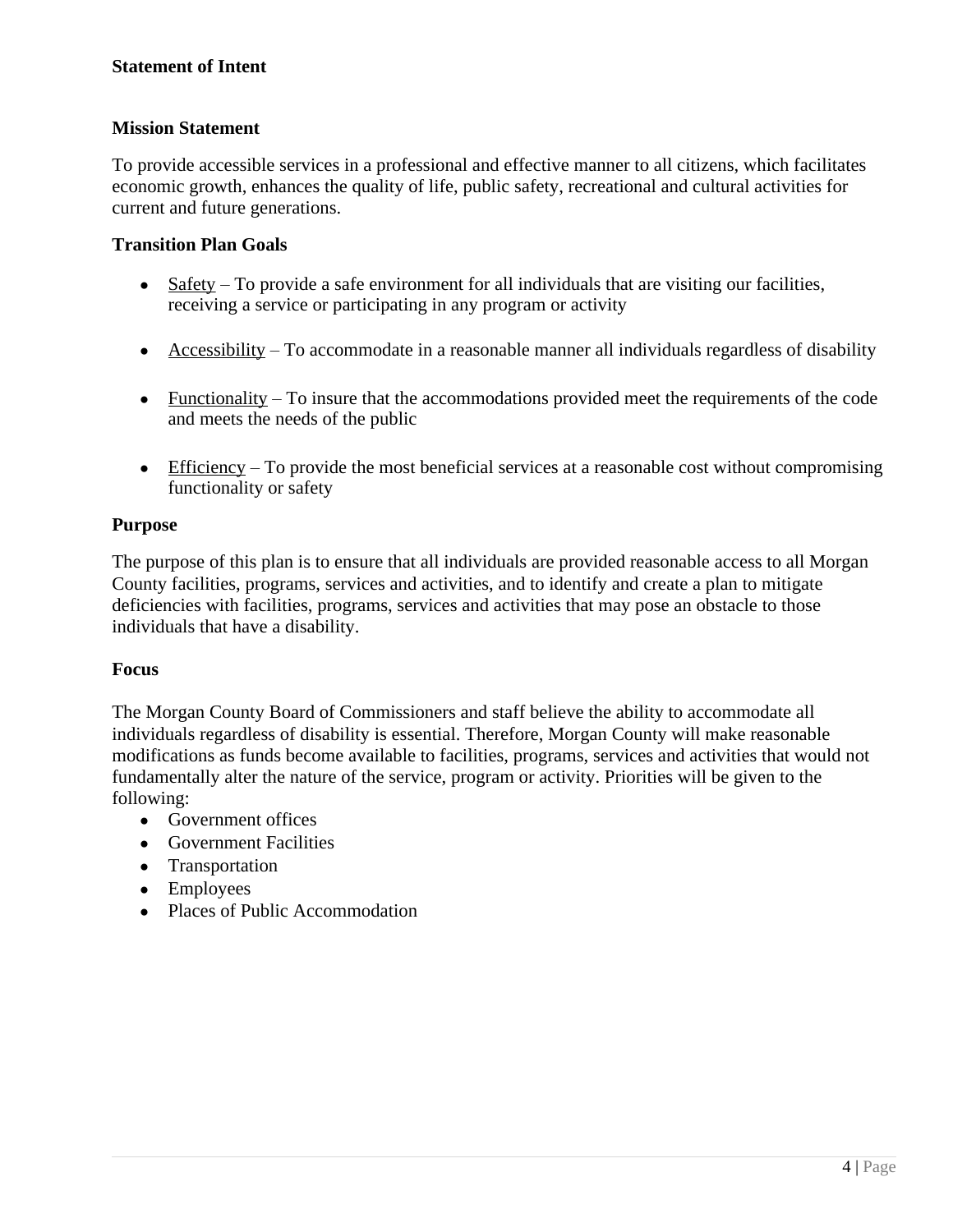#### **Background**

#### **Disability Access Laws**

Title VI of the landmark Civil Rights Act of 1964 prohibits government agencies from discriminating on the grounds of race, color or national origin. The rights of persons with disabilities are protected under Section 504 of the Rehabilitation Act of 1973, and even further under the Americans with Disabilities Act of 1990 (ADA).

Title II of the ADA requires state and local governments to provide persons with disabilities an equal opportunity to benefit from government programs, services and activities.

Title II dictates that state and local governments with 50 or more employees must develop selfevaluation and transition plans to make their pedestrian facilities accessible.

#### **Regulatory Agencies and Resources**

The United States Congress has given the United States Department of Justice the authority to enforce Title II of the ADA and for coordinating other federal agencies' enforcement activities under Title II. In 1973, the United States Congress established the United States Architectural and Transportation Barriers Compliance Board as an independent federal agency tasked with preparing guidelines to standardize physical accessibility requirements. The United States Architectural and Transportation Barriers Compliance Board prepared the 1984 Uniform Federal Accessibility Standards and the 2004 Americans with Disabilities Act Accessibility Guidelines.

In 2010, the United States Department of Justice published a revision of accessibility requirements incorporating updates of Titles II and III of the ADA, and the 2004 update of the Americans with Disabilities Act Accessibility Guidelines. Together, the updated ADA and 2004 Americans with Disabilities Act Accessibility Guidelines comprise the United States Department of Justice's "2010 ADA Standards for Accessible Design."

The United States Department of Transportation is the agency responsible for overseeing state and local governments' compliance with Title II of the ADA regarding transportation systems including highway, railroad, transit, maritime and aviation. The Federal Highway Administration, a division of the United States Department of Transportation, is responsible for implementation of pedestrian access requirements in the public road right-of-way.

#### **Disability Defined**

Under the ADA, a qualified individual with a disability is defined as a person who has a physical or mental impairment that substantially limits one or more major life activities. The two primary areas of disabilities that are typically accommodated in pedestrian facility design are mobility and visual impairments, but hearing and mental impairments can also be accommodated.

#### **Technical Requirements**

Minimum design criteria for accessible pedestrian facilities has been established and published by federal and state regulatory agencies. It should be noted that the ADA has no effect on any state or local regulations that provide protection for individuals with disabilities at a level greater than that provided by the ADA.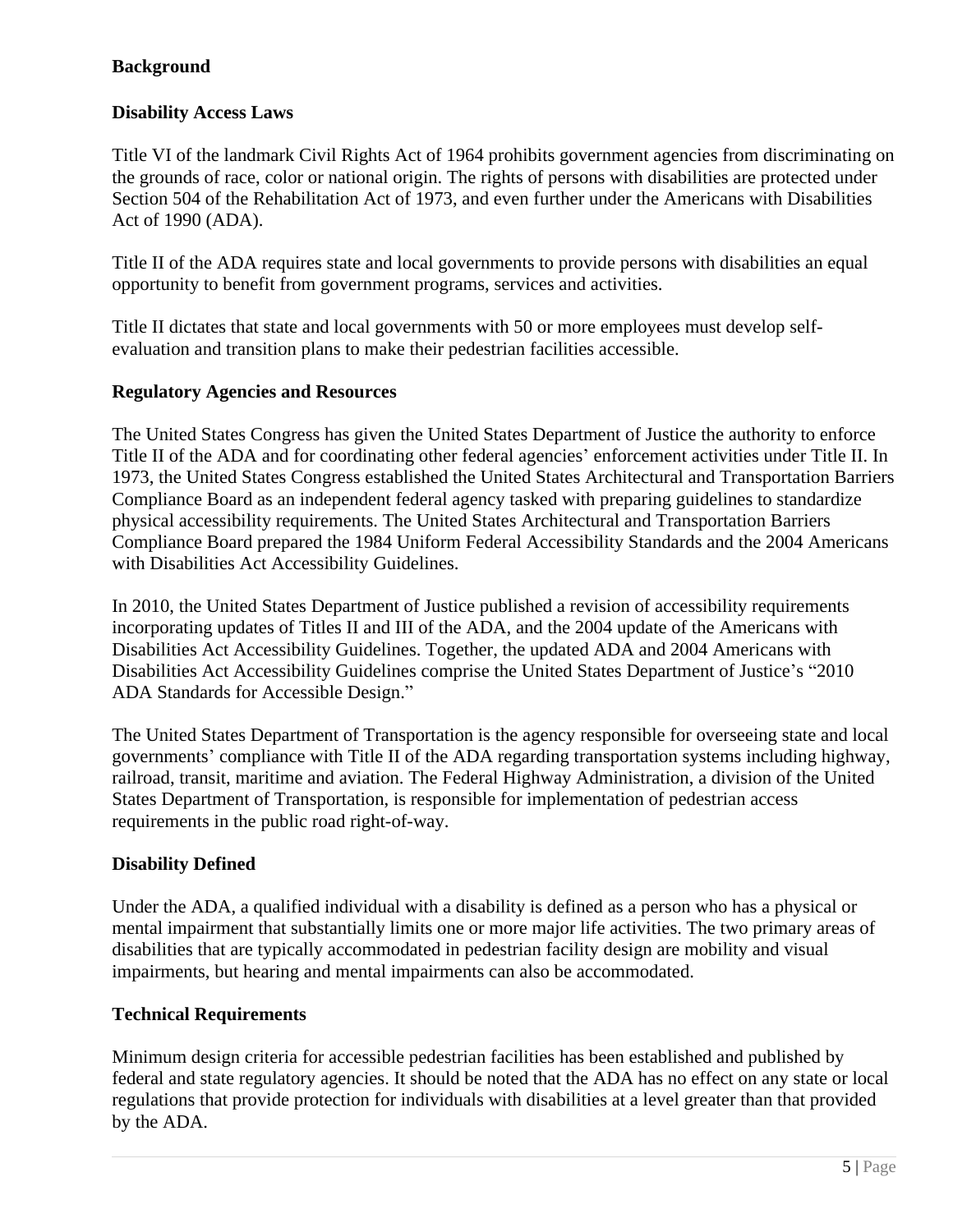#### **Required Improvements and Exceptions**

The United States Department of Justice has made a distinction between the accessibility requirements that apply to new construction, altered construction, and maintenance activities. The United States Department of Justice has also recognized that exceptions to the design standards are allowed when applying the standards may be technically infeasible, structurally impracticable, or threatens historically significant features of a qualified historic facility.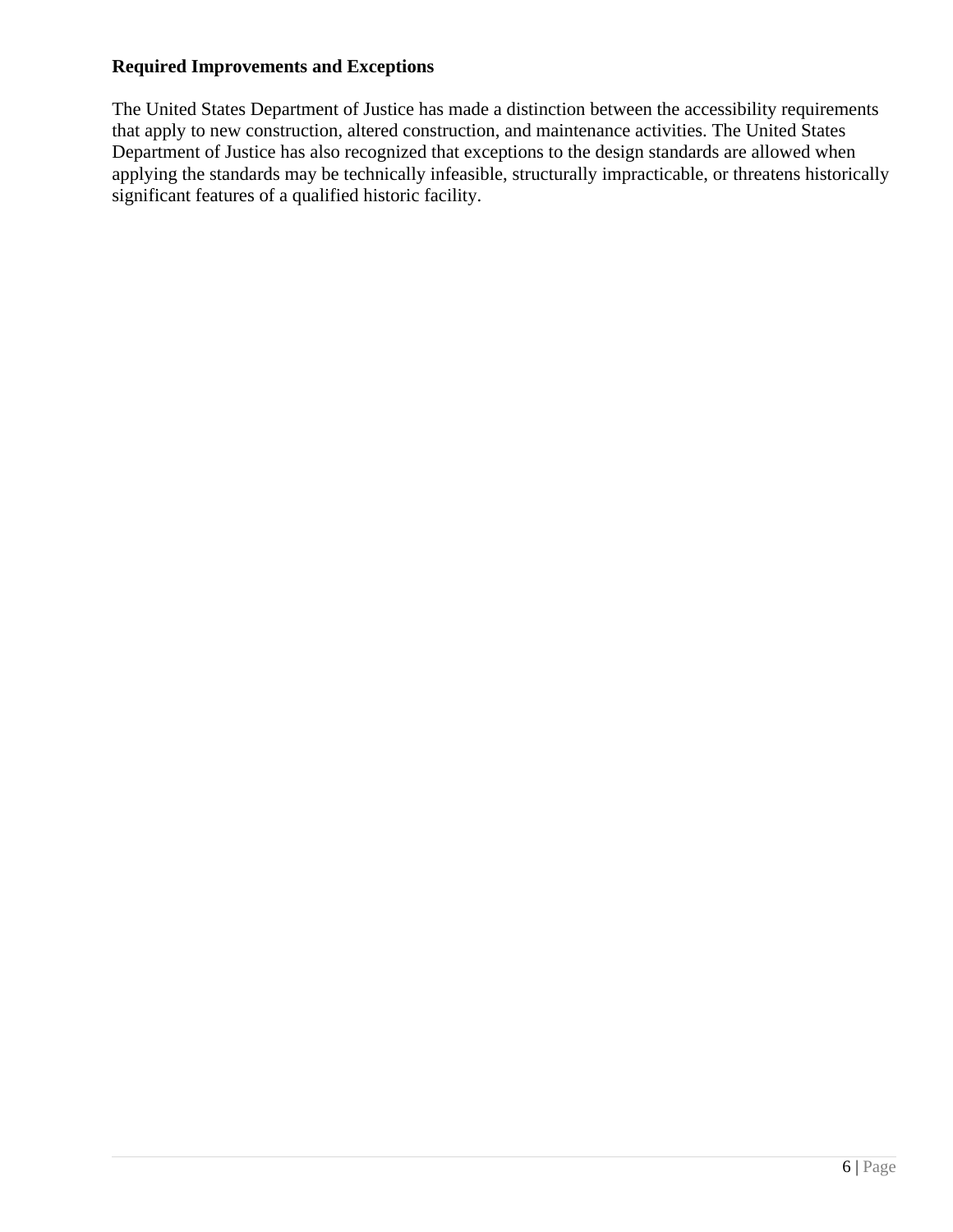#### **ADA Compliance Program**

In compliance with the ADA, Morgan County offered opportunities for interested persons, including individuals with disabilities or organizations representing individuals with disabilities, to participate in the development of the plan by submitting comments and making specific recommendations.

#### **Policy**

It is the policy of Morgan County for its staff and consultants to implement all federal and state requirements for accessibility into the County's new and altered capital improvements, and into all private projects providing improvements within the County's public road rights-of-way.

#### **Design Exceptions**

Where it is technically infeasible or structurally impracticable to fully comply with federal or state minimum standards, Morgan County will make every effort to provide reasonable modifications that would improve the existing conditions to facilitate access to the maximum extent feasible.

#### **Maintenance of Pedestrian Facilities**

In addition to new construction and alteration projects, Morgan County maintains its existing pedestrian facilities on an on-going basis through various departments. Areas of need are identified by County employees and by requests from the public.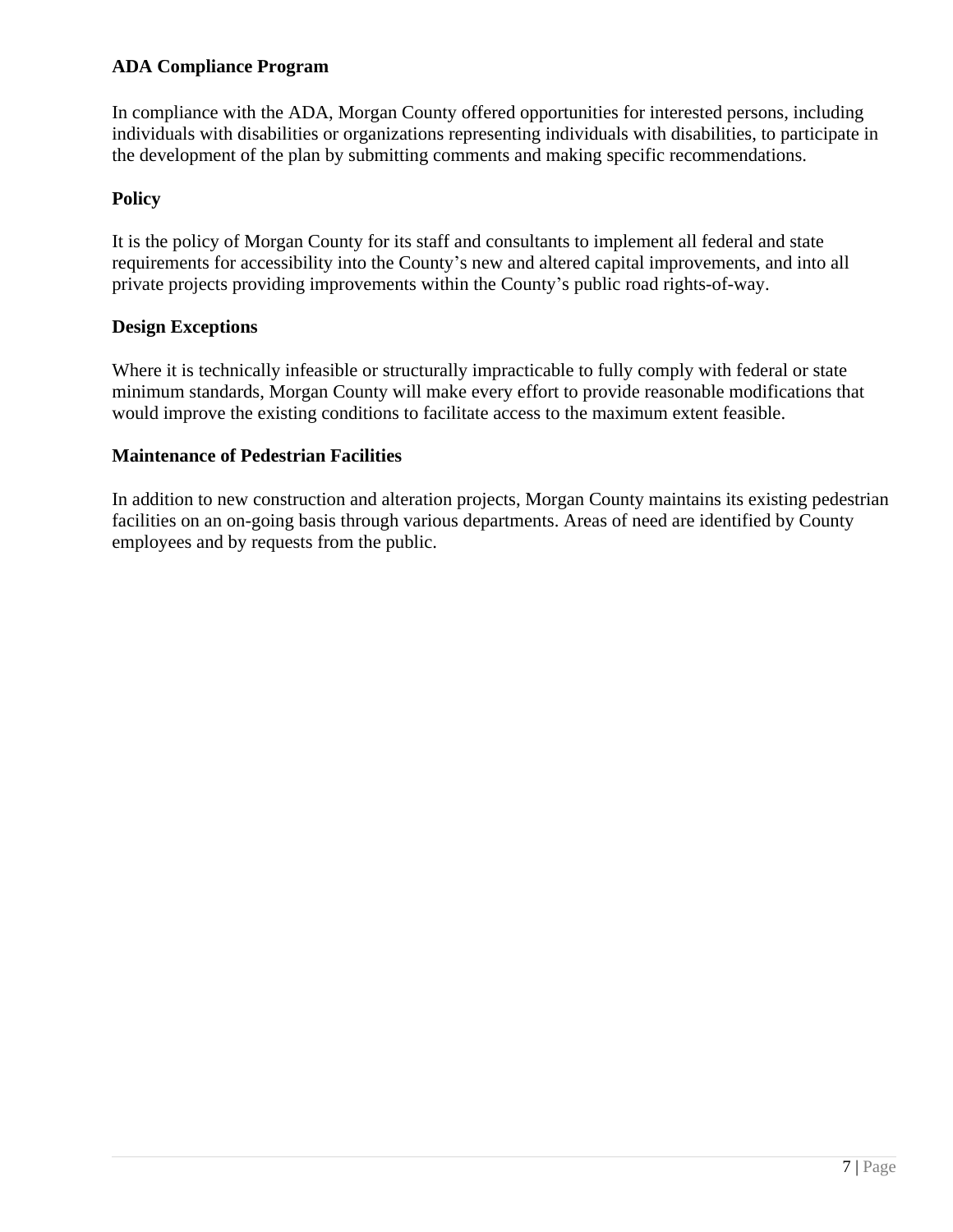#### <span id="page-7-0"></span>**Non-Discrimination**

No person shall, on the grounds of race color, or national origin, be excluded from participation, be denied the benefits of, or be subjected to discrimination under any County program, service or activity.

#### **Individuals with Disabilities**

No qualified individual with a disability shall, by reason of such a disability, be excluded from participation, be denied the benefits of, or be subjected to discrimination under any County program, service or activity. The County shall not exclude or deny equal programs, services or activities to an individual because of the known disability.

#### **Qualified Individual with a Disability**

A qualified individual with a disability is an individual with a disability who, with or without reasonable modifications to rules, policies, or practices, the removal of architectural, communication, or transportation barriers, or the provision of auxiliary aids and services, meets the essential eligibility requirements for the receipt of services or the participation in programs or activities provided by the County.

#### **Reasonable Modification**

The County shall make reasonable modification in policies, practices, or procedures when the modifications are necessary to avoid discrimination on the basis of disability, unless the County can demonstrate that making the modifications would fundamentally alter the nature of the service, program, or activity.

#### **Communications**

The County shall take appropriate steps to ensure that communications with applicants, participants, and members of the public with disabilities are as effective as communications with others. To this end, the County shall furnish appropriate auxiliary aids and services where necessary to afford an individual with a disability an equal opportunity to participate in, and enjoy the benefits of, a service, program, or activity conducted by the County. In determining what type of auxiliary aid or service is necessary, the County shall give primary consideration to the requests of the individual with disabilities.

#### **Auxiliary Aids and Services**

- 1. Qualified interpreters, transcription services, written materials, assistive listening systems or other methods for individuals with hearing impairments;
- 2. Qualified readers, audio recordings, brailed materials, large print materials or other methods for individuals with visual impairments;
- 3. Acquisition of equipment needed to reasonably meet the needs of the community;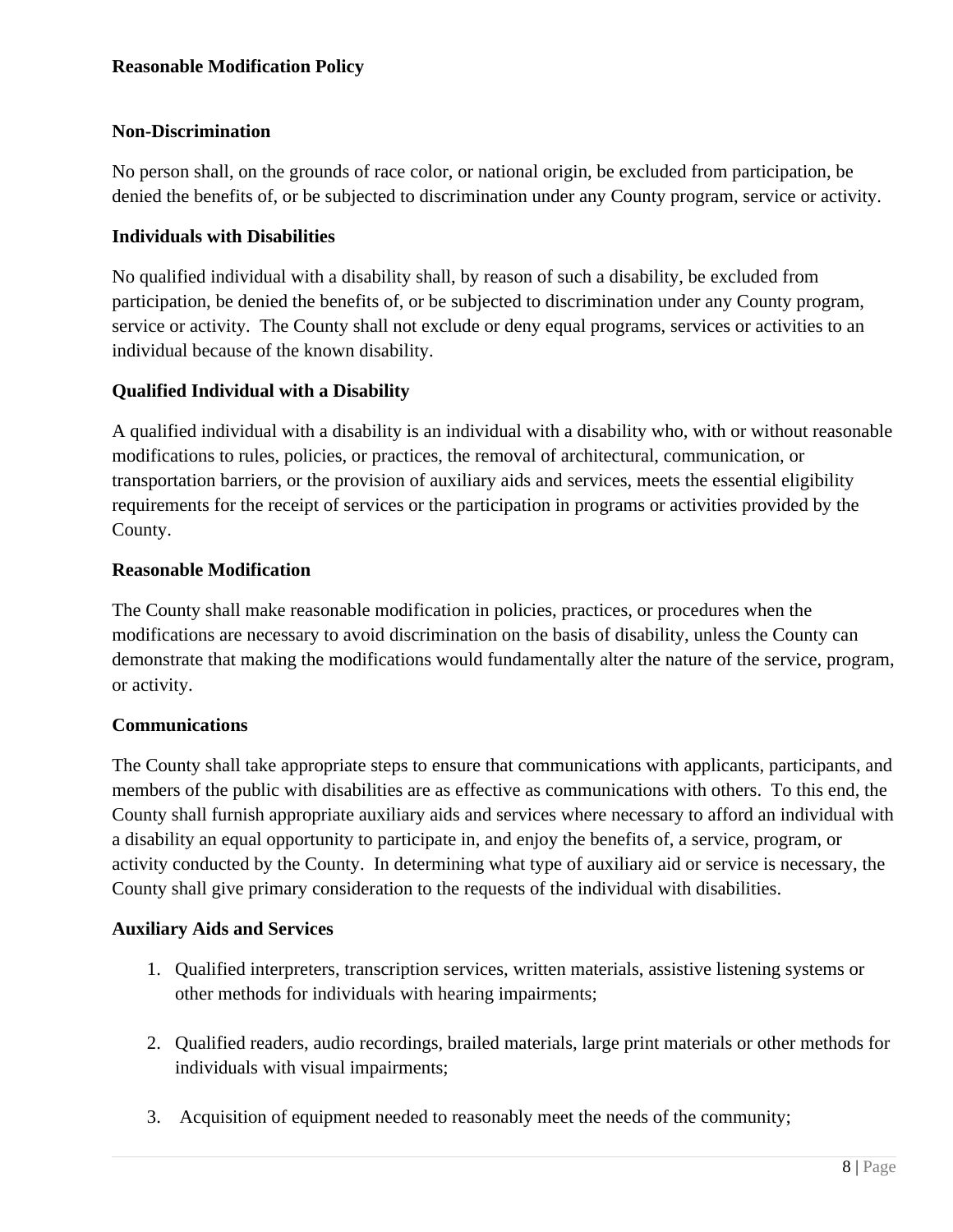4. Other actions or modification needed to comply with ADA standards.

#### **Limits of Required Modifications**

The County is not required to take any action that it can demonstrate would result in a fundamental alteration in the nature of a service, program, or activity, or in undue financial and administrative burdens. Any decision that complies with its responsibility to provide effective communication for individuals with disabilities would fundamentally alter the service, program, or activity. The decision shall be accompanied by a written statement of the reasons for reaching that conclusion.

#### **Notice**

The County shall make available to applicants, participants, beneficiaries, and other interested persons information regarding the provisions of Title II of the Americans with Disabilities Act (ADA) and its applicability to the services, programs, or activities of the County. The information shall be made available in such manner as the ADA Coordinator finds necessary to apprise such persons of the protections against discrimination assured them by the ADA.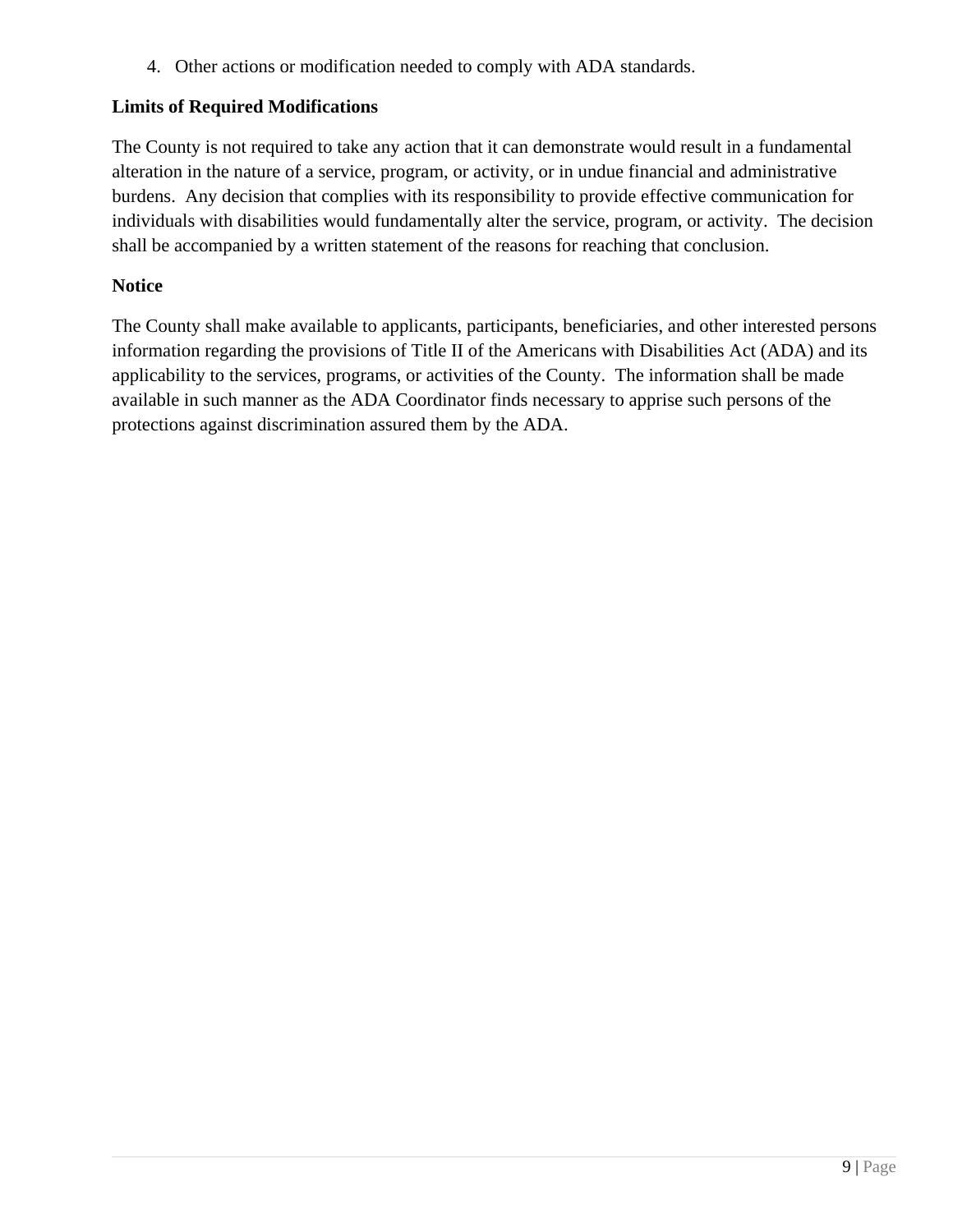#### <span id="page-9-0"></span>**Notification and Effective Communication**

As required by Title II of the ADA, public agencies must notify applicants, participants, beneficiaries, and other interested persons of their rights and of the agency's obligations under Title II to prohibit discrimination on the basis of disability. The Disability Access Office prepared the **Notice of Nondiscrimination** to address county-wide employment, programs and services. The Notice of Nondiscrimination is posted on the Morgan County Planning and Development webpage and is available in County offices.

#### **Public Outreach**

Morgan County has provided an opportunity for interested persons, including individuals with disabilities or organizations representing individuals with disabilities, to participate in the development of the Transition Plan by submitting comments and making specific recommendations. A public comment period was announced in the Morgan County Citizen and through the Morgan County website.

After adoption, a copy of this plan will be available for public reference through the Morgan County website and the Disability Access Office for a period of no less than 3 years in compliance with Title II of the ADA. Morgan County welcomes feedback from the public, including persons with disabilities, regarding the accessibility of its pedestrian facilities. The public can communicate these requests to Morgan County through email, phone calls, and by filling out the ADA Complaint Form.

The ADA Coordinator, and/or other staff members appointed by the Board of Commissioners, will develop and oversee ongoing public outreach programs with the goal to disseminate information regarding Morgan County's efforts to eliminate barriers and make the County's pedestrian rights-of-way accessible by persons with disabilities.

#### **Effective Communication**

To ensure that communications with applicants, participants and members of the public with disabilities are as effective as communications with others, Morgan County offers auxiliary aids and services at no cost, when requested in advance, by qualified individuals with disabilities. Written notification of the availability of auxiliary aids and services is provided on public meeting notices and at public information counters. Listed below is sample wording for a meeting notice:

*In compliance with the Americans with Disabilities Act, persons with disabilities may request reasonable accommodations (including auxiliary aids and services at no cost) to participate in the meeting by contacting \_\_\_\_\_\_\_ [name] at \_\_\_\_\_\_\_ [phone] or \_\_\_\_\_\_\_ [email] at least 5 business days before the scheduled event.*

In addition, it is the policy of Morgan County to provide the following statement on meeting notices, agendas and public information documents that such documents will be provided to persons with disabilities in alternate formats (such as large print, audio tape, electronic format, etc.) upon request:

#### *To accommodate persons with disabilities, this document is available in alternate formats upon request.*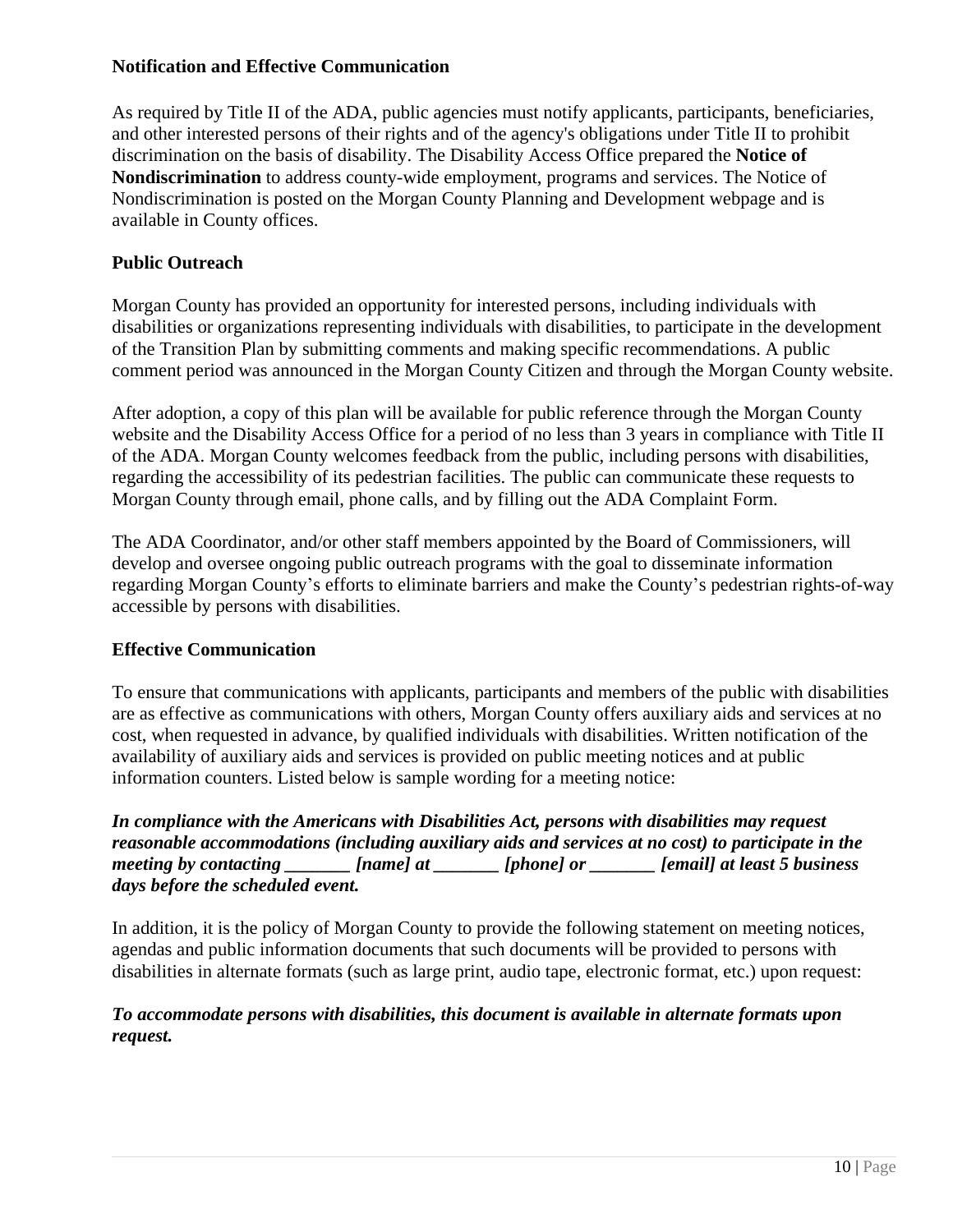## **Inventory and Self-Evaluation**

#### **Self-Evaluation**

As part of the Self-Evaluation process, the ADA Coordinator tasked staff to evaluate all facilities, programs, services and activities operated or funded by Morgan County, including sidewalks and curb ramps located within the public right-of-way, for ADA compliance. The findings of the evaluation of the sidewalks and curb ramps were recorded by means of pictures and written documentation of compliance factors. An Action Plan was subsequently completed by Morgan County, listing specific policy or program modifications needed, and target dates by which the necessary changes would be corrected.

#### **Road Infrastructure**

Morgan County is a rural county and currently maintains approximately 481 miles of roadways. The current road network maintained by the County has a limited amount of sidewalks and curbs ramps. Morgan County has adopted regulations that all new construction of sidewalks and curb ramps must comply with all local, state and federal ADA requirements.

#### **Sidewalk Connectivity**

The GIS mapping program provides a visual representation of the existing sidewalk system in the public road right-of-way. From this, missing segments of sidewalk can be identified and improvements to sidewalk connectivity can be planned.

#### **List of County Maintained Facilities.**

#### **Fire Stations**

- Station  $1 -$  Apalachee
- Station  $2$  Central Morgan
- Station  $3 -$  Bostwick
- Station  $5 -$  Godfrey
- Station  $6$  Fairplay
- Station  $7$  Clacks Chapel
- Station  $8$  Bethany
- $\bullet$  Station 9 Rutledge
- $\bullet$  Station 10 Mission Road
- $\bullet$  Station 12 West Road
- Station 13 Athens Highway (Substation)
- Station  $14 Mt$ . Zion (Substation)
- Station 15 Porter Road (Substation)

#### **Public Safety Center**

- Sheriff Office
- Detention Center
- E911 Dispatch Center
- Emergency Management Agency
- Emergency Medical Services
- Fire Department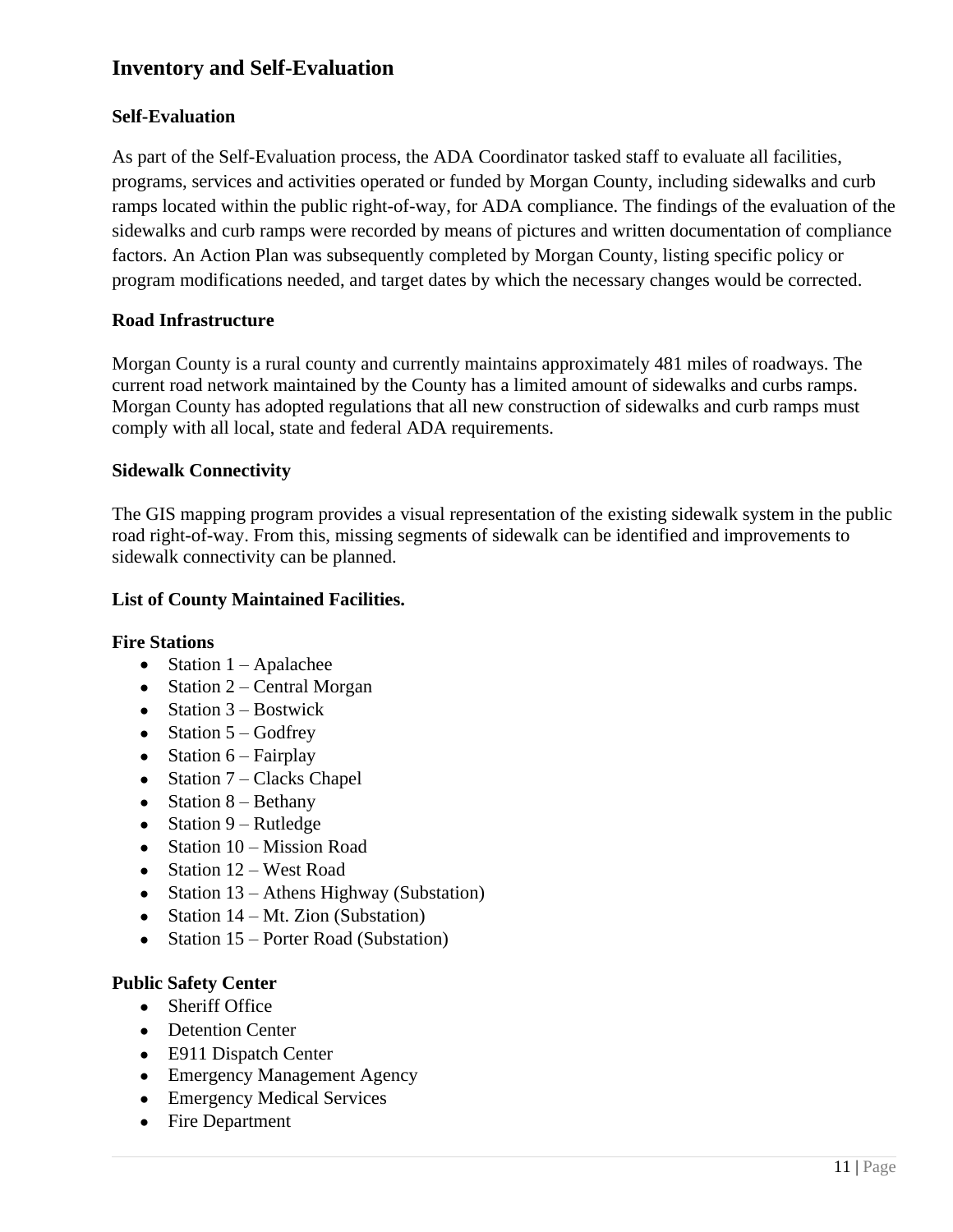#### **Administrative Buildings**

- County Administration
- Court House
- Archives
- Clerk of Courts
- Integrated Technology
- Board of Elections and Registration
- Health Department and Department of Family and Children Services
- Senior Center and Transit
- Public Works
- Animal Control
- Sanitation
- Library

#### **Recreation**

- Recreation Office and Gym
- Aquatic Center
- Heritage Park and Pavilions
- Pennington Ball Fields
- Fears Road Park and Pavilion

#### **Other Buildings**

- Agricultural Complex
- Head Start
- Natural Resources Conservation Service
- Old Tax Assessors Office
- Old Detention Center
- Old Commissioners Office
- Old Health Department
- Old Mental Health

#### **Accessible Routes**

As part of the self evaluation, accessible routes were evaluated for compliance for all maintained structures, including roads. Accessible Routes consist of one or more of the following components:

- Walking Surfaces
- Slopes
- Curb Ramps
- Sidewalks
- Ramps
- Doors
- Thresholds
- Clearances
- Elevators and Lifts

#### **Funding**

Possible funding sources that the County has available for accessibility improvements include: General Fund, Community Development Block Grant (CDBG) and Special Local Option Sales Tax (SPLOST).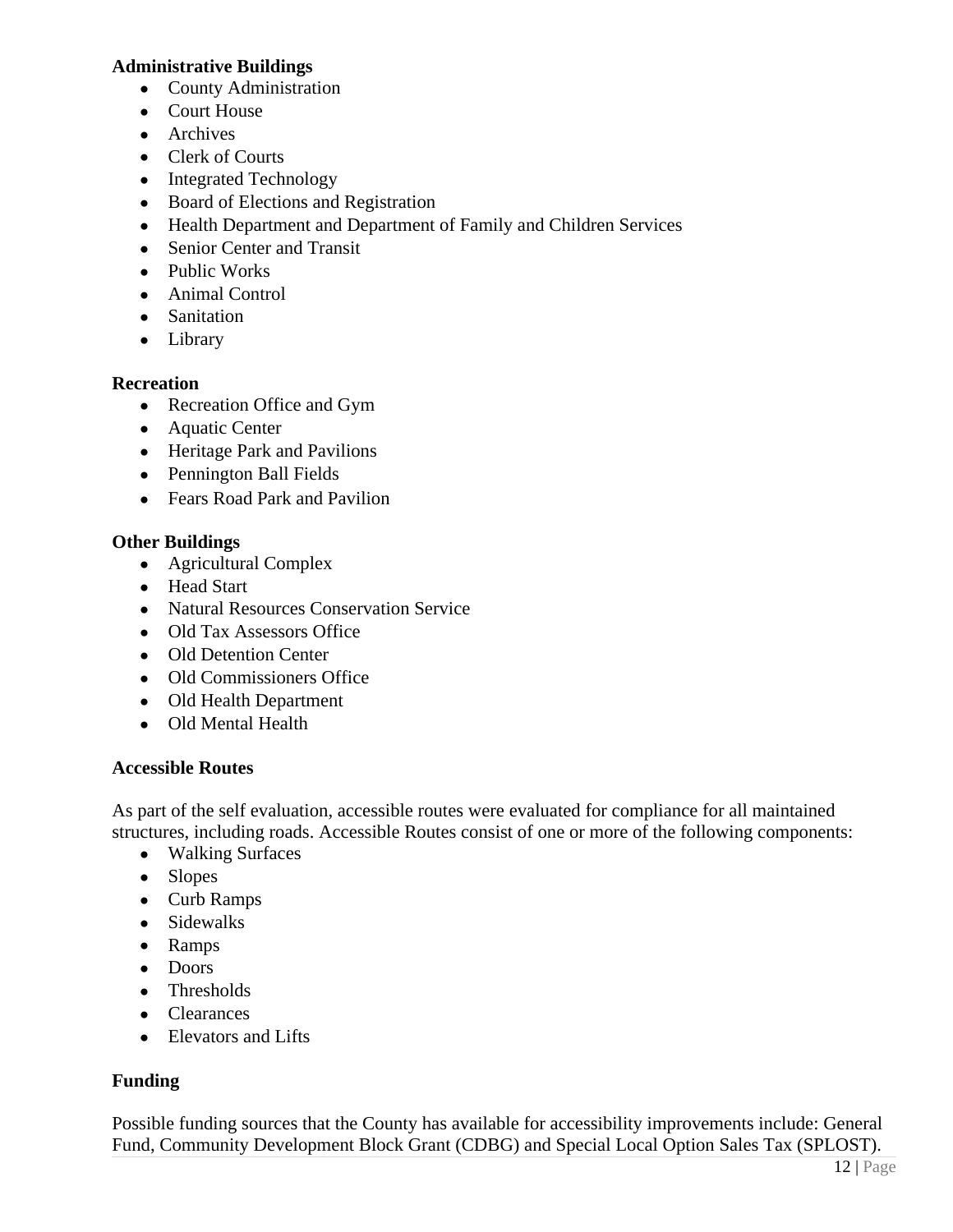The availability of these funding sources is unknown at this time. These funding sources are typically programmed for the County's roads and infrastructure programs. In times of limited government funding, balancing available resources with needed programs will be a challenge for the County.

#### **Priority**

The first step in programming accessibility construction projects is developing a priority system. Title II of the ADA gives priority to accessible pedestrian routes adjacent to or in the vicinity of state and local government offices and facilities, transportation services, places of public accommodation, facilities containing employees, and other areas such as residential neighborhoods.

For the purposes of this plan, the highest priority accessibility construction projects are those requested by qualified persons with disabilities.

The second priority projects are those that may involve a path of travel or condition of use that needs safety improvements, such as missing curb ramps or sidewalk repair around the hospital, government facilities, schools and other public facilities.

The third priority projects are those that are of non-compliance around the hospital, government facilities, schools and other public facilities.

The forth priority projects are those that require infill or new construction to provide connectivity to existing pedestrian routes.

The final priority is to implement a program to continue to monitor the necessity of needed repairs or improvements to the accessible pedestrian routes maintained by Morgan County. This program will be evaluated on an as needed basis, but no less than annually.

Findings of self evaluation and project priority may be found in the Action Plan found in "Appendix K – County Maintained Roads" and "Appendix L – County Facilities"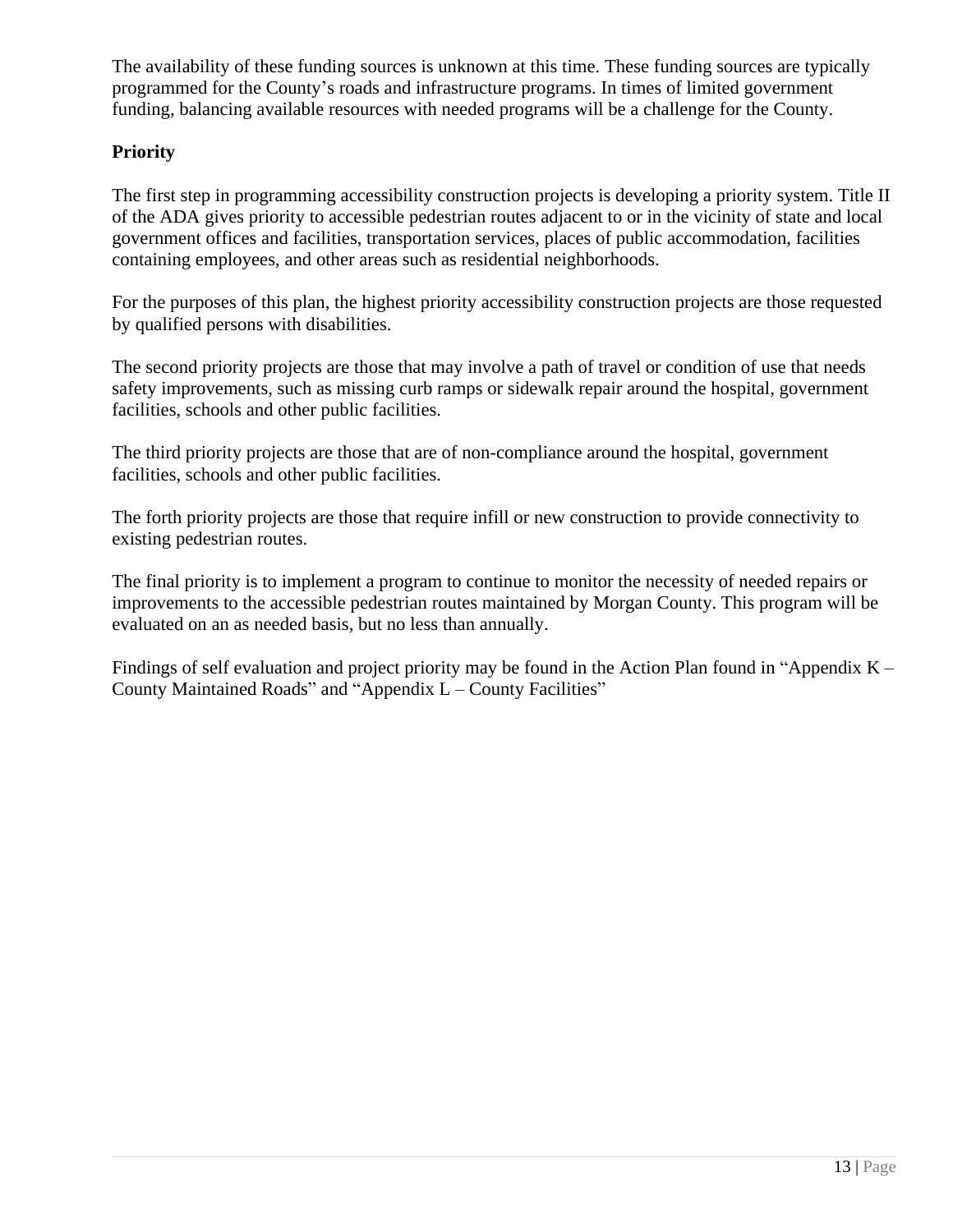#### **Service Requests and Grievance Procedure**

Title II of the ADA requires local governments with 50 or more employees to adopt and publish procedures for resolving grievances. The goal of the grievance procedure is to set out a system for resolving complaints of disability discrimination in a prompt and fair manner.

The Disability Access Office, a division of the Morgan County Planning and Development Office, prepared the ADA Grievance Procedure, to address accessibility of pedestrian facilities, county-wide employment, programs and services. This grievance procedure and its corresponding ADA Complaint Form, as shown in Appendix "I", are available to the public and to employees through the Disability Access Office and its website.

#### **ADA Grievance Procedure**

This Grievance Procedure is established to meet the requirements of the Americans with Disabilities Act of 1990 (ADA). The Grievance Procedure can be found in "Appendix H" of this document. It may be used by anyone who wishes to file a complaint alleging discrimination on the basis of disability in the provision of services, activities, programs, or benefits provided by Morgan County for access to pedestrian facilities by persons with disabilities.

The complaint should be in writing and contain the following information regarding the alleged discrimination:

- Complainant name
- Address of complainant
- Phone number of complainant
- Location of complaint
- Date of alleged violation identified
- Description of the alleged violation

Alternative means of filing complaints, such as personal interviews or a tape recording of the complaint will be made available for persons with disabilities upon request.

The complaint should be submitted by the complainant and/or his/her designee as soon as possible but no later than 60 calendar days after the alleged violation to the ADA Coordinator:

Chuck Jarrell, ADA Coordinator Morgan County Disability Access Office Post Office Box 1357 150 East Washington Street, Suite 200 Madison, Georgia 30650 (706) 342-4373 Office (706) 343-6455 Fax cjarrell@morganga.org

Within 30 calendar days after receipt of the complaint, the ADA Coordinator or his/her designee will contact the complainant to discuss the complaint and possible resolutions. Within 30 calendar days of contacting the complainant, the ADA Coordinator or his/her designee will respond in writing, and where appropriate, in a format accessible to the complainant such as large print, audio tape or electronic file.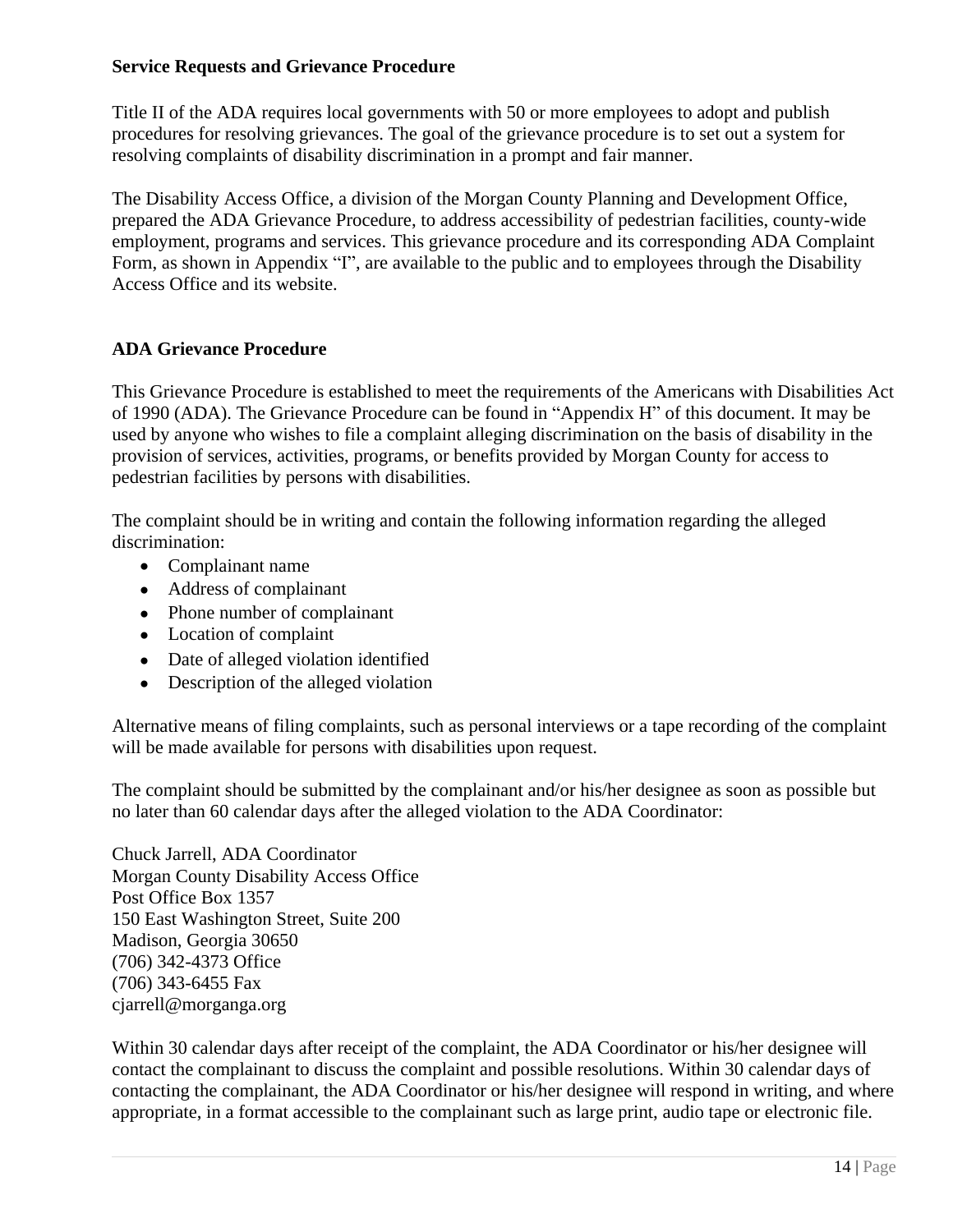The response will explain the position of Morgan County and offer options for resolution of the complaint.

If the response by the ADA Coordinator does not satisfactorily resolve the issue, the complainant and/or his/her designee may appeal the decision within 30 calendar days after receipt of the response to the Morgan County Board of Commissioners.

Within 30 calendar days after receipt of the appeal, the County Clerk will contact the complainant to schedule a hearing before the Morgan County Board of Commissioners to discuss the complaint and possible resolutions. Within 30 calendar days after the appeal hearing, the County Clerk will respond in writing, and, where appropriate, in a format accessible to the complainant, with a final resolution of the complaint.

All written complaints received by the ADA Coordinator, appeals to the Morgan County Board of Commissioners, and responses from these two offices will be retained by the Disability Access Office for at least three years.

To accommodate persons with disabilities, this notice is available in alternate formats upon request.

#### **Service Requests**

Morgan County routinely receives requests from the public for services and maintenance, such as roadway signs, drainage, road repairs and access issues. These requests come into the County through several methods. Individuals either contact the Board of Commissioners, County Manager, Planning and Development, ADA Coordinator, or Road and Bridges offices by phone, email, mail or in person. Individuals may download a general complaint form or they can download and fill out an online ADA Complaint form from the Disability Access Office webpage. Forms should be mailed or hand delivered to:

Chuck Jarrell, ADA Coordinator Morgan County Disability Access Office Post Office Box 1357 150 East Washington Street, Suite 200 Madison, Georgia 30650

When accessibility requests are made, the Disability Access Office logs the requests into a database maintained by the Disability Access Office. The ADA coordinator reviews the request, investigates the request, and gives a recommendation for resolution to the Board of Commissioners for the approval of allocating funds, if needed, to mitigate the request. If funds are allocated, then the request and recommendation are sent to the appropriate department to make the necessary corrections. Each request is monitored from the date of receiving the request until final resolution. The ADA Coordinator summarizes the complaints and their resolution in an annual report to the Morgan County Board of Commissioners.

Persons with disabilities are also able to file formal ADA grievances through the United States Department of Justice, United States Department of Transportation or Equal Employment Opportunity Commission.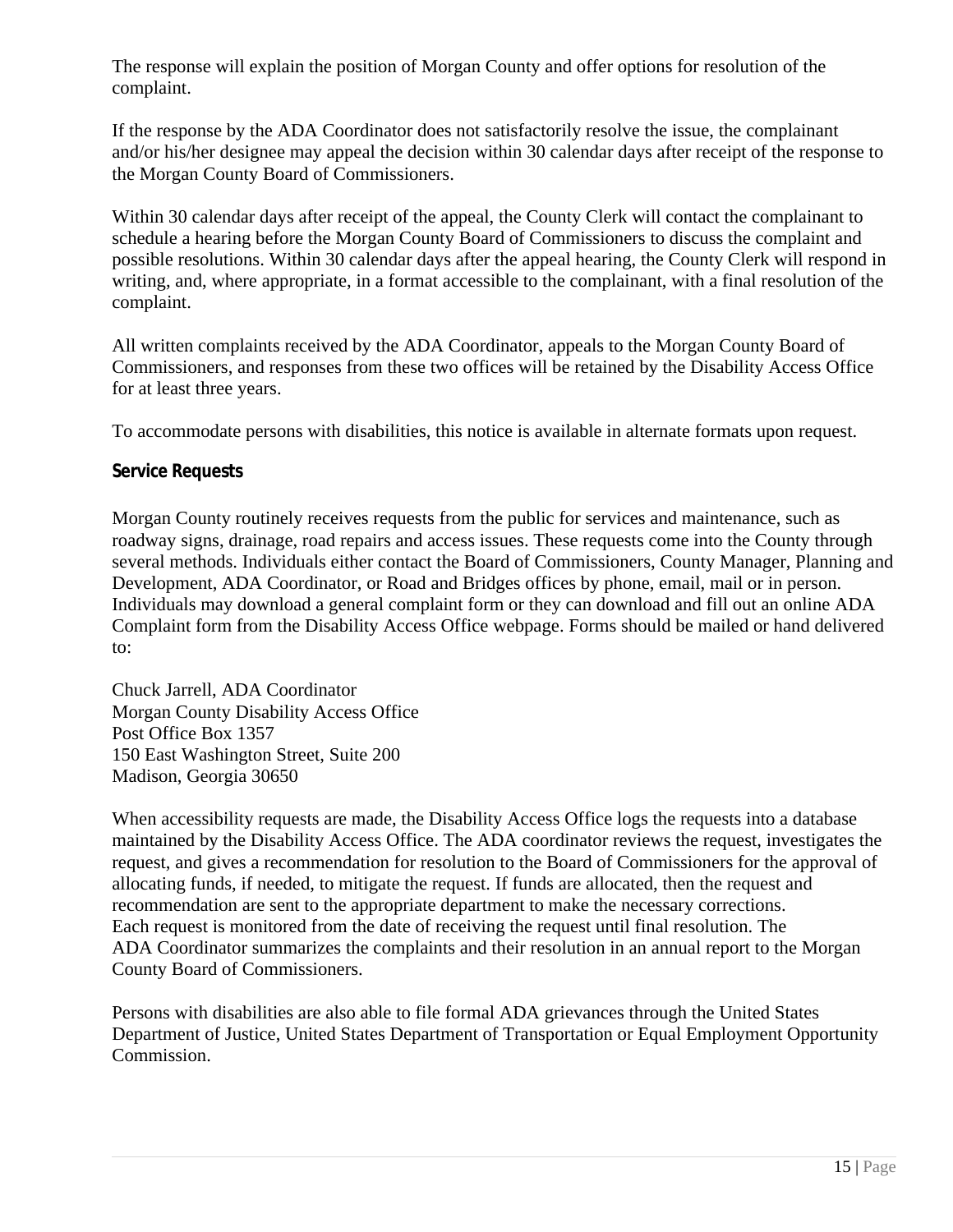#### **Monitoring and Reporting**

Morgan County's inventory, self-evaluation and transition plan are viewed as fluid documents and is continually updated as new accessible improvements are constructed. The modification of existing noncompliant structures and the construction of new curb structures are reported to the ADA Coordinator. The structures are inspected by the Planning and Development inspectors for compliance with the ADA code.

The progress of the ADA compliance program is documented in an annual report prepared by the ADA Coordinator for review by the Morgan County Board of Commissioners.

The annual report is intended to identify the following information:

- The number of newly constructed curb ramps
- The number of modified curb ramps
- The number of barrier removals and upgrades to accessibility
- The number of design exceptions filed that identify technical infeasibility
- The total funds spent for the accessibility program
- Updates on funding availability and the efforts taken to secure extra funding
- Community outreach projects
- Summary of requests/complaints received and how requests/complaints were resolved
- Evaluation of the targeted goals of the previous year
- Establishment of targets for the upcoming year
- Information as to the long term progress of the ADA program.

The annual report is retained by the Disability Access Office for at least three years and is made available to the public in alternate formats upon request.

The Transition Plan, as approved by the Morgan County Board of Commissioners, provides the ADA Coordinator the authority to update this plan from time to time. The most current version of this plan as adopted by Morgan County can be obtained by contacting the ADA Coordinator.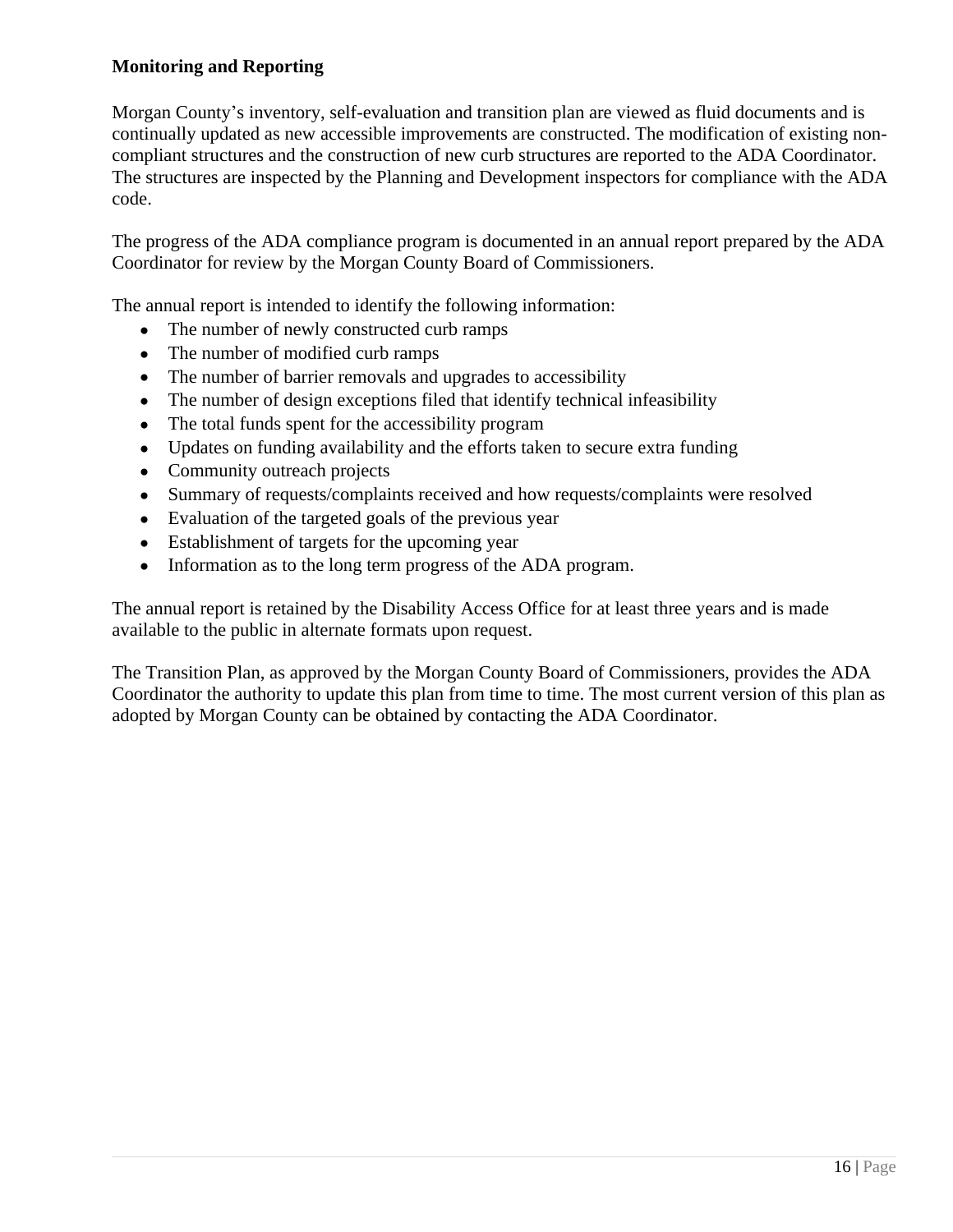## **Appendix A - Disability Access Laws and Regulations**

Title VI of the Civil Rights Act of 1964 prohibited government agencies from discriminating on the grounds of race, color or national origin. The rights of persons with disabilities were protected under Section 504 of the Rehabilitation Act of 1973, and even further under the Americans with Disabilities Act of 1990 (ADA). Listed below is a summary of federal legislation, state legislation and case law that protect the rights of disabled persons and dictate the development of this Plan.

**Section 504 of the Rehabilitation Act of 1973.** Section 504 is widely recognized as the first civil-rights statute for persons with disabilities, requiring state and local governments that receive federal financial assistance to provide persons with disabilities equal access to government programs, services and activities.

**Americans with Disabilities Act of 1990 (ADA).** The ADA is built upon the foundation laid by Section 504 of the Rehabilitation Act. While Section 504 applies only to entities receiving federal financial assistance, the ADA covers all state and local governments, including those that receive no federal financial assistance. The ADA also applies to private businesses that meet the ADA's definition of "public accommodation" (such as restaurants, hotels, movie theaters and doctor offices), commercial facilities (such as office buildings, factories and warehouses) and many private employers. The ADA is divided into five parts, covering the following areas:

**Title I: Employment.** Under this title, employers, including governmental agencies, must ensure that their practices do not discriminate against persons with disabilities in the application, hiring, advancement, training, compensation, or discharge of an employee.

**Title II: State and Local Government Activities.** This title prohibits state and local governments from discriminating against persons with disabilities or from excluding participation in programs, services or activities to persons with disabilities. A transition plan is intended to outline the methods by which physical changes will be made to address the non-discrimination policies described in Title II. In the event that a public entity has responsibility over streets, roads or walkways, the transition plan is to include a schedule for providing accessible curb ramps or other sloped areas where pedestrians walk across streets.

**Title III: Public Accommodations.** Title III requires places of public accommodation to be accessible to and usable by persons with disabilities. The term "public accommodation" as used in the definition is often misinterpreted as applying to public agencies, but the intent of the term is to refer to any privately funded and operated facility serving the public.

**Title IV: Telecommunications.** This Title covers regulations regarding private telephone companies and requires common carriers offering telephone services to the public to increase the availability of interstate and intrastate telecommunications relay services to individuals with hearing and speech impairments.

**Title V: Miscellaneous Provisions.** This title contains several miscellaneous regulations, including construction standards and practices, provisions for attorney's fees, and technical assistance provisions.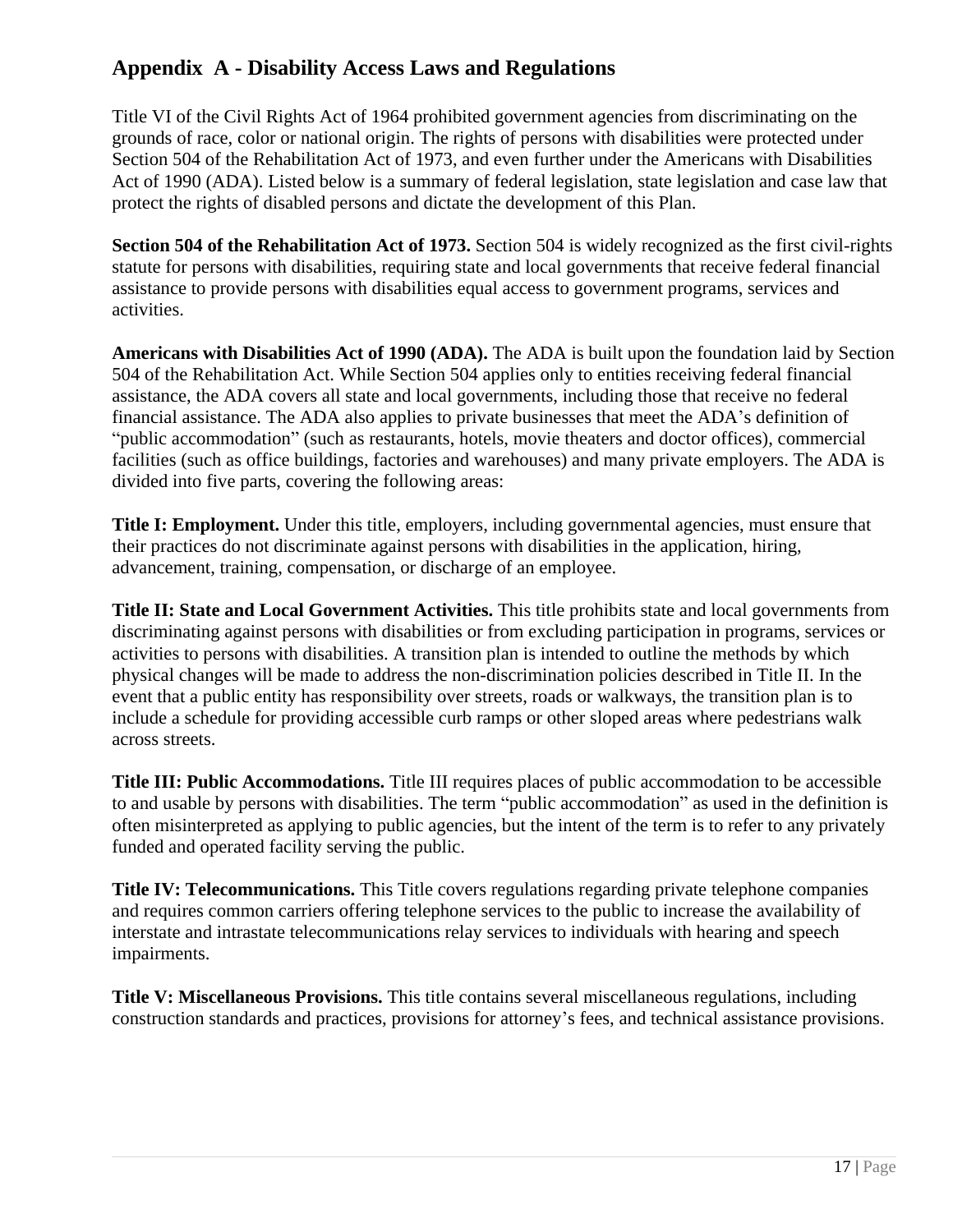## **Appendix B - Regulatory Agencies and Resources**

**U.S. Department of Justice.** The U.S. Congress has given the U.S. Department of Justice, through its Civil Rights Division, the authority for enforcing Title II of the ADA and for coordinating other federal agencies' enforcement activities under Title II. The U.S. Department of Justice published updated Title II and Title III regulations on September 15, 2010. The U.S. Department of Justice maintains an informational website on ADA regulations, guidelines and updates at: www.ada.gov

#### **United States Architectural and Transportation Barriers Compliance Board**

**(U.S. Access Board).** Congress established the U.S. Access Board, an independent federal agency, through Section 502 of the Rehabilitation Act of 1973. The U.S. Access Board was tasked with preparing guidelines to standardize physical accessibility requirements for buildings in order to minimize the differences between the standards previously used by four federal agencies (the General Services Administration, the Department of Housing and Urban Development, the Department of Defense and the United States Postal Service). U.S. Access Board guidelines are not enforceable as regulations until adopted, with or without modifications, by the U.S. Department of Justice and the U.S. Department of Transportation. The U.S. Access Board maintains a website at: www.access-board.gov

The U.S. Access Board published its first design guidelines, the Uniform Federal Accessibility Standards, in 1984.

In 1991, the U.S. Access Board prepared, and the U.S. Department of Justice adopted, the Americans with Disabilities Act Accessibility Guidelines for the design, construction, and alteration of buildings and facilities covered by Titles II and III of the ADA.

Facilities built before January 26, 1992, the effective date of for compliance with ADA accessibility requirements, are referred to as pre-ADA facilities. A barrier to accessibility in a pre-ADA facility could be removed using either the Americans with Disabilities Act Accessibility Guidelines or Uniform Federal Accessibility Standards, the program, service or activity could be made accessible by providing program access. Access allows the program, service or activity to be moved to an accessible location, or used some way other than making all architectural changes to make the program, service, or activity readily accessible and usable by individuals with disabilities.

Facilities built or altered after January 26, 1992 are considered post-ADA facilities and must have been built in strict compliance with either the Americans with Disabilities Act Accessibility Guidelines or Uniform Federal Accessibility Standards and made readily accessible and usable by individuals with disabilities without the option for program access.

On September 15, 2010, the U.S. Department of Justice published revised accessibility requirements inc orporating updates of Titles II and III of the ADA and the U.S. Access Board's 2004 update of the Americans with Disabilities Act Accessibility Guidelines. Together, the updated ADA and 2004 Americans with Disabilities Act Accessibility Guidelines comprise the "**2010 ADA Standards for Accessible Design**." Facilities built or altered after March 15, 2012, must use the 2010 Standards. For facilities constructed during the transition period between September 15, 2010 and March 15, 2012, public agencies could use Uniform Federal Accessibility Standards, the 1991 Standards, or the 2010 Standards. The 2010 Standards are available through the U.S. Department of Justice website at: http://www.ada.gov/2010ADAstandards\_index.htm

Public agencies that have brought required elements of path of travel into compliance with the 1991 Standards are not required to retrofit those elements in order to reflect incremental changes in the 2010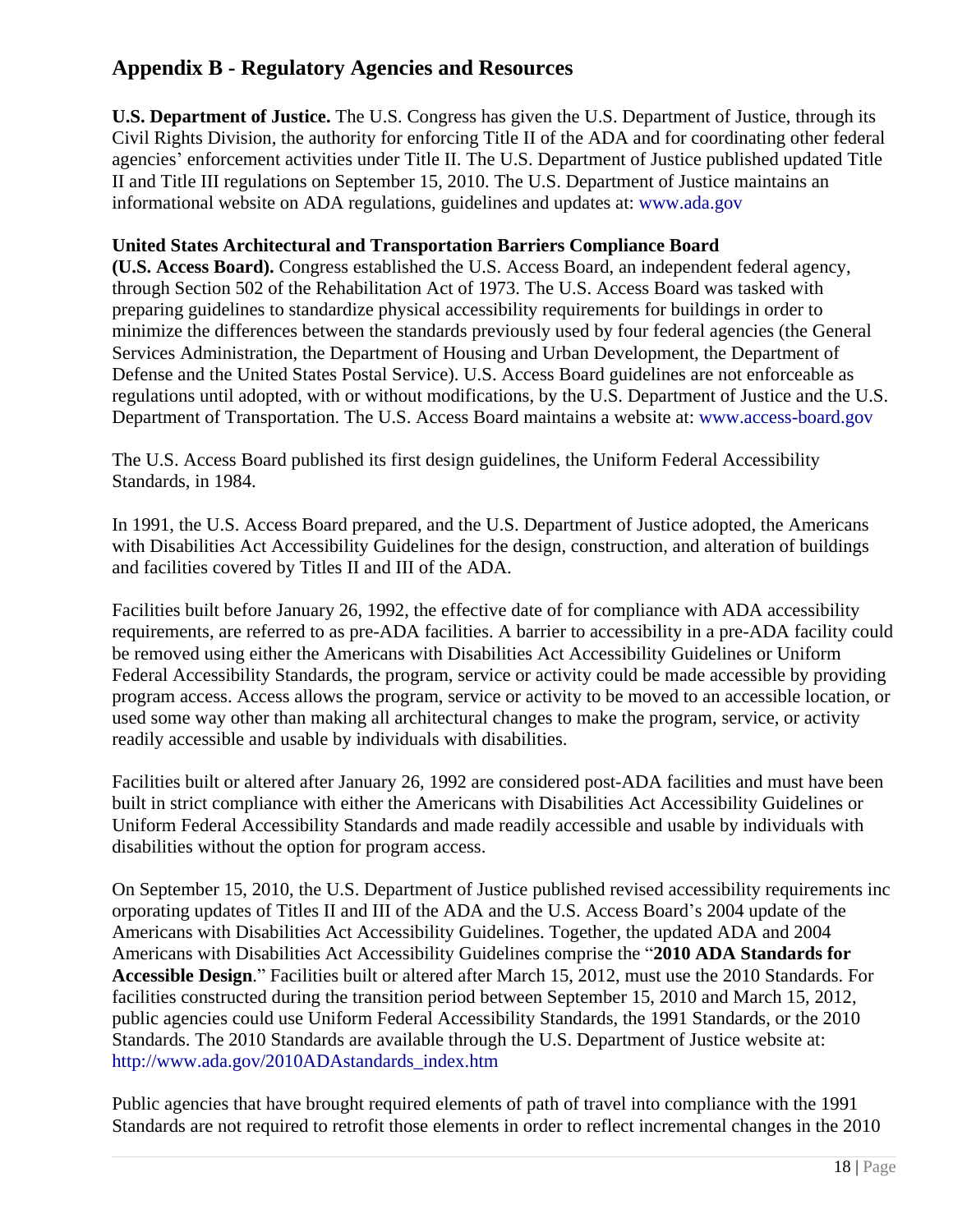Standards. In these circumstances, the public entity is entitled to a safe harbor and is only required to modify elements to comply with the 2010 Standards if the public entity is planning an alteration to the element.

Since accessibility standards had primarily been developed for buildings, it has presented a challenge for state and local governments to apply building standards to public sidewalk and street systems, which have various constraints posed by space limitations, roadway design practices, slope and terrain. To address this need, the U.S. Access Board is in the process of developing new **Public Right-of-Way Accessibility Guidelines** for pedestrian access to sidewalks and streets, including crosswalks, curb ramps, street furnishings, pedestrian signals, parking and other components of public rights-of-way. The U.S. Access Board released a draft of the "Accessibility Guidelines for Pedestrian Facilities in the Public Right-of-Way" on July 26, 2011 for public comment. When completed by the U.S. Access Board and adopted by the U.S. Department of Transportation and U.S. Department of Justice as standards under the ADA and Section 504, they will supersede the currently used standards and criteria. The draft **Public Right-of-Way Accessibility Guidelines** is available online at: http://www.access-board.gov/prowac/

The U.S. Access Board has also developed proposed accessibility requirements for Outdoor Developed Areas, such as trails and vista points, which are intended to be added to the Americans with Disabilities Act Accessibility Guidelines as Section 16. The proposed guidelines are available online at: http://www.access-board.gov/outdoor/outdoor-rec-rpt.htm

**U.S. Department of Transportation.** The U.S. Department of Justice regulations designate the U.S. Department of Transportation as the agency responsible for overseeing state and local governments' compliance with Title II of the ADA. The U.S. Department of Transportation has adopted its 2006 ADA standards, which utilize the U.S. Access Board's 2004 Americans with Disabilities Act Accessibility Guidelines, plus reinstate a requirement for detectable warnings on curb ramps. The 2006 standards also revised three other provisions concerning the location of accessible routes, bus boarding areas, and rail station platforms, which replace those in the U.S. Access Board's 2004 guidelines. The U.S. Department of Transportation regulates transportation systems including highway, railroad, transit, maritime and aviation.

**Federal Highway Administration.** The Federal Highway Administration, a division of the U.S. Department of Transportation, is responsible for implementation of pedestrian access requirements in the public right-of-way in accordance with the ADA and Section 504. The Federal Highway Administration accomplishes this through stewardship and oversight over all federal, state and local governmental agencies (public agencies) that build and maintain highways and roadways, whether or not they use federal funds on a particular project. The Federal Highway Administration has published the federal Manual on Uniform Traffic Control Devices Manual on Uniform Traffic Control Devices since 1971. The Manual on Uniform Traffic Control Devices defines the standards used by road managers nationwide to install and maintain traffic control devices on all public streets, highways, bikeways, and private roads open to public traffic. These traffic control devices include road markings, highway signs and traffic signals. The 2009 Edition of the Manual on Uniform Traffic Control Devices has an effective date of January 15, 2010. States are required to adopt the 2009 Manual on Uniform Traffic Control Devices as their legal State standard for traffic control devices. States may make modifications to the Manual on Uniform Traffic Control Devices.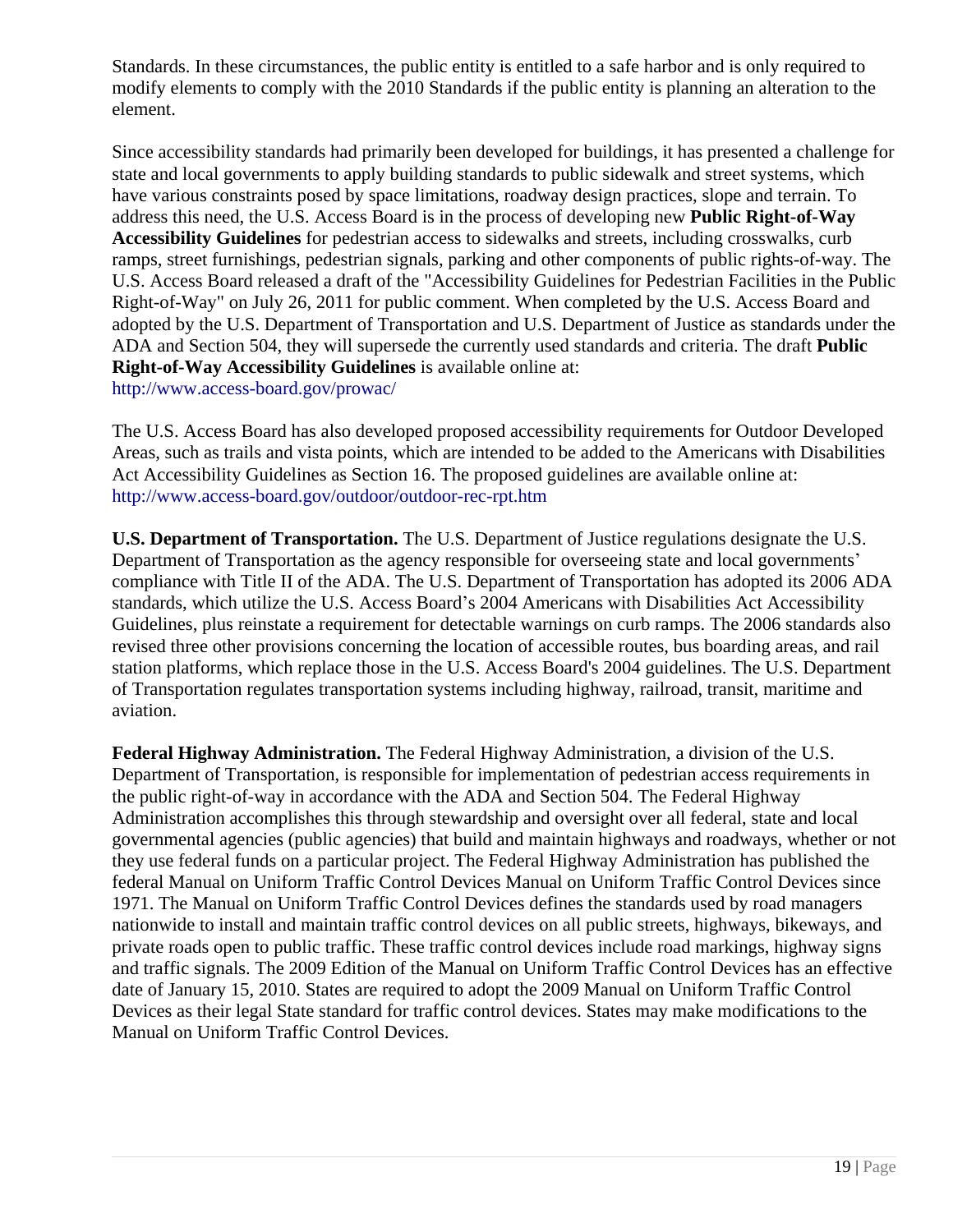## **Appendix C - Disabilities and Accommodating Accessibility**

**Accommodating Accessibility.** Morgan County will make every feasible effort, upon request, to provide the various types of accommodations to persons with disabilities with regard to effective communication, and the different types of auxiliary aids and services that may be available for different types of disabilities.

**Defining Disabilities.** Under the ADA, a qualified individual with a disability is defined as:

- A person who has a physical or mental impairment that substantially limits one or more major life activities.
- A person who has a history or record of such impairment.
- A person who is perceived by others as having such impairment.

**Hearing.** A hearing impairment can include full or partial loss of hearing. Public agencies can facilitate the use of pedestrian facilities by persons with hearing disabilities by implementing some of the following design features:

- Providing clear sightlines
- Providing clear visual information
- Providing clear and simple signage utilizing symbols and pictograms
- Providing audible information louder than the ambient noise.

**Mental.** A mental impairment is a mental or psychological disorder. Public agencies can facilitate the use of pedestrian facilities by persons with mental disabilities by implementing some of the following design features:

- Providing clear and simple signage utilizing symbols and pictograms
- Providing clear audible and visual signals
- Providing a clear path of travel.

**Mobility.** Mobility impairment is a condition that substantially limits an individual's ability to move his or her body. An individual with a mobility disability may use a wheelchair or motorized scooter, or may be semi-ambulatory and use a walker. Public agencies can facilitate the use of pedestrian facilities by persons with mobility disabilities by implementing some of the following design features:

- Installing curb ramps where sidewalks intersect streets
- Minimizing longitudinal slopes in ramps
- Providing flat landings at the tops of ramps for wheelchairs to turn around
- Minimizing cross slopes of the pedestrian way
- Establishing minimum clear widths of pedestrian paths
- Maintaining pedestrian paths substantially clear of furniture, signs, poles and fire hydrants;
- Eliminating abrupt level changes within the pedestrian path of travel
- Providing firm, stable and slip-resistant surfaces along the pedestrian path of travel
- Placing pedestrian signal push buttons at accessible locations.
- Installing automatic openers on entry doors

**Visual.** A visual impairment can include full or partial loss of sight. Public agencies can facilitate the use of pedestrian facilities by persons with visual disabilities by implementing some of the following design features:

• Installing detectable warning surfaces of contrasting color signaling where a pedestrian path enters the vehicular roadway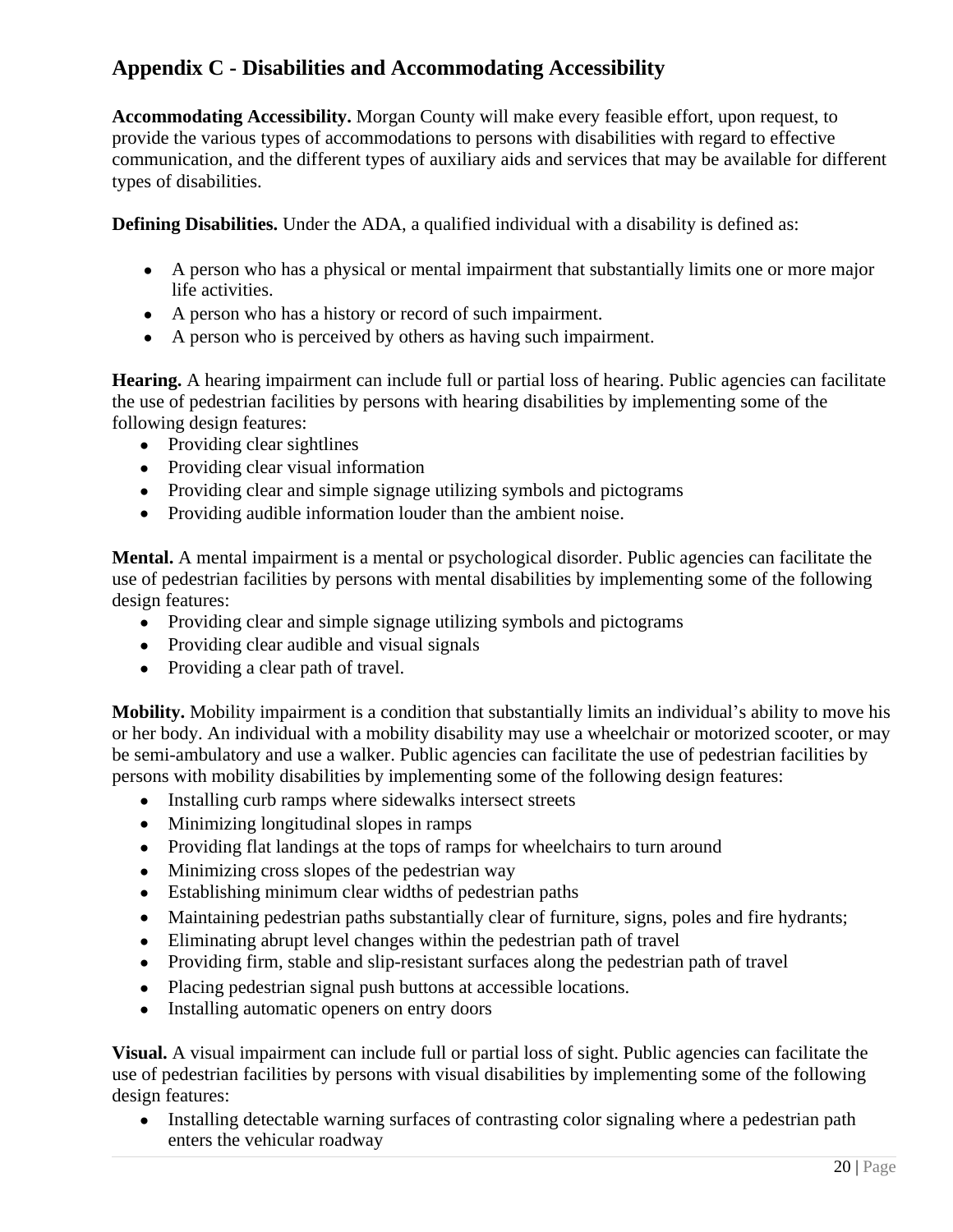- Installing grooves in the sidewalk to signal the beginning of a curb ramp
- Maintaining a pedestrian path substantially clear of furniture, signs, poles and fire hydrants
- Eliminating abrupt level changes within the pedestrian path
- Providing firm, stable and slip-resistant surfaces along the pedestrian path of travel
- Providing clear and simple signage utilizing symbols and pictograms
- Providing audible pedestrian signals
- Placing pedestrian signal push buttons at accessible locations.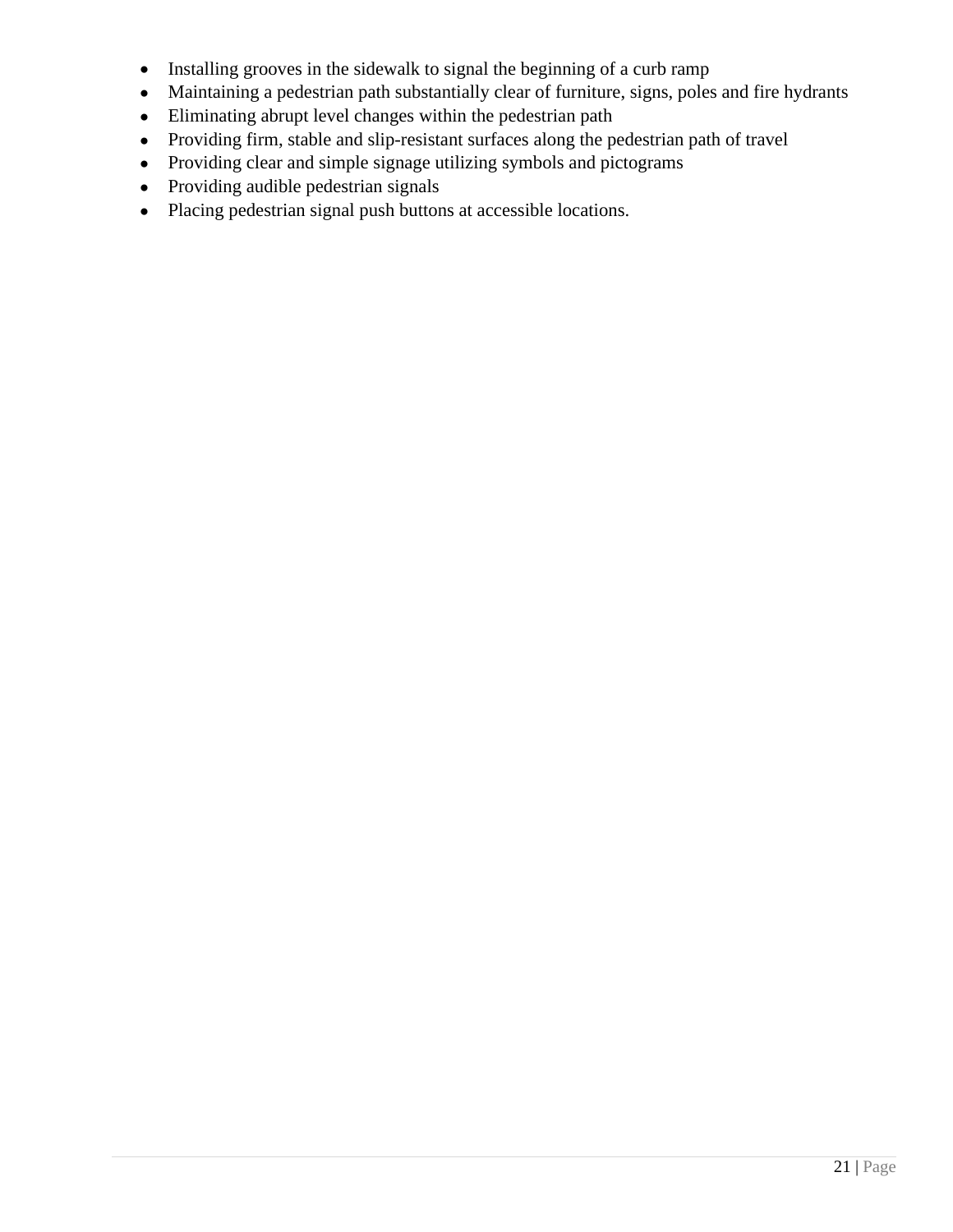## **Appendix D - Accessibility Devices and General Requirements**

Shown below is a listing of devices used to assist persons with disabilities access facilities within the public right of way in Morgan County. Specific design requirements can be found in the *2010 ADA Standards for Accessible Design.*

**Curb Ramps**. The term "curb ramp" is often used interchangeably with "access ramp," "ADA ramp" or "curb cut." The most common types of curb ramps are:

- The diagonal corner curb ramp at street intersection corners
- The parallel curb ramp that runs parallel to the curb either at a curb return or a straight stretch of sidewalk and usually takes up the whole width of the sidewalk
- The built-up ramp where the ramp is elevated within the street
- The blended curb where the top of curb and street surface are at the same grade
- The dual curb ramps at street intersection corners.

**Detectable Warning Devices**. A detectable warning device alerts pedestrians with visual impairments that they need to stop and determine the nature of the hazard. The warning devices are intended to be integrated into the walking surface to be felt with pedestrians' feet and function much like stop signs. A detectable warning device typically consists of a series of small bumps (or truncated domes) that contrast in color with the surrounding sidewalk.

**Detectable Warning Curbs.** Detectable warning curbs are used to warn persons with visual impairments using a cane of potential hazards. Detectable warning curbs generally are placed at the edge of a sidewalk with a significant drop off of four (4) inches or more or at locations of overhanging obstacles with less than an 80 inches clear height or objects protruding more than 4 inches.

**Width of Pedestrian Path of Travel.** The width of the pedestrian path of travel is 48 inches minimum, but 60 inches is preferred. The top of curb width cannot be included in the measurement of the minimum width. If the pedestrian path is 48 inches, a 60 inch by 60 inch clear space should be provided for every 200 lineal of pathway in order for wheelchairs to pass or turn around.

**Minimum Width around Obstacles.** Objects, such as street lights, utility poles, utility cabinets, fire hydrants, sign posts, signs, trash receptacles, mailboxes, newspaper stands, benches, bicycle racks, planters, trees, and opening doors, should be avoided in the pedestrian path of travel. Where obstacles exist, they must not reduce the minimum width of the pedestrian path of travel as determined by state and federal standards. The current federal minimum width around obstacles is 32 inches for short distances of 24 inches or less in the direction of travel.

**Protruding Objects**. Objects with leading edges between 27 inches and 80 inches above the finish surface shall protrude no more than 4 inches horizontally into pedestrian walkways. Post-mounted objects with a bottom edge between 27 inches and 80 inches above the finish surface may overhang no more than 12 inches. Objects, including their overhang, must not reduce the required minimum width of the pedestrian path of travel. Vertical clearance shall be 80 inches high minimum.

**Cross Slope of the Pedestrian Path of Travel.** The cross slope of the pedestrian path of travel may not exceed 2%.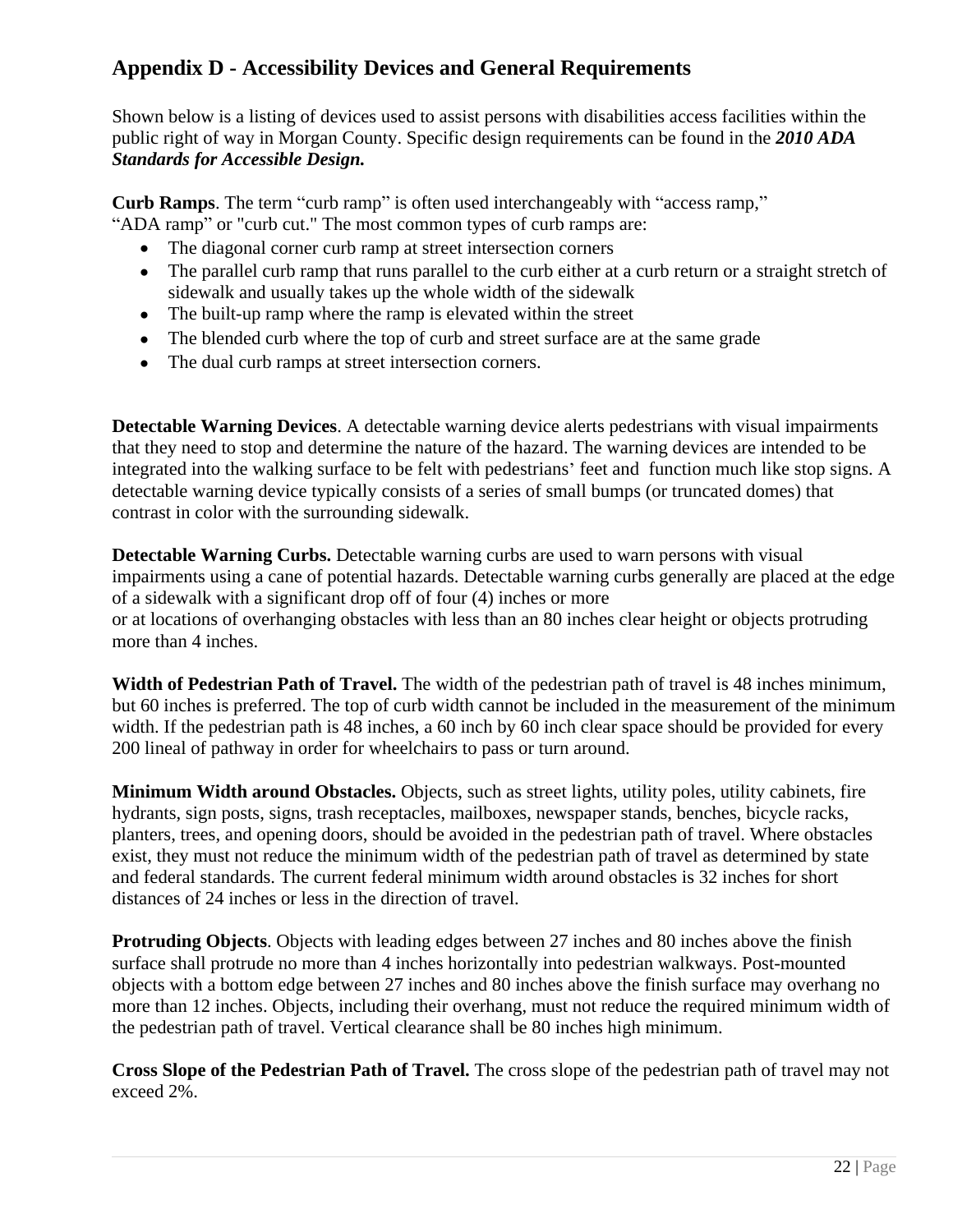**Longitudinal Slope of the Pedestrian Path of Travel.** The longitudinal slope of the pedestrian route of travel may follow the grade of the adjacent street. Where the pedestrian access route is not contained within the road right-of-way, the grade of the pedestrian access route is limited to 5% maximum.

**Surfaces.** The surface material of pedestrian access routes shall be firm, stable, and slip-resistant. Decorative surfaces utilizing bricks, concrete pavers, cobble stones or stamped concrete shall have a maximum of  $\frac{1}{4}$  inch change in elevation every 30 inches and shall be designed to avoid excessive vibration or mobility difficulties for persons in wheelchairs. Where there is a change of surface material along the pedestrian path of travel, consideration should be given so that there are no abrupt changes in level.

**Changes in Level**. Abrupt changes in level create potential tripping hazards and obstacles for persons with mobility disabilities. Abrupt level changes in the pedestrian route of travel shall be no more than 0.25 inch. Abrupt changes in level more than 0.25 inch but less than 0.50 inch may be repaired with a 2:1 bevel. No abrupt level changes of more than 0.50 inch (with the bevel) are allowed along the path of travel. If the adjoining ground at the back of walk is below the sidewalk finished surface, then there must be a 2 foot level area with not more than a 4 inch drop. If the ground drops more than 4 inches in 2 feet, then a 6 inch high detectable warning curb shall be installed at the back of curb. If the level change between the pedestrian path of travel and the adjacent surface exceeds 30 inches, then a hand rail or guard must be installed.

**Hand Rails.** The top of the gripping surface of a handrail shall be 34 inches minimum and 38 inches maximum vertically above the walking surface. The handrail gripping surface shall have an outside diameter of 1.25 inches minimum and 2 inches maximum.

**Grates**. Grates, such as those for drainage or tree wells, shall be avoided in the pedestrian path of travel. Drainage grates shall especially be avoided within the limits of marked crosswalks. Where located in the pedestrian path of travel, horizontal openings shall be no more than ½ inch in the direction of travel.

**On-Street Parking Spaces.** Where on-street parking is marked, a number of accessible parking spaces shall be provided in accordance with the table provided in the Morgan County Zoning Ordinance.

**Trails.** Accessibility requirements for trails are based on the function of the trail. Shared use paths and pedestrian trails that function as sidewalks shall meet the same requirements as sidewalks, including detectable warnings at street crossings. Shared use paths and pedestrian trails that function as trails should meet the accessibility guidelines as currently proposed by the U.S. Access Board for Outdoor Developed Areas. Recreational trails primarily for equestrians, mountain bicyclists, snowmobile users, or off-highway vehicle users, are exempt from accessibility requirements even though they have occasional pedestrian use. Most trailside structural facilities, such as parking areas, restrooms and pavilions must meet accessibility requirements.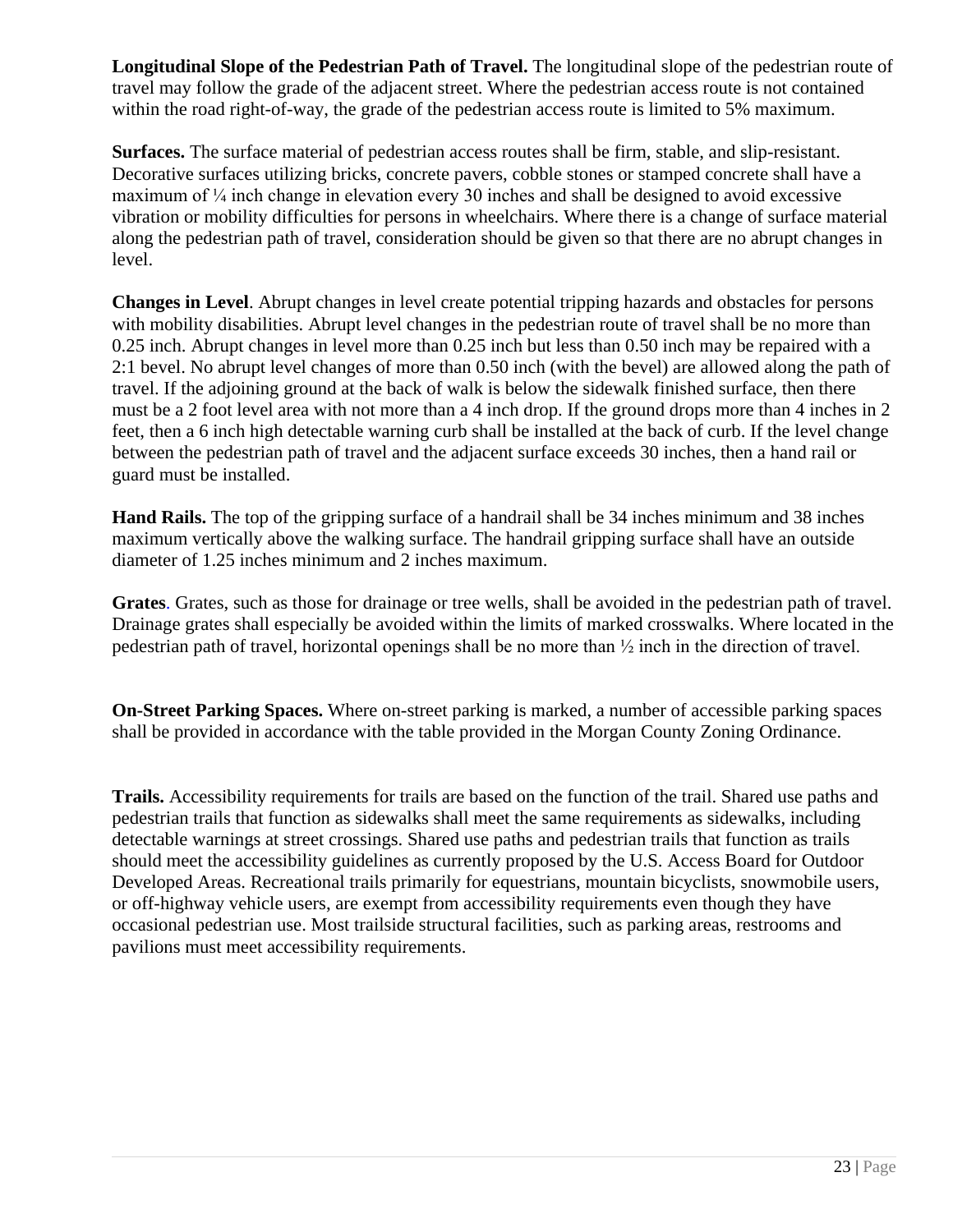## **Appendix E - Required Improvements and Exceptions**

**Elimination of Barriers.** When curb returns are located at street intersection corners, the curb presents a barrier for persons with mobility impairments to cross the street. The ADA specifies that when roads or sidewalks are *newly built* or *altered*, curb ramps must be installed concurrently to eliminate these barriers.

To address existing curb barriers at locations where no new construction or alterations are immediately proposed, the ADA requires a public agency to prepare a Transition Plan to schedule the elimination of all existing curb barriers at intersections where there are no curb ramps or where existing curb ramps do not meet current accessibility standards.

**Alterations and Maintenance.** Since public agencies are required to remedy access barriers concurrently with *new* or *altered* improvements, but not with routine maintenance activities, there has been a need to clarify the distinction between alterations and maintenance.

Alteration projects include reconstruction, major rehabilitation, structural resurfacing of 0.125 feet or greater depth, widening, traffic signal installation, pedestrian signal installation and projects of similar scale and effect. Alteration projects must incorporate accessible pedestrian improvements at the same time as the alterations to the roadway.

Maintenance activities are not considered alterations and do not require simultaneous improvements for pedestrian accessibility under the ADA. Examples of maintenance activities include joint repair, pavement patching, shoulder repair, signing, striping, minor signal upgrades and repairs to drainage facilities.

**Design Standards and Exceptions.** Minimum design criteria for accessible pedestrian facilities have been established and published by several regulatory agencies as described in Appendix B. A summary of the technical standards as they apply to pedestrian facilities in the County's public road right-of-way is discussed in Appendix D.

Under Title II, public agencies are not required to construct stand-alone accessibility improvements identified in an agency's Transition Plan that would result in undue financial and administrative burdens. They are required to make reasonable modifications to policies, practices, and procedures where necessary to avoid discrimination, unless they can demonstrate that doing so would fundamentally alter the nature of the service, program, or activity being provided, or if the modification of a barrier to accessibility would threaten or destroy the historic significance of a qualified historic building or facility, or would be technically infeasible or structurally impracticable.

**Cost as a Factor.** The applicability of the undue burden defense is limited to existing facilities, and not to new or altered improvements.

Cost may be a factor in determining whether to undertake a stand-alone accessibility improvement identified in a Transition Plan. For example, if an existing highway, not scheduled for an alteration, is listed in the public agency's Transition Plan as needing curb ramps, the public agency may consider costs that are unduly burdensome.

The test for being unduly burdensome is the proportion of the cost for accessibility improvements compared to the agency's overall budget, not simply the project cost.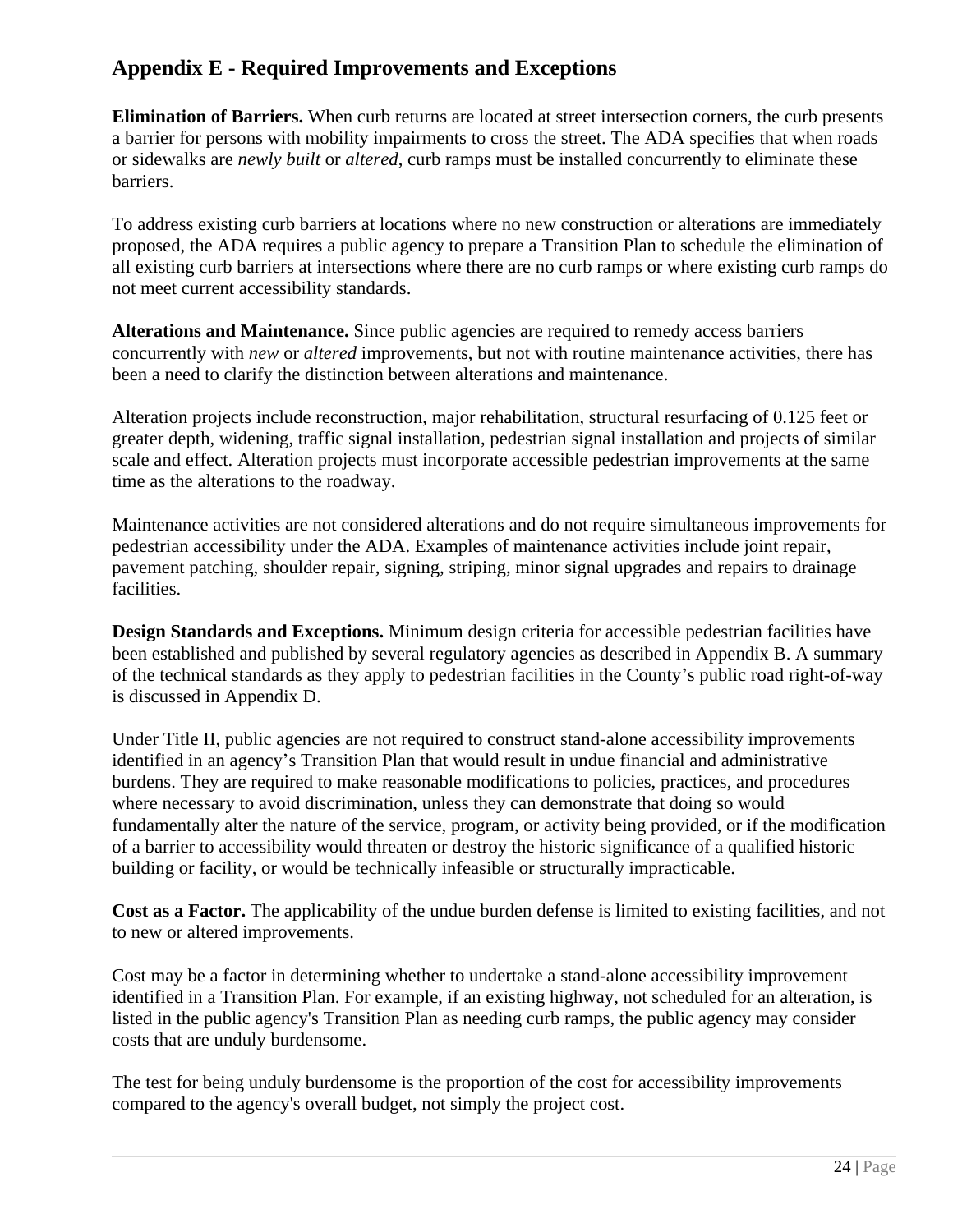The regulations concerning new construction and alterations are substantially more stringent. With respect to any element of new or altered improvements that is within the scope of a project and is not technically infeasible, the U.S. Department of Justice's written guidance provides that cost is not a factor. When a public entity independently decides to alter a facility, it shall, to the maximum extent feasible, be altered in such a manner that the altered portion of the facility is readily accessible to and usable by individuals with disabilities.

**Qualified Historic Facilities.** A qualified historic facility is one that is listed in the National Register of Historic Places or designated as historic under an appropriate state or local law. Where the authorized Historic Preservation Officer determines that compliance with an accessibility requirement would threaten or destroy historically significant features of a qualified historic facility, compliance is still required to the extent that it does not threaten or destroy historically significant features of the facility.

**Technical Infeasibility/Structural Impracticability.** According to Title II, compliance is considered technically infeasible in those rare circumstances when the unique characteristics of terrain prevent the incorporation of accessibility features. In that case, any portion of the facility that can be made accessible will need to be made accessible to the extent that it is not technically infeasible or structurally impracticable. Furthermore, if accommodating access for individuals with certain disabilities (e.g., those who use wheelchairs) would be technically infeasible, accessibility shall nonetheless be ensured to persons with other types of disabilities (e.g., those who have sight, hearing or mental impairments).

For example, if a curb ramp is required along a street with curb-adjacent sidewalk where the street grade is approximately 8%, then installing an 8.33% curb ramp would be impractical. In such a case, the public agency would still install a curb ramp, albeit steeper, because a steeper ramp would be preferred over no ramp at all.

Existing physical constraints may include underlying terrain, underground structures, adjacent developed facilities, drainage or the presence of a notable natural or historic feature.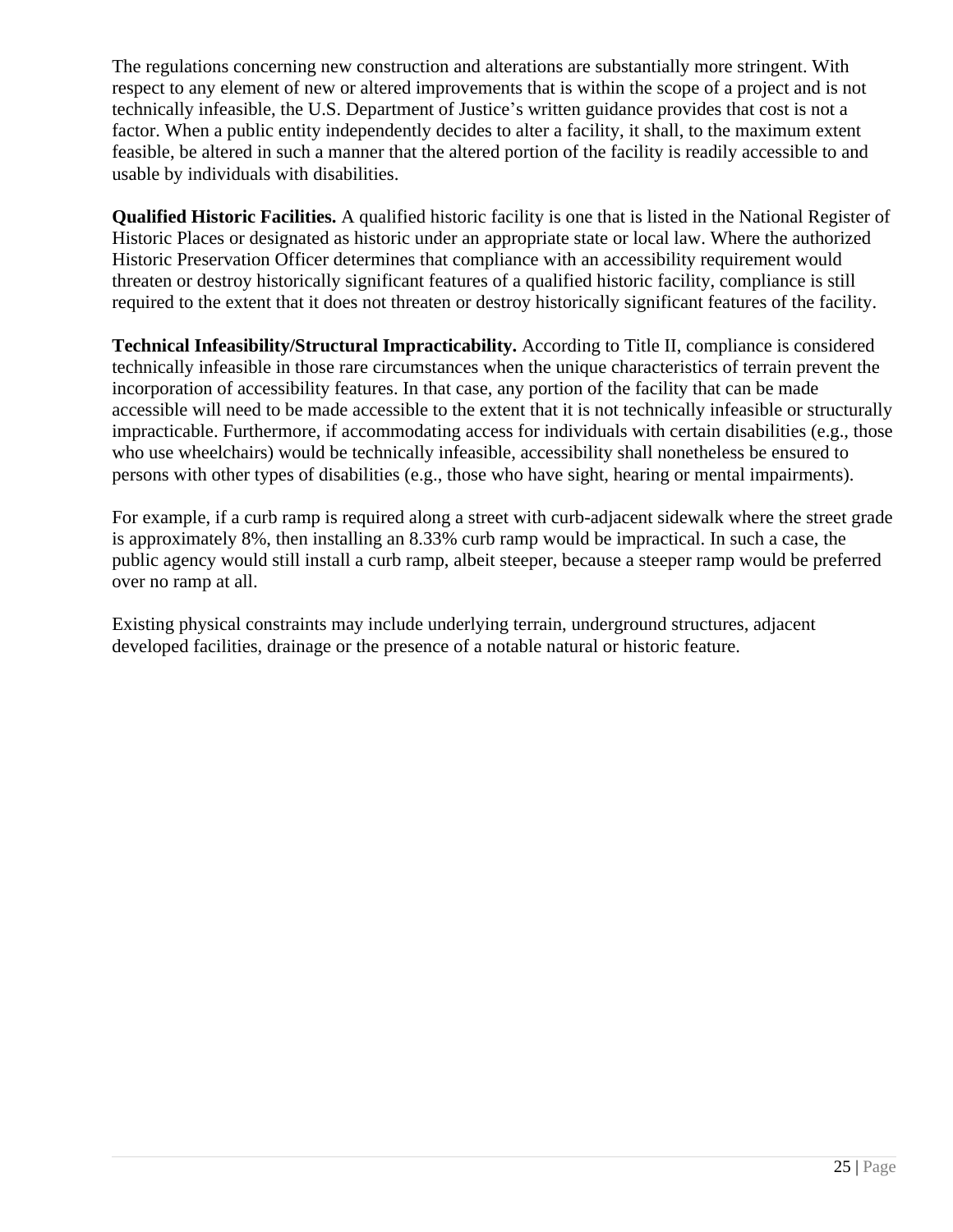## **Appendix F - Text from ADA Title II Regulations**

The ADA Title II Regulations, 28 CFR Part 35, requires public entities to evaluate their current services, policies and practices to ensure persons with disabilities are protected from discrimination on the basis of disability. Selected sections of 28 CFR Part 35 is shown below describing the requirements for nondiscrimination, self-evaluation, transition plan, ADA coordinator, grievance procedure, and notice. The full text can be found at: www.ada.gov

#### **ADA Title II Regulations – Nondiscrimination on the Basis of Disability in State and Local Government Services (28 CFR Part 35; amended September 15, 2010; effective March 15, 2011)**

**§ 35.101 Purpose**. The purpose of this part is to effectuate subtitle A of title II of the Americans with Disabilities Act of 1990 (42 U.S. C. 12131), which prohibits discrimination on the basis of disability by public entities.

#### **§35.105** *Self-evaluation*.

(a) A public entity shall, within one year of the effective date of this part, evaluate its current services, policies, and practices, and the effects thereof, that do not or may not meet the requirements of this part and, to the extent modification of any such services, policies, and practices is required, the public entity shall proceed to make the necessary modifications.

(b) A public entity shall provide an opportunity to interested persons, including individuals with disabilities or organizations representing individuals with disabilities, to participate in the self-evaluation process by submitting comments.

(c) A public entity that employs 50 or more persons shall, for at least three years following completion of the self-evaluation, maintain on file and make available for public inspection:

- (1) A list of the interested persons consulted;
- (2) A description of areas examined and any problems identified; and
- (3) A description of any modifications made.

(d) If a public entity has already complied with the self-evaluation requirement of a regulation implementing section 504 of the Rehabilitation Act of 1973, then the requirements of this section shall apply only to those policies and practices that were not included in the previous self-evaluation.

#### **§35.106** *Notice*.

A public entity shall make available to applicants, participants, beneficiaries, and other interested persons information regarding the provisions of this part and its applicability to the services, programs, or activities of the public entity, and make such information available to them in such manner as the head of the entity finds necessary to apprise such persons of the protections against discrimination assured them by the Act and this part.

#### **§ 35.107** *Designation of responsible employee* **and** *adoption of grievance procedures***.**

(a) Designation of responsible employee. A public entity that employs 50 or more persons shall designate at least one employee to coordinate its efforts to comply with and carry out its responsibilities under this part, including any investigation of any complaint communicated to it alleging its noncompliance with this part or alleging any actions that would be prohibited by this part. The public entity shall make available to all interested individuals the name, office address, and telephone number of the employee or employees designated pursuant to this Paragraph.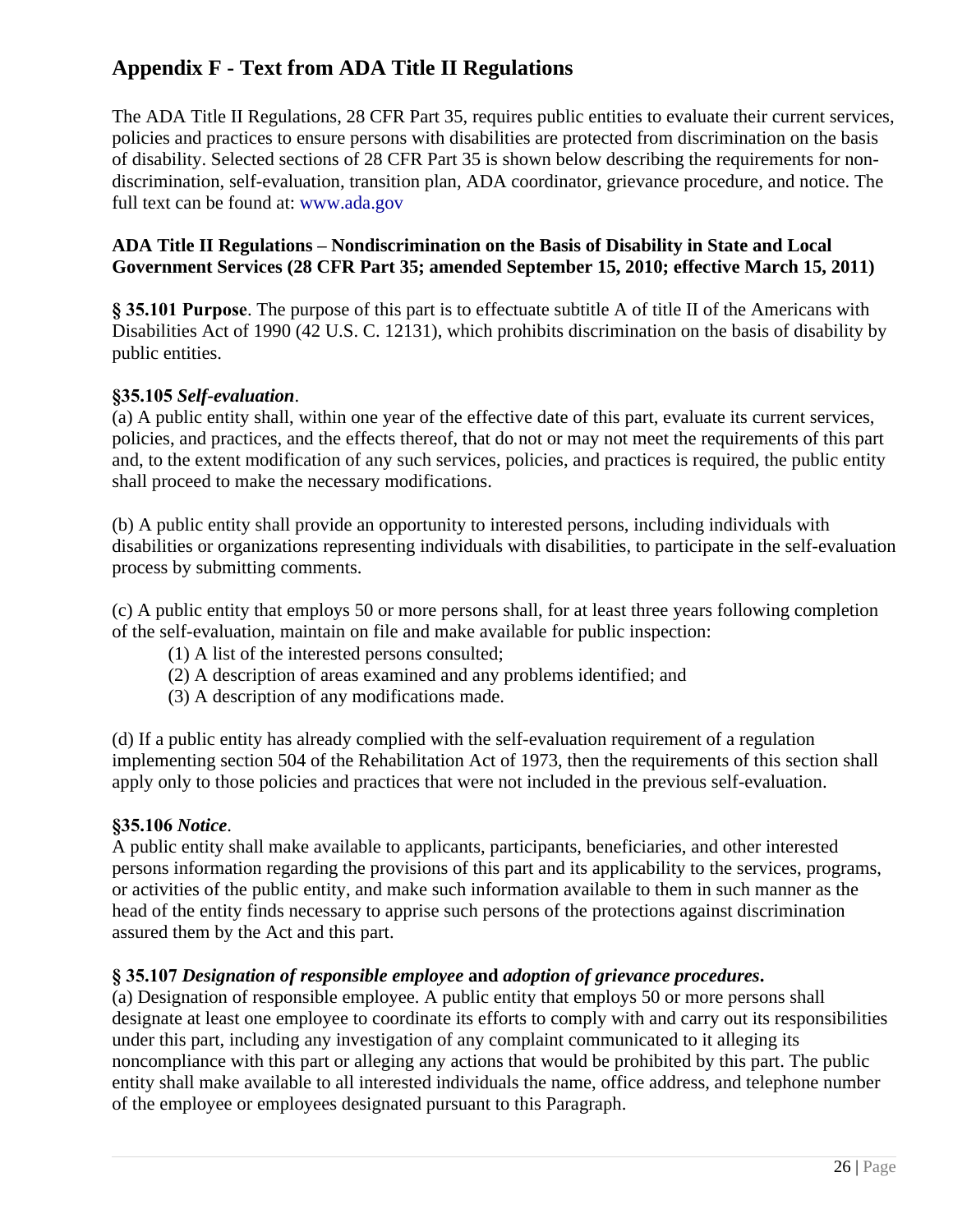(b) Complaint procedure. A public entity that employs 50 or more persons shall adopt and publish grievance procedures providing for prompt and equitable resolution of complaints alleging any action that would be prohibited by this part.

#### **§ 35.130** *General prohibitions against discrimination***.**

(a) No qualified individual with a disability shall, on the basis of disability, be excluded from participation in or be denied the benefits of the services, programs, or activities of a public entity, or be subjected to discrimination by any public entity.

#### **§ 35.150 Existing facilities**

(a) General. A public entity shall operate each service, program, or activity so that the service, program, or activity, when viewed in its entirety, is readily accessible to and usable by individuals with disabilities. This paragraph does not—

- (1) Necessarily require a public entity to make each of its existing facilities accessible to and usable by individuals with disabilities;
- (2) Require a public entity to take any action that would threaten or destroy the historic significance of an historic property; or
- (3) Require a public entity to take any action that it can demonstrate would result in a fundamental alteration in the nature of a service, program, or activity or in undue financial and administrative burdens. In those circumstances where personnel of the public entity believe that the proposed action would fundamentally alter the service, program, or activity or would result in undue financial and administrative burdens, a public entity has the burden of proving that compliance with  $\S 35.150(a)$  of this part would result in such alteration or burdens. The decision that compliance would result in such alteration or burdens must be made by the head of a public entity or his or her designee after considering all resources available for use in the funding and operation of the service, program, or activity, and must be accompanied by a written statement of the reasons for reaching that conclusion. If an action would result in such an alteration or such burdens, a public entity shall take any other action that would not result in such an alteration or such burdens but would nevertheless ensure that individuals with disabilities receive the benefits or services provided by the public entity.

#### (b) Methods.

- (2)(i) Safe harbor. Elements that have not been altered in existing facilities on or after March 15, 2012, and that comply with the corresponding technical and scoping specifications for those elements in either the 1991 Standards or in the Uniform Federal Accessibility Standards (UFAS), Appendix A to 41 CFR part 101– 19.6 (July 1, 2002 ed.), 49 FR 31528, app. A (Aug. 7, 1984) are not required to be modified in order to comply with the requirements set forth in the 2010 Standards.
- (d) Transition plan.

(1) In the event that structural changes to facilities will be undertaken to achieve program accessibility, a public entity that employs 50 or more persons shall develop, within six months of January 26, 1992, a transition plan setting forth the steps necessary to complete such changes. A public entity shall provide an opportunity to interested persons, including individuals with disabilities or organizations representing individuals with disabilities, to participate in the development of the transition plan by submitting comments. A copy of the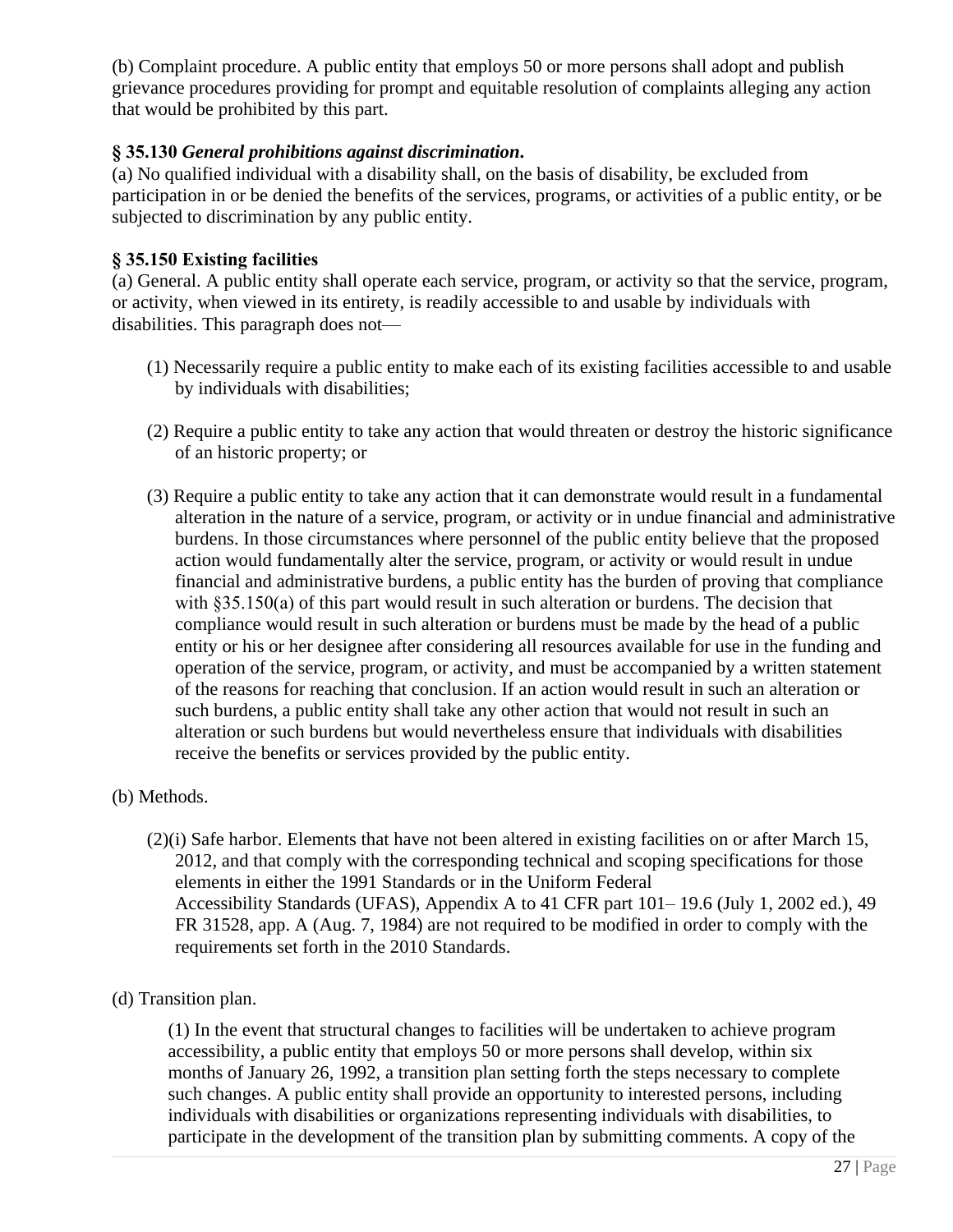transition plan shall be made available for public inspection.

(2) If a public entity has responsibility or authority over streets, roads, or walkways, its transition plan shall include a schedule for providing curb ramps or other sloped areas where pedestrian walks cross curbs, giving priority to walkways serving entities covered by the Act, including State and local government offices and facilities, transportation, places of public accommodation, and employers, followed by walkways serving other areas.

(3) The plan shall, at a minimum—

(i) Identify physical obstacles in the public entity's facilities that limit the accessibility of its programs or activities to individuals with disabilities;

(ii) Describe in detail the methods that will be used to make the facilities accessible;

(iii) Specify the schedule for taking the steps necessary to achieve compliance with this section and, if the time period of the transition plan is longer than one year, identify steps that will be taken during each year of the transition period; and

(iv) Indicate the official responsible for implementation of the plan.

(4) If a public entity has already complied with the transition plan requirement of a Federal agency regulation implementing section 504 of the Rehabilitation Act of 1973, then the requirements of this paragraph (d) shall apply only to those policies and practices that were not included in the previous transition plan.

#### **§ 35.151 New construction and alterations**

#### (a) *Design and construction.*

(1) Each facility or part of a facility constructed by, on behalf of, or for the use of a public entity shall be designed and constructed in such manner that the facility or part of the facility is readily accessible to and usable by individuals with disabilities, if the construction was commenced after January 26, 1992.

(2) *Exception for structural impracticability.*

(i) Full compliance with the requirements of this section is not required where a public entity can demonstrate that it is structurally impracticable to meet the requirements. Full compliance will be considered structurally impracticable only in those rare circumstances when the unique characteristics of terrain prevent the incorporation of accessibility features.

(ii) If full compliance with this section would be structurally impracticable, compliance with this section is required to the extent that it is not structurally impracticable. In that case, any portion of the facility that can be made accessible shall be made accessible to the extent that it is not structurally impracticable.

(iii) If providing accessibility in conformance with this section to individuals with certain disabilities (*e.g.*, those who use wheelchairs) would be structurally impracticable, accessibility shall nonetheless be ensured to persons with other types of disabilities, (*e.g.*, those who use crutches or who have sight, hearing, or mental impairments) in accordance with this section.

#### (b) *Alterations*.

(1) Each facility or part of a facility altered by, on behalf of, or for the use of, a public entity in a manner that affects or could affect the usability of the facility or part of the facility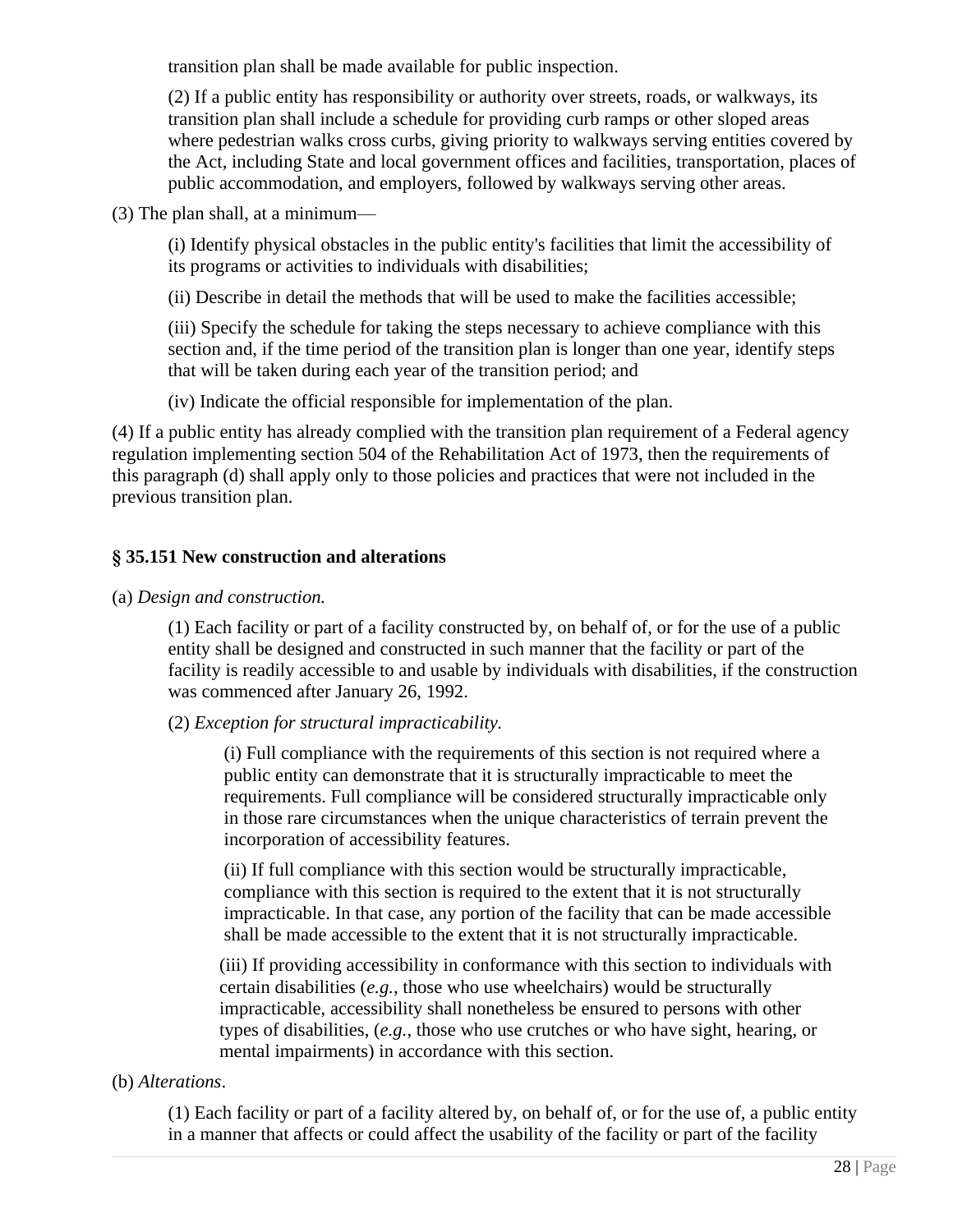shall, to the maximum extent feasible, be altered in such manner that the altered portion of the facility is readily accessible to and usable by individuals with disabilities, if the alteration was commenced after January 26, 1992.

(2) The path of travel requirements of  $\S 35.151(b)(4)$  shall apply only to alterations undertaken solely for purposes other than to meet the program accessibility requirements of § 35.150.

(3) Historic properties:

(i) Alterations to historic properties shall comply, to the maximum extent feasible, with the provisions applicable to historic properties in the design standards specified in  $\S$  35.151(c).

(ii) If it is not feasible to provide physical access to an historic property in a manner that will not threaten or destroy the historic significance of the building or facility, alternative methods of access shall be provided pursuant to the requirements of § 35.150.

(4) *Path of travel.* An alteration that affects or could affect the usability of or access to an area of a facility that contains a primary function shall be made so as to ensure that, to the maximum extent feasible, the path of travel to the altered area and the restrooms, telephones, and drinking fountains serving the altered area are readily accessible to and usable by individuals with disabilities, including individuals who use wheelchairs, unless the cost and scope of such alterations is disproportionate to the cost of the overall alteration.

(i) *Primary function.* A "primary function" is a major activity for which the facility is intended. Areas that contain a primary function include, but are not limited to, the dining area of a cafeteria, the meeting rooms in a conference center, as well as offices and other work areas in which the activities of the public entity using the facility are carried out.

(A) Mechanical rooms, boiler rooms, supply storage rooms, employee lounges or locker rooms, janitorial closets, entrances, and corridors are not areas containing a primary function. Restrooms are not areas containing a primary function unless the provision of restrooms is a primary purpose of the area, *e.g.*, in highway rest stops.

(B) For the purposes of this section, alterations to windows, hardware, controls, electrical outlets, and signage shall not be deemed to be alterations that affect the usability of or access to an area containing a primary function.

(ii) A "path of travel" includes a continuous, unobstructed way of pedestrian passage by means of which the altered area may be approached, entered, and exited, and which connects the altered area with an exterior approach (including sidewalks, streets, and parking areas), an entrance to the facility, and other parts of the facility.

(A) An accessible path of travel may consist of walks and sidewalks, curb ramps and other interior or exterior pedestrian ramps; clear floor paths through lobbies, corridors, rooms, and other improved areas; parking access aisles; elevators and lifts; or a combination of these elements.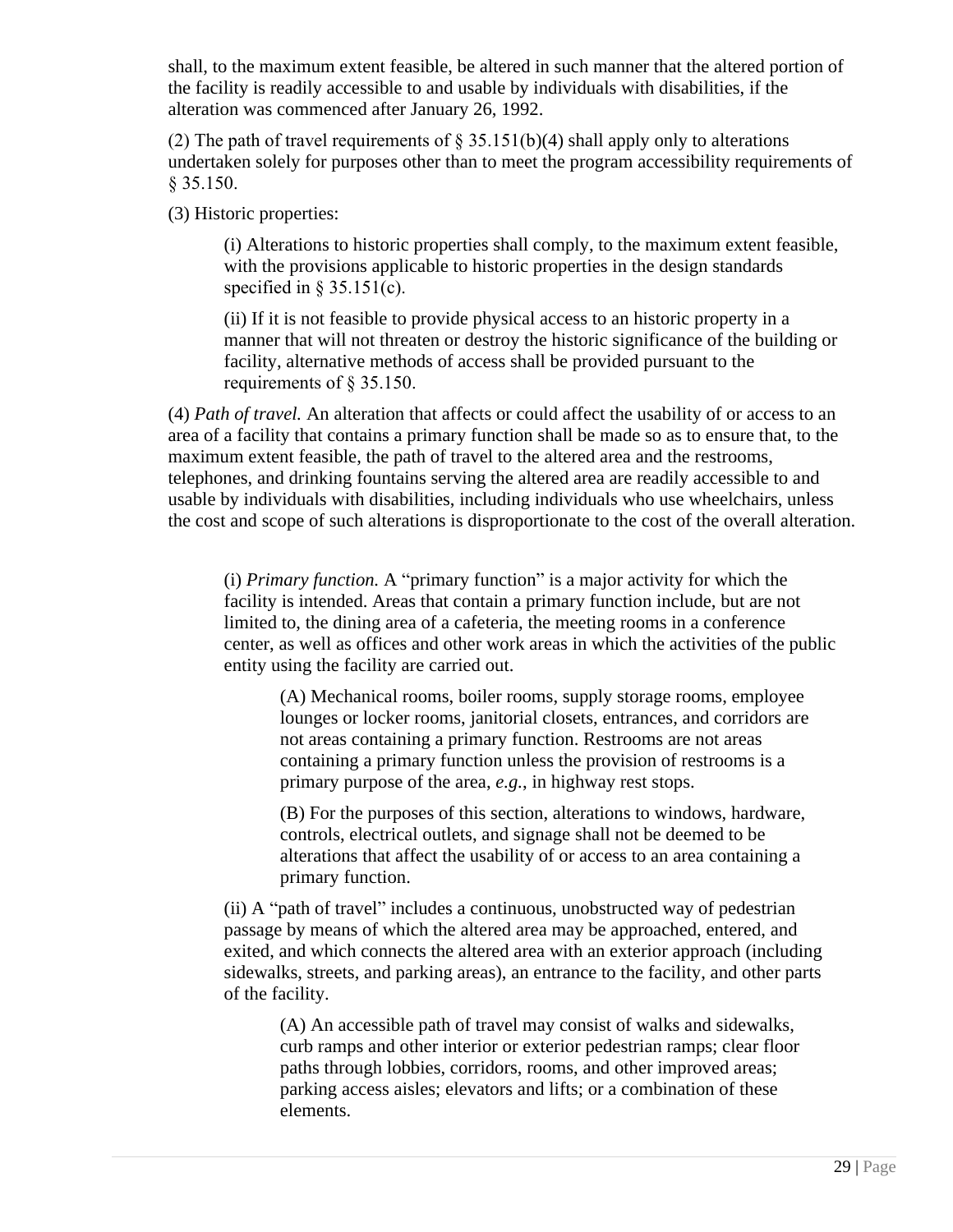(B) For the purposes of this section, the term "path of travel" also includes the restrooms, telephones, and drinking fountains serving the altered area.

(C) *Safe harbor.* If a public entity has constructed or altered required elements of a path of travel in accordance with the specifications in either the 1991 Standards or the Uniform Federal Accessibility Standards before March 15, 2012, the public entity is not required to retrofit such elements to reflect incremental changes in the 2010 Standards solely because of an alteration to a primary function area served by that path of travel.

#### (iii) *Disproportionality.*

(A) Alterations made to provide an accessible path of travel to the altered area will be deemed disproportionate to the overall alteration when the cost exceeds 20 % of the cost of the alteration to the primary function area.

(B) Costs that may be counted as expenditures required to provide an accessible path of travel may include:

> *(1)* Costs associated with providing an accessible entrance and an accessible route to the altered area, for example, the cost of widening doorways or installing ramps;

*(2)* Costs associated with making restrooms accessible, such as installing grab bars, enlarging toilet stalls, insulating pipes, or installing accessible faucet controls;

*(3)* Costs associated with providing accessible telephones, such as relocating the telephone to an accessible height, installing amplification devices, or installing a text telephone (TTY); and

*(4)* Costs associated with relocating an inaccessible drinking fountain.

#### (iv) *Duty to provide accessible features in the event of disproportionality.*

(A) When the cost of alterations necessary to make the path of travel to the altered area fully accessible is disproportionate to the cost of the overall alteration, the path of travel shall be made accessible to the extent that it can be made accessible without incurring disproportionate costs.

(B) In choosing which accessible elements to provide, priority should be given to those elements that will provide the greatest access, in the following order—

(*1*) An accessible entrance;

(*2*) An accessible route to the altered area;

(*3*) At least one accessible restroom for each sex or a single unisex restroom;

(*4*) Accessible telephones;

(*5*) Accessible drinking fountains; and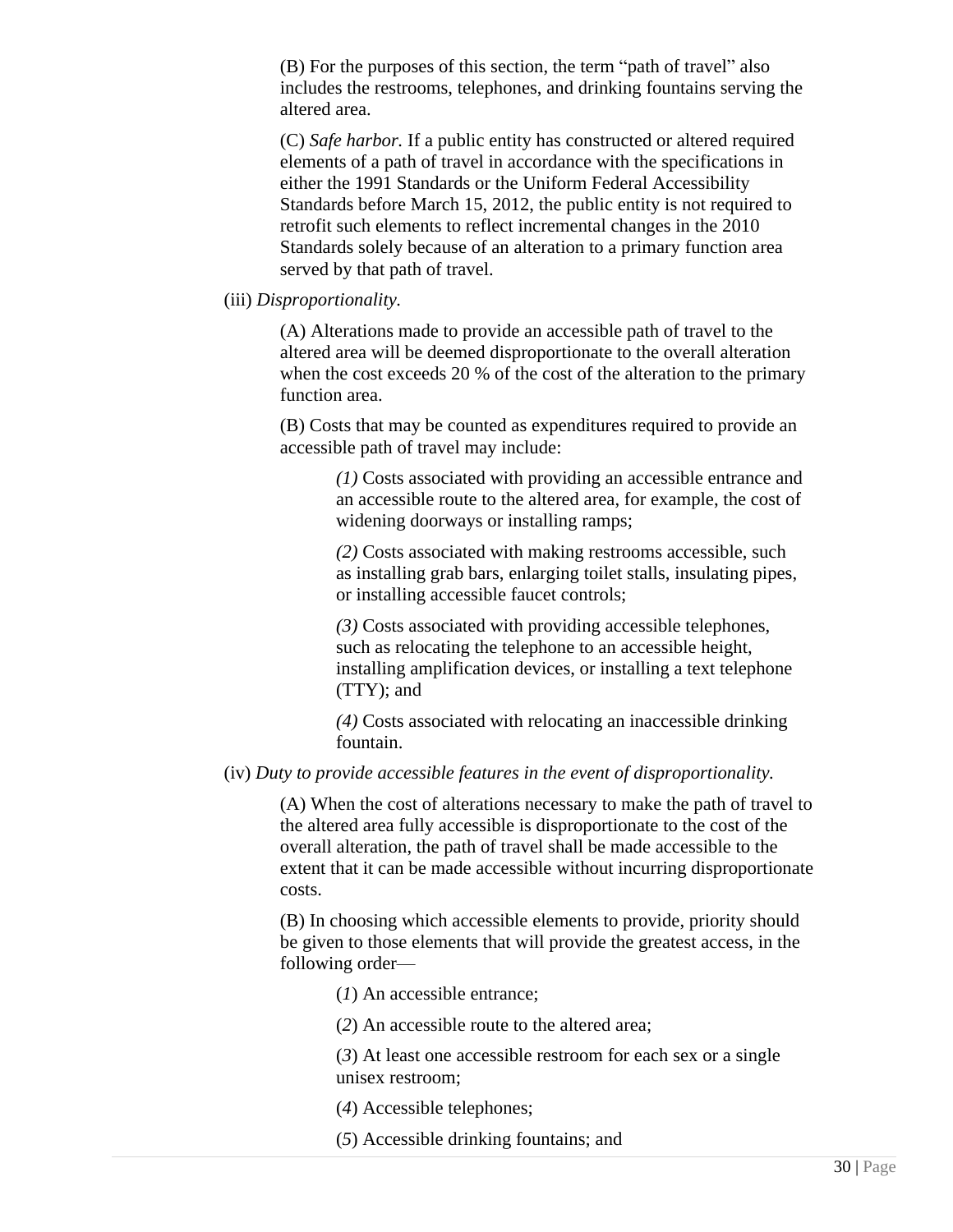(*6*) When possible, additional accessible elements such as parking, storage, and alarms.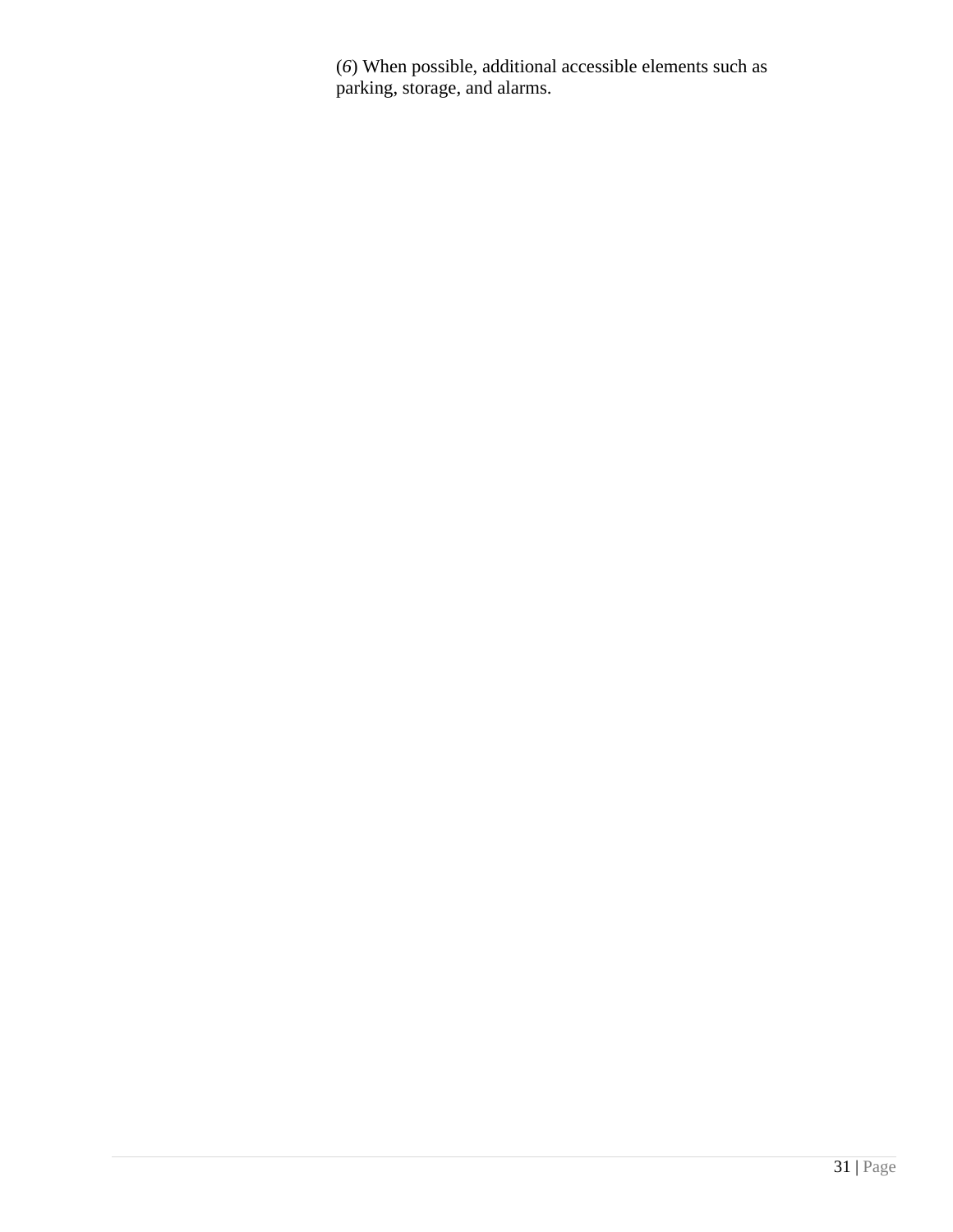## **Appendix G – Notice of Nondiscrimination**



In accordance with the requirements of title II of the Americans with Disabilities Act of 1990 ("ADA"), Morgan County will not will not discriminate against qualified individuals with disabilities on the basis of disability in its services, programs, or activities.

*Employment:* Morgan County does not discriminate on the basis of disability in its hiring or employment practices and complies with all regulations promulgated by the U.S. Equal Employment Opportunity Commission under title I of the ADA.

*Effective Communication:* Morgan County will generally, upon request, provide appropriate aids and services leading to effective communication for qualified persons with disabilities so they can participate equally in Morga n County's programs, services, and activities, including qualified sign language interpreters, documents in Braille, and other ways of making information and communications accessible to people who have speech, hearing, or vision impairments.

*Modification to Policies and Procedures:* Morgan County will make all reasonable modifications to policies and programs to ensure that people with disabilities have an equal opportunity to enjoy all of its programs, services, and activities. For example, individuals with service animals are welcomed in Morgan County offices, even where pets are generally prohibited.

Anyone who requires an auxiliary aid or service for effective communication, or a modification of policies or procedures to participate in a program, service, or activity of Morgan County, should contact the office of the ADA Coordinator, at (706) 342-4373, as soon as possible but no later than 48 hours before the scheduled event.

The ADA does not require Morgan County to take any action that would fundamentally alter the nature of its programs or services, or impose an undue financial or administrative burden.

Complaints that a program, service, or activity of Morgan County is not accessible to persons with disabilities should be directed to the ADA Coordinator, at (706) 342-4373.

Morgan County will not place a surcharge on a particular individual with a disability or any group of individuals with disabilities to cover the cost of providing auxiliary aids/services or reasonable modifications of policy, such as retrieving items from locations that are open to the public but are not accessible to persons who use wheelchairs.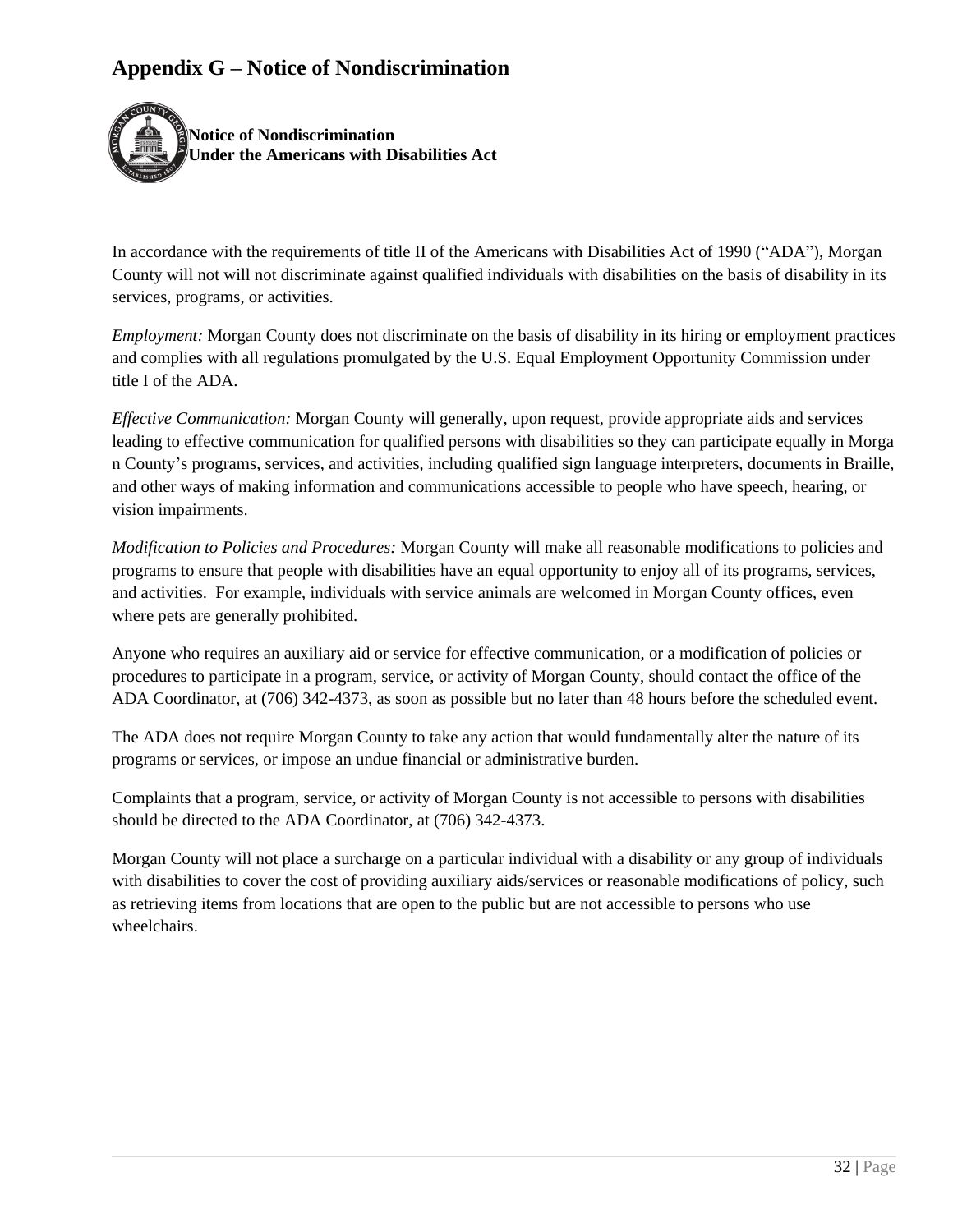### <span id="page-32-0"></span>**Appendix H – Grievance Procedure**

#### **Morgan County Grievance Procedure Under the Americans with Disabilities Act**

#### **ADA Grievance Procedure**

This Grievance Procedure is established to meet the requirements of the Americans with Disabilities Act of 1990 (ADA). It may be used by anyone who wishes to file a complaint alleging discrimination on the basis of disability in the provision of services, activities, programs, or benefits provided by Morgan County for access to pedestrian facilities by persons with disabilities.

The complaint should be in writing and contain the following information regarding the alleged discrimination:

- Complainant name
- Address of complainant
- Phone number of complainant
- Location of complaint
- Date of alleged violation identified
- Description of the alleged violation

Alternative means of filing complaints, such as personal interviews or a tape recording of the complaint will be made available for persons with disabilities upon request.

The complaint should be submitted by the complainant and/or his/her designee as soon as possible but no later than 60 calendar days after the alleged violation to the ADA Coordinator:

Chuck Jarrell, ADA Coordinator Morgan County Planning and Development Post Office Box 1357 150 East Washington Street, Suite 200 Madison, Georgia 30650 (706) 342-4373 Office (706) 343-6455 Fax cjarrell@morganga.org

Within 30 calendar days after receipt of the complaint, the ADA Coordinator or his/her designee will contact the complainant to discuss the complaint and possible resolutions. Within 30 calendar days of contacting the complainant, the ADA Coordinator or his/her designee will respond in writing, and where appropriate, in a format accessible to the complainant such as large print, audio tape or electronic file.

The response will explain the position of Morgan County and offer options for resolution of the complaint.

If the response by the ADA Coordinator does not satisfactorily resolve the issue, the complainant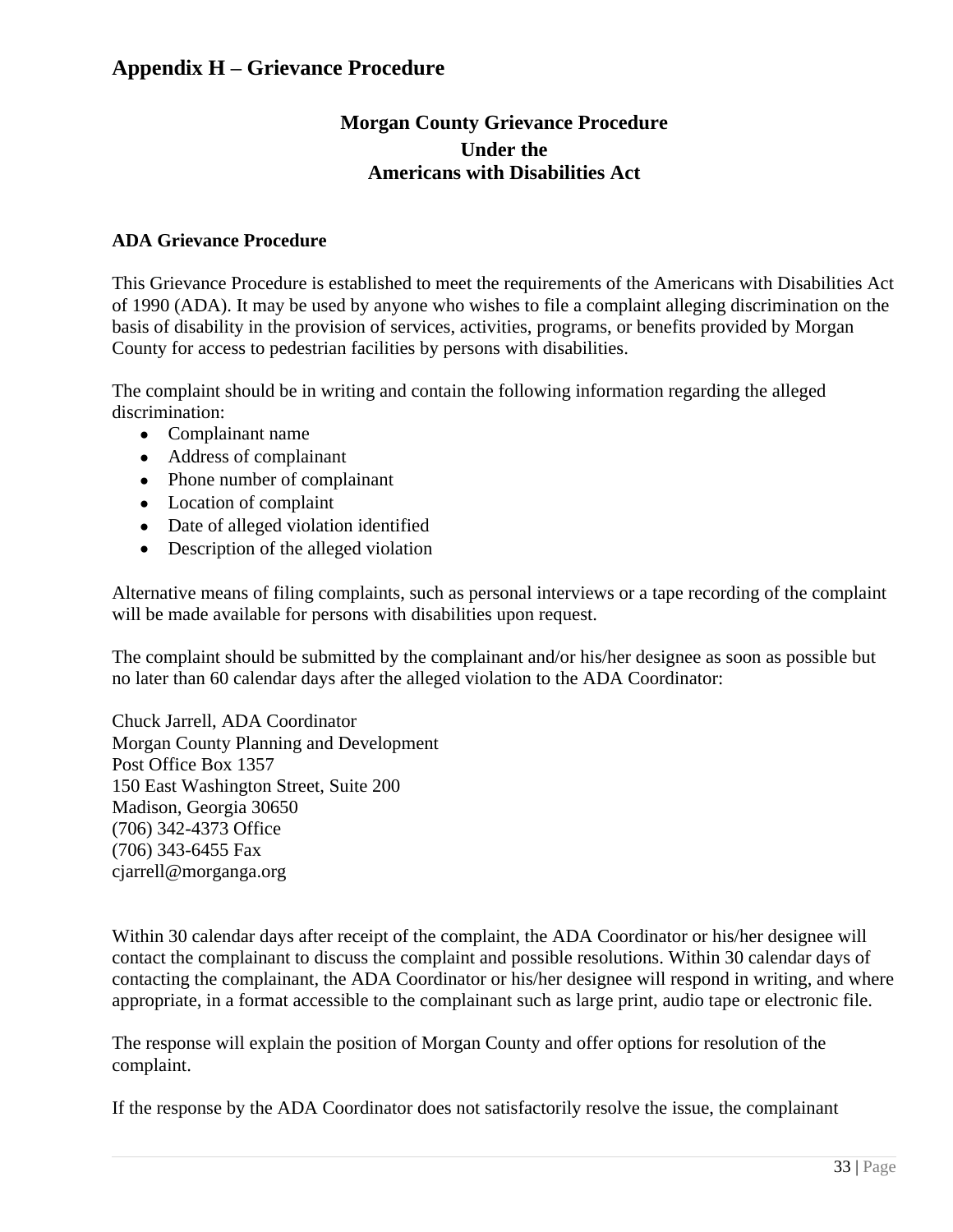and/or his/her designee may appeal the decision within 30 calendar days after receipt of the response to the Morgan County Board of Commissioners.

Within 30 calendar days after receipt of the appeal, the County Clerk will contact the complainant to schedule a hearing before the Morgan County Board of Commissioners to discuss the complaint and possible resolutions. Within 30 calendar days after the appeal hearing, the County Clerk will respond in writing, and, where appropriate, in a format accessible to the complainant, with a final resolution of the complaint.

All written complaints received by the ADA Coordinator, appeals to the Morgan County Board of Commissioners, and responses from these two offices will be retained by the Disability Access Office for at least three years.

To accommodate persons with disabilities, this notice is available in alternate formats upon request.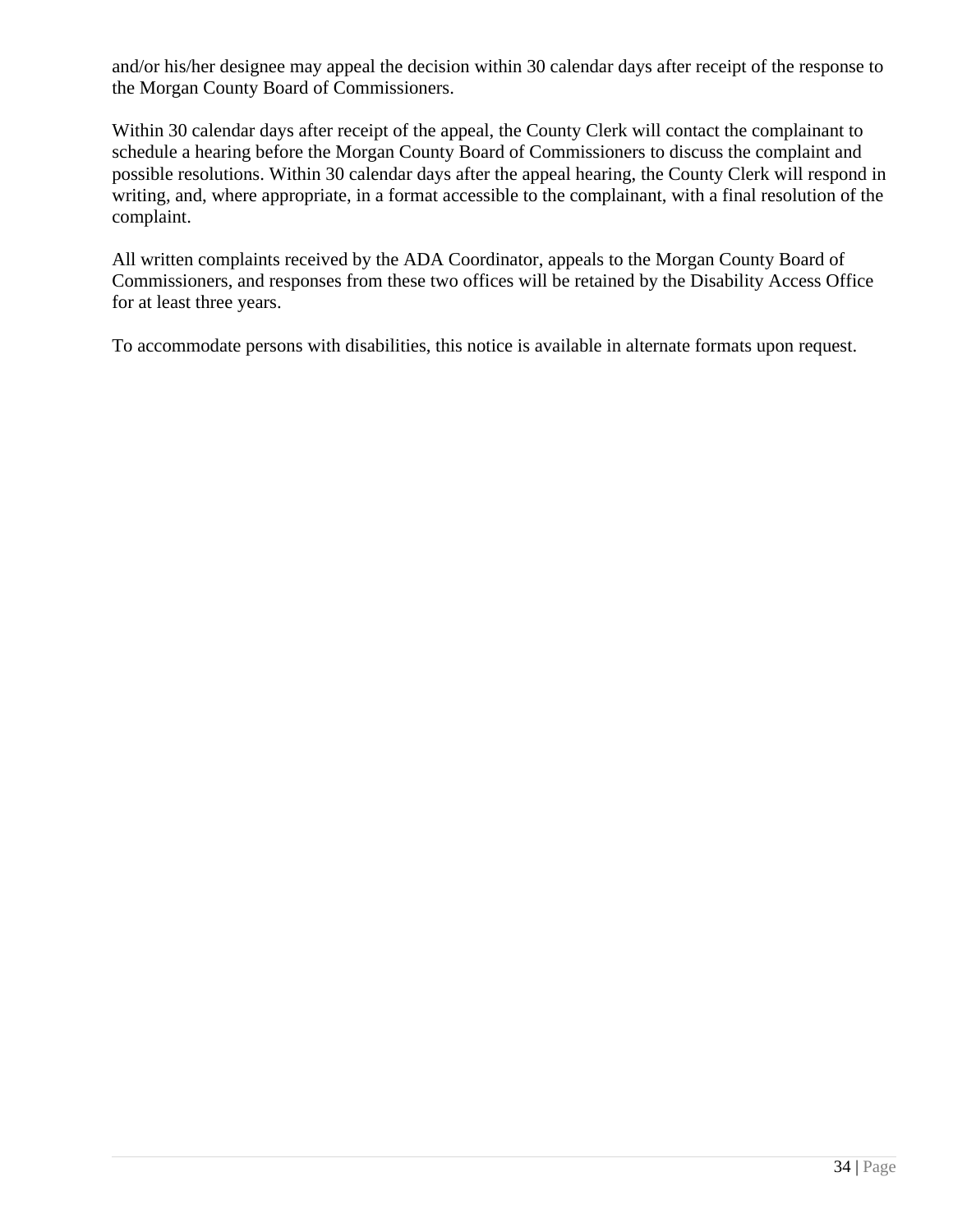## <span id="page-34-0"></span>**Appendix I – Formal Written Complaint Form**

| <b>Morgan County Disability Access Office</b><br>$\sim$ OUNT<br>P.O. Box 1357<br>150 East Washington Street, Suite 200<br>Madison, Georgia 30650<br>(706) 342-4373 Office (706) 343-6455 Fax                                       |  |
|------------------------------------------------------------------------------------------------------------------------------------------------------------------------------------------------------------------------------------|--|
| <b>ADA Formal Written Complaint Form</b>                                                                                                                                                                                           |  |
| Please print legibly.                                                                                                                                                                                                              |  |
|                                                                                                                                                                                                                                    |  |
|                                                                                                                                                                                                                                    |  |
|                                                                                                                                                                                                                                    |  |
|                                                                                                                                                                                                                                    |  |
|                                                                                                                                                                                                                                    |  |
| If person needing accommodation is not the individual completing this form, please complete below:                                                                                                                                 |  |
|                                                                                                                                                                                                                                    |  |
|                                                                                                                                                                                                                                    |  |
|                                                                                                                                                                                                                                    |  |
|                                                                                                                                                                                                                                    |  |
| Describe the situation or way in which the program is not accessible, providing the name(s) where possible of the individuals<br>who were involved in the situation, and any documentation or photographs supporting the incident: |  |
|                                                                                                                                                                                                                                    |  |
| Have efforts been made to resolve this complaint through the Request for Accommodation with the ADA Coordinator?<br>Yes<br>N <sub>o</sub>                                                                                          |  |
| If yes, what were the results?                                                                                                                                                                                                     |  |
|                                                                                                                                                                                                                                    |  |
|                                                                                                                                                                                                                                    |  |
|                                                                                                                                                                                                                                    |  |
| Date: $\frac{1}{2}$                                                                                                                                                                                                                |  |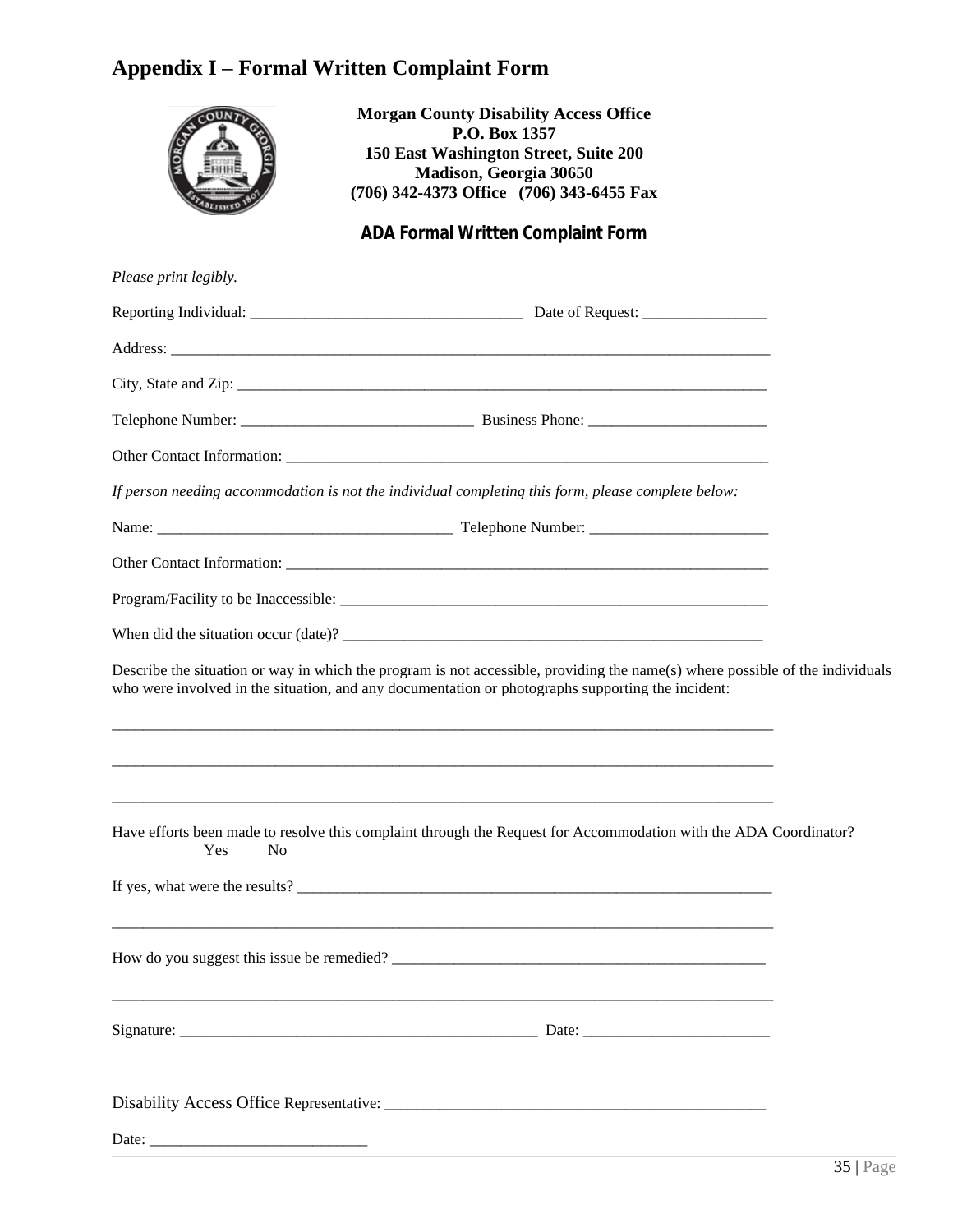## <span id="page-35-0"></span>**Appendix J – Request for Accommodation**



**Morgan County Disability Access Office P.O. Box 1357 150 East Washington Street, Suite 200 Madison, Georgia 30650 (706) 342-4373 Office (706) 343-6455 Fax**

## **ADA Request for Accommodation**

| Please print legibly. |                     |                                                                                                     |
|-----------------------|---------------------|-----------------------------------------------------------------------------------------------------|
|                       |                     |                                                                                                     |
|                       |                     |                                                                                                     |
|                       |                     |                                                                                                     |
|                       |                     |                                                                                                     |
|                       |                     |                                                                                                     |
|                       |                     | If person needing accommodation is not the individual completing this form, please complete below:  |
|                       |                     |                                                                                                     |
|                       |                     |                                                                                                     |
| Check One:            | Accommodation       | <b>Barrier Removal</b>                                                                              |
|                       |                     |                                                                                                     |
|                       |                     |                                                                                                     |
|                       |                     | Brief statement of why the accommodation is needed or the barrier removed: ________________________ |
|                       |                     |                                                                                                     |
|                       |                     |                                                                                                     |
|                       |                     |                                                                                                     |
|                       |                     |                                                                                                     |
|                       |                     |                                                                                                     |
|                       |                     |                                                                                                     |
|                       |                     |                                                                                                     |
|                       | Date: $\frac{1}{2}$ |                                                                                                     |
|                       |                     |                                                                                                     |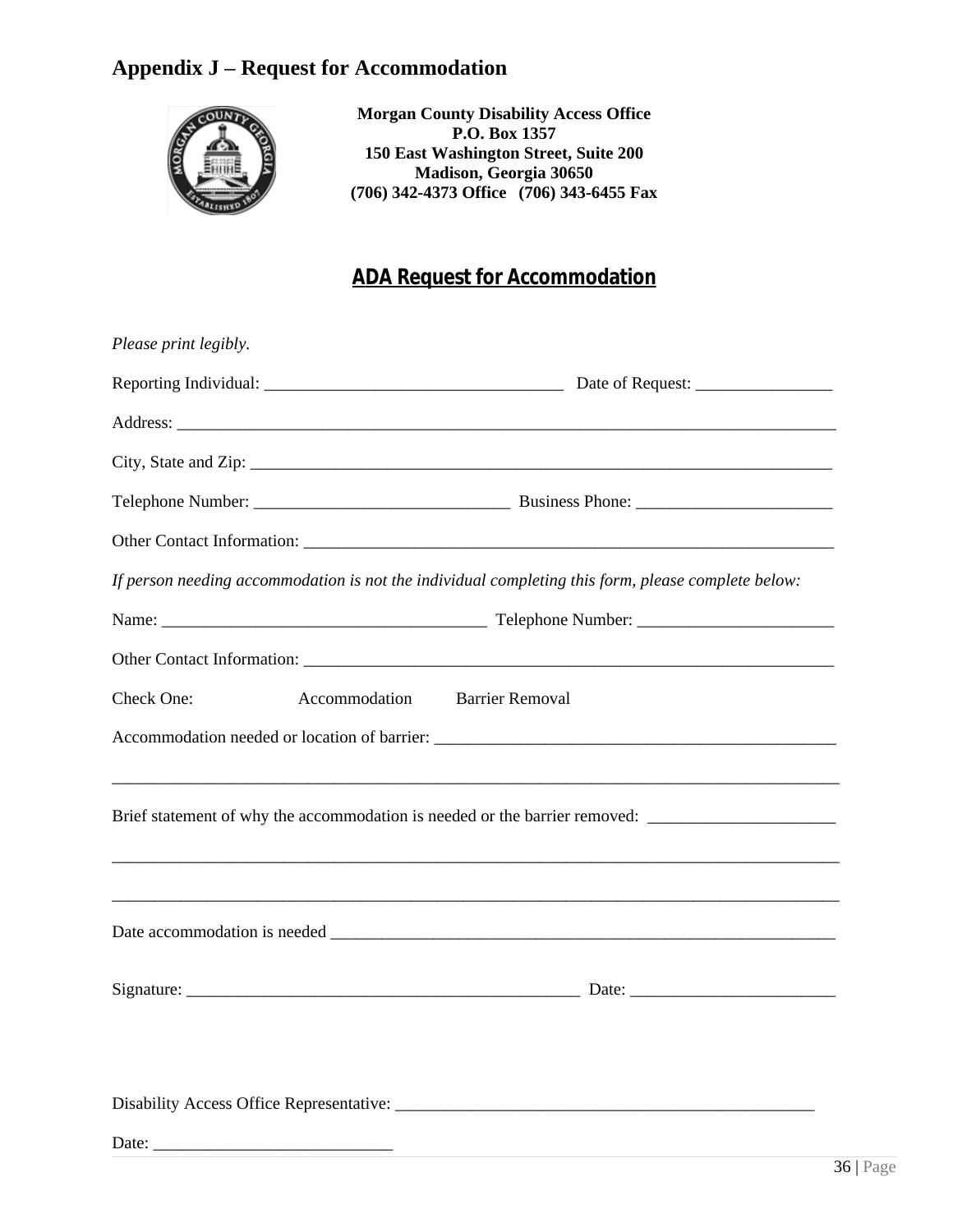# **Appendix K - County Maintained Roads**

| <b>ROAD</b><br># | <b>ROAD NAME</b>           | <b>ROAD SEGMENT</b>                                | <b>SIDEWALK</b> | <b>LENGTH</b><br>(miles) | <b>DEFICIENCIES</b> |
|------------------|----------------------------|----------------------------------------------------|-----------------|--------------------------|---------------------|
| 210              | Academy Lane               | Davis Academy Road to Dead End                     | N/A             | 0.60                     | None                |
| 20               | Adair Road                 | Prospect Road to Doster Road                       | N/A             | 0.50                     | None                |
|                  | Adams Road                 | Seven Islands Road to Godfrey Road                 | N/A             | 0.10                     | None                |
|                  | Adelaide Court             | Graham Drive to Dead End                           | N/A             | 0.05                     | None                |
| 135              | Alford Lane                | Dead End to Parks Mill Road                        | N/A             | 0.40                     | None                |
|                  | Alonzo Farmer Road         | Gordon Road to Dead End                            | N/A             | 0.10                     | None                |
| 98               | <b>Antioch Church Road</b> | Godfrey Road to Seven Islands Road                 | N/A             | 0.80                     | None                |
| 277              | Apalachee Court            | Heidi Trail to Cul-de-sac                          | N/A             | 0.10                     | None                |
|                  | Apalachee Meadows Drive    | Lower Apalachee Road to Dead End                   | N/A             | 0.88                     | None                |
|                  | Apalachee Ridge            | Apalachee Meadows Drive to Dead End                | N/A             | 0.55                     | None                |
| 164              | Apalachee River Road       | Buckhead Road to Hwy. 278                          | N/A             | 2.60                     | None                |
| 244              | Apalachee Road             | Bostwick Highway to Wagnon Mill Road               | N/A             | 1.60                     | None                |
| 244              | Apalachee Road             | Wagnon Mill Road to Athens Highway                 | N/A             | 3.40                     | None                |
| 300              | Apalachee Way              | Apalachee Woods Trail to Cul-de-sac                | N/A             | 0.10                     | None                |
| 276              | Apalachee Woods Drive      | Heidi Trail to Apalachee Woods Trail               | N/A             | 0.30                     | None                |
| 278              | Apalachee Woods Trail      | Cul-de-sac to Cul-de-sac                           | N/A             | 1.70                     | None                |
| 116              | Aqua Lane                  | Aqua Road to Innis Fail Lane                       | N/A             | 2.00                     | None                |
| 114              | Aqua Road                  | Pierce Dairy Road to Bostwick Hwy.                 | N/A             | 3.40                     | None                |
|                  | Arbor Lane                 | Athens Highway to Dead End                         | N/A             | 0.38                     | None                |
|                  | Arbor Court                | Arbor Lane to Dead End                             | N/A             | 0.25                     | None                |
| 11               | Armistead Road             | Hestertown Road to Prospect Road                   | N/A             | 1.30                     | None                |
|                  | Azalea Lane                | White Oak Way to Dead End                          | N/A             | 0.10                     | None                |
| 152              | <b>Baldwin Dairy Road</b>  | Bethany Road to Buckhead City Limits               | N/A             | 4.00                     | None                |
| 152              | <b>Baldwin Dairy Road</b>  | Buckhead City Limits to Parks Mill Road            | N/A             | 0.50                     | None                |
| 214              | <b>Barrows Grove Road</b>  | Baldwin Dairy Road to I-20                         | N/A             | 0.10                     | None                |
| 214              | <b>Barrows Grove Road</b>  | I-20 to Bethany Road                               | N/A             | 2.30                     | None                |
| 158              | <b>Bass Road</b>           | Fifth Street to Athens Hwy.                        | N/A             | 0.80                     | None                |
|                  | <b>Beal Lane</b>           | Apalachee Road to Dead End                         | N/A             | 0.70                     | None                |
| 177              | Beaverdam Road             | Nolan Store Road to Apalachee Road                 | N/A             | 3.00                     | None                |
| 129              | Bethany Church Road        | Bethany Road to Crawford Road                      | N/A             | 0.20                     | None                |
| 129              | <b>Bethany Church Road</b> | Crawford Road to Seven Islands Road                | N/A             | 2.40                     | None                |
| 129              | Bethany Church Road        | Seven Islands Road to Little Sugar Creek Tributary | N/A             | 0.50                     | None                |
| 129              | Bethany Church Road        | Little Sugar Creek Tributary to Cochran Road       | N/A             | 2.00                     | None                |
| 129              | <b>Bethany Church Road</b> | Cochran Road to County Line                        | N/A             | 1.00                     | None                |
| 143              | <b>Bethany Road</b>        | Seven Island Road to Mt. Zion Road                 | N/A             | 2.80                     | None                |
| 143              | <b>Bethany Road</b>        | Mt. Zion Road to Sugar Creek Trail                 | N/A             | 1.20                     | None                |
| 252              | <b>Bethany Road</b>        | Seven Islands Road to Jordan Road                  | N/A             | 4.20                     | None                |
| 252              | <b>Bethany Road</b>        | Jordan Road to Baldwin Dairy Road                  | N/A             | 0.10                     | None                |
| 252              | <b>Bethany Road</b>        | Baldwin Dairy Road to Madison Bypass               | N/A             | 1.80                     | None                |
| 252              | <b>Bethany Road</b>        | Madison Bypass to Madison City Limits              | N/A             | 0.60                     | None                |
| 90               | <b>Binford Road</b>        | Farrar Road to Little River Road                   | N/A             | 1.40                     | None                |
| 80               | <b>Blackwell Road</b>      | Reese Road to Dead End                             | N/A             | 0.70                     | None                |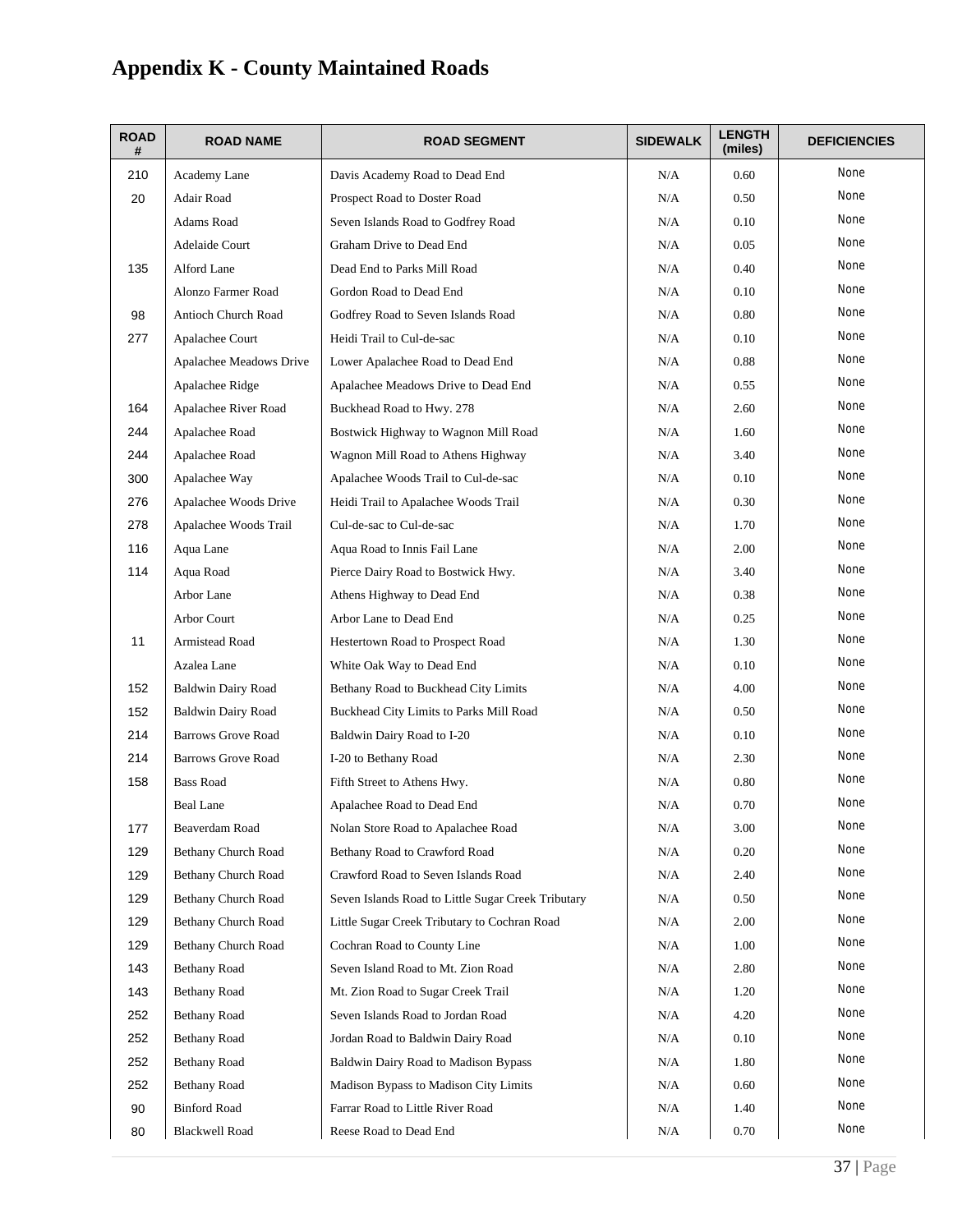| <b>ROAD</b><br># | <b>ROAD NAME</b>          | <b>ROAD SEGMENT</b>                        | <b>SIDEWALK</b> | <b>LENGTH</b><br>(miles) | <b>DEFICIENCIES</b> |
|------------------|---------------------------|--------------------------------------------|-----------------|--------------------------|---------------------|
| 279              | <b>Blue Springs Court</b> | Fraction Bottoms Road to Cul-de-sac        | N/A             | 0.20                     | None                |
| 280              | <b>Blue Springs Drive</b> | Fraction Bottoms Road to Cul-de-sac        | N/A             | 0.50                     | None                |
| 149              | <b>Blue Springs Road</b>  | County Line to Parks Mill Road             | N/A             | 1.70                     | None                |
| 137              | <b>Bonner</b> Lane        | Seven Island Road to Dead End              | N/A             | 0.80                     | None                |
| 168              | <b>Boones Bridge Road</b> | Lower Apalachee Road to Dead End           | N/A             | 1.00                     | None                |
| 195              | <b>Braswell Road</b>      | Mergendollar Road to Dead End              | N/A             | 0.20                     | None                |
| 167              | Briar Creek Road          | Hwy. 278 to End of Pavement                | N/A             | 0.50                     | None                |
| 167              | <b>Briar Creek Road</b>   | End of Pavement to Lower Apalachee Road    | N/A             | 2.20                     | None                |
| 166              | <b>Briar Lane</b>         | Hwy. 278 to Dead End                       | N/A             | 0.60                     | None                |
| 68               | <b>Brobston Lane</b>      | Brownwood to Dead End                      | N/A             | 1.00                     | None                |
| 227              | <b>Brooks Road</b>        | Highway 278 to Confederate Road            | N/A             | 0.50                     | None                |
| 267              | <b>Broughton Road</b>     | County Line to Monticello Highway          | N/A             | 6.00                     | None                |
|                  | <b>Brown Lane</b>         | Old Buckhead Road to Dead End              | N/A             | 0.50                     | None                |
| 24               | <b>Brownwood Road</b>     | Dixie Hwy. to Hwy. 278                     | N/A             | 0.70                     | None                |
| 246              | <b>Brownwood Road</b>     | Centennial Road to Highway 278             | N/A             | 8.10                     | None                |
| 146              | <b>Buckhead Road</b>      | CSX crossing to Chivers Avenue             | N/A             | 0.60                     | None                |
| 146              | <b>Buckhead Road</b>      | Chivers Avenue to Highway 278              | N/A             | 2.60                     | None                |
| 154              | <b>Buckhead Road</b>      | Parks Mill Road to GA. RR                  | N/A             | 0.10                     | None                |
| 58               | Cajun Lane                | Dead End to Centennial Road                | N/A             | 4.45                     | None                |
| 192              | Callaway Circle           | Paxson Dairy Road to High Shoals Road      | N/A             | 0.40                     | None                |
|                  | Carpenter Lane            | Sugar Creek Trail to Dead End              | N/A             | 0.10                     | None                |
| 138              | Cedar Grove Road          | Seven Island Road to Dead End              | N/A             | 4.00                     | None                |
| 256              | Centennial Road           | Newborn Road to Brownwood Road             | N/A             | 1.50                     | None                |
| 256              | Centennial Road           | Brownwood Road to Atlanta Highway          | N/A             | 2.50                     | None                |
| 54               | Chilton Woods Road        | Walter Shepherd Road to Davis Academy Road | N/A             | 1.15                     | None                |
| 254              | Clack Road                | Brownwood Road to Broughton Road           | N/A             | 7.75                     | None                |
| 290              | <b>Clarks Fork Road</b>   | County Line to Cochran Road                | N/A             | 1.00                     | None                |
|                  | Cleveland Avenue          | End of Pavement to Dead End                | N/A             | 0.30                     | None                |
| 131              | Cochran Road              | County Line to Kingston                    | $\rm N/A$       | 3.50                     | None                |
| 25               | Confederate Road          | Hwy. 278 to Dixie Hwy.                     | N/A             | 5.30                     | None                |
| 287              | Cooper Lane               | Harris Hollis Road to Dead End             | N/A             | 0.20                     | None                |
|                  | Craig Lane                | Apalachee Road to Dead End                 | N/A             | 0.30                     | None                |
| 118              | Crawford Road             | Eatonton Highway to Bethany Church Road    | N/A             | 1.50                     | None                |
| 33               | Crawley Road              | Doster Road to McHenry Crossing            | N/A             | 1.40                     | None                |
| 67               | Cumming Drive             | Dead End to Highway 278                    | N/A             | 0.60                     | None                |
| 23               | Davis Academy Road        | Hwy. 278 to Centennial Road                | N/A             | 5.20                     | None                |
| 23               | Davis Academy Road        | Centennial Road to County Line             | N/A             | 3.90                     | None                |
| 64               | Dickson Road              | Keecheefoonee Road to Brownwood Road       | N/A             | 1.80                     | None                |
| 66               | Dixie Highway             | Pennington Road to Rutledge City Limits    | N/A             | 6.70                     | None                |
| 66               | Dixie Highway             | Hawkins Avenue to Highway 278              | N/A             | 3.00                     | None                |
|                  | Dogwood Drive             | White Oak Way to Dead End                  | N/A             | 0.10                     | None                |
| 38               | Doster Road               | Prospect Road to Adair Road                | N/A             | 0.70                     | None                |
| 38               | Doster Road               | Adair Road to Jim Thomas Road              | N/A             | 2.00                     | None                |
| 38               | Doster Road               | Jim Thomas Road to Crawley Road            | N/A             | 4.20                     | None                |
| 38               | Doster Road               | Crawley Road to Bostwick Hwy.              | $\rm N/A$       | 1.40                     | None                |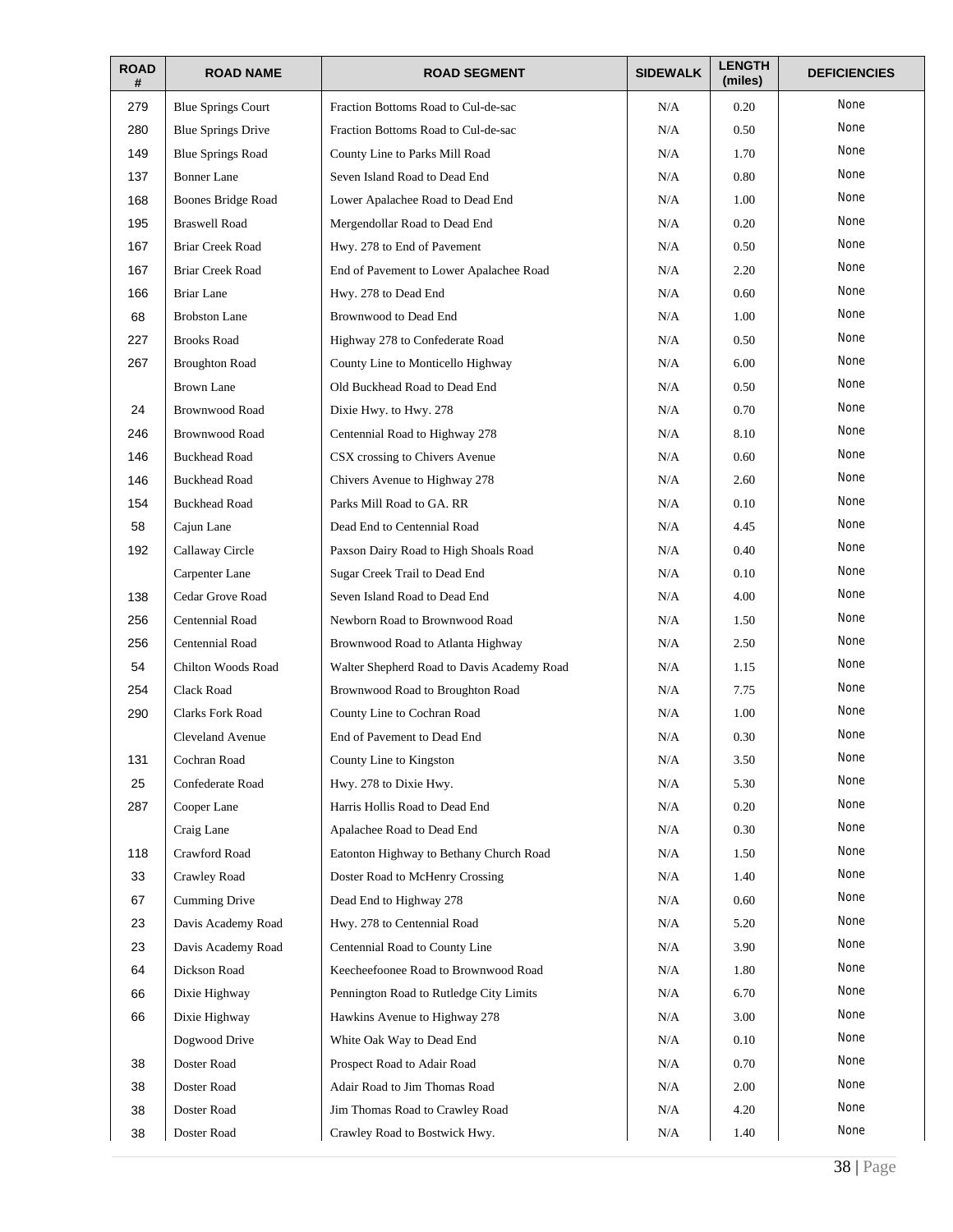| <b>ROAD</b><br># | <b>ROAD NAME</b>             | <b>ROAD SEGMENT</b>                            | <b>SIDEWALK</b> | <b>LENGTH</b><br>(miles) | <b>DEFICIENCIES</b> |
|------------------|------------------------------|------------------------------------------------|-----------------|--------------------------|---------------------|
| 22               | Double Bridges Road          | Dixie Hwy. to CSX                              | N/A             | 0.10                     | None                |
| 22               | Double Bridges Road          | CSX to Blackberry Lake                         | N/A             | 5.71                     | None                |
| 22               | Double Bridges Road          | Blackberry Lake to Doster Road                 | N/A             | 0.70                     | None                |
| 61               | Durden Road                  | Keecheefoonee Road to Reese Road               | N/A             | 1.50                     | None                |
| 84               | <b>Dykes Road</b>            | Broughton Road to Dead End                     | N/A             | 1.00                     | None                |
| 190              | <b>Echols Road</b>           | Bostwick Highway to Paxson Dairy Road          | N/A             | 1.20                     | None                |
| 59               | <b>Elliot Road</b>           | Newborn Road to just before the County Line    | N/A             | 0.30                     | None                |
| 59               | <b>Elliot Road</b>           | Just before the County Line to the County Line | N/A             | 0.10                     | None                |
| 127              | <b>Enterprise Road</b>       | Cochran Road to Medlock Road                   | N/A             | 1.70                     | None                |
| 127              | <b>Enterprise Road</b>       | Medlock Road to Seven Islands Road             | N/A             | 1.30                     | None                |
| 128              | <b>Enterprise Road</b>       | Bethany Church Road to Seven Islands Road      | N/A             | 2.60                     | None                |
| 52               | <b>Estes Road</b>            | Dead end to Sewell Church Road                 | N/A             | 1.00                     | None                |
| 231              | Eugene Lane                  | <b>Brooks Road to Dead End</b>                 | N/A             | 0.30                     | None                |
| 240              | Fairplay Road                | Williams Street to Prospect Road               | N/A             | 4.70                     | None                |
| 243              | Fairplay Road                | Prospect Road to Nunn Lane                     | N/A             | 5.10                     | None                |
| 40               | Fambrough Bridge Road        | Double Bridges Road to End of Pavement         | N/A             | 0.80                     | None                |
| 40               | Fambrough Bridge Road        | End of Pavement to Double Bridges Road         | N/A             | 1.90                     | None                |
| 298              | Franklin Court               | Morgan Drive to Cul-de-sac                     | N/A             | 0.10                     | None                |
| 88               | Farrar Road                  | Broughton Road to County Line                  | N/A             | 1.80                     | None                |
|                  | Fawnfield Court              | Fawnfield Drive to Dead End                    | N/A             | 0.10                     | None                |
|                  | Fawnfield Drive              | County Line to Dead End                        | N/A             | 0.40                     | None                |
| 69               | Fears Road                   | Centennial Road to Indian Creek                | N/A             | 2.10                     | None                |
| 69               | Fears Road                   | Indian Creek to Longwood Road                  | N/A             | 0.80                     | None                |
| 69               | Fears Road                   | Longwood Road to Brownwood Road                | N/A             | 0.50                     | None                |
| 163              | Ferrell Lane                 | Buckhead Road to Dead End                      | N/A             | 0.50                     | None                |
|                  | Few Lane                     | Parsonage Road to Dead End                     | N/A             | 0.10                     | None                |
|                  | Fisher Way                   | Sugar Creek Trail to Dead End                  | N/A             | 0.10                     | None                |
| 211              | <b>Fitzpatrick Road</b>      | Little River Road to Monticello Highway        | N/A             | 0.70                     | None                |
| 226              | Flat Rock Road               | Bostwick Highway to Bostwick Highway           | N/A             | 0.70                     | None                |
| 147              | <b>Fraction Bottoms Road</b> | Sword Road to Lake                             | N/A             | 2.30                     | None                |
| 96               | Glades Road                  | Seven Islands Road to the County Line          | N/A             | 1.40                     | None                |
| 239              | Godfrey Road                 | The County Line to Monticello Highway          | N/A             | 5.60                     | None                |
|                  | Graham Drive                 | Atlanta Hwy to Dead End                        | N/A             | 0.39                     | None                |
|                  | Grayson Pointe Drive         | Parks Mill Road to Dead End                    | N/A             | 0.80                     | None                |
| 39               | Greenwood Road               | Doster Road to Double Bridges Road             | N/A             | 0.85                     | None                |
| 3                | Gresham Road                 | Hardeman Mill Road to County Line              | N/A             | 1.00                     | None                |
| 318              | Guinn Road                   | Sugar Creek Church Road to Dead End            | N/A             | 0.40                     | None                |
| 126              | Halls Lane                   | Eatonton Highway to Dead End                   | N/A             | 0.10                     | None                |
| $\overline{2}$   | Hardeman Mill Road           | Sandy Creek Road to Bostwick Hwy.              | N/A             | 2.90                     | None                |
| 130              | Harper Road                  | Bethany Church Road to Enterprise Road         | N/A             | 0.50                     | None                |
| 71               | Harris Hollis Road           | Dixie Highway to Highway 278                   | N/A             | 0.50                     | None                |
| 45               | Hawkins Academy              | Old Mill Road to County Line                   | N/A             | 1.00                     | None                |
| 289              | <b>Hayes Street</b>          | Jackson Street to Dead End                     | N/A             | 0.20                     | None                |
| 36               | Head Road                    | Bostwick Hwy. Dead End                         | N/A             | 1.50                     | None                |
| 275              | Heidi Trail                  | Cul-de-sac to Cul-de-sac                       | N/A             | 2.00                     | None                |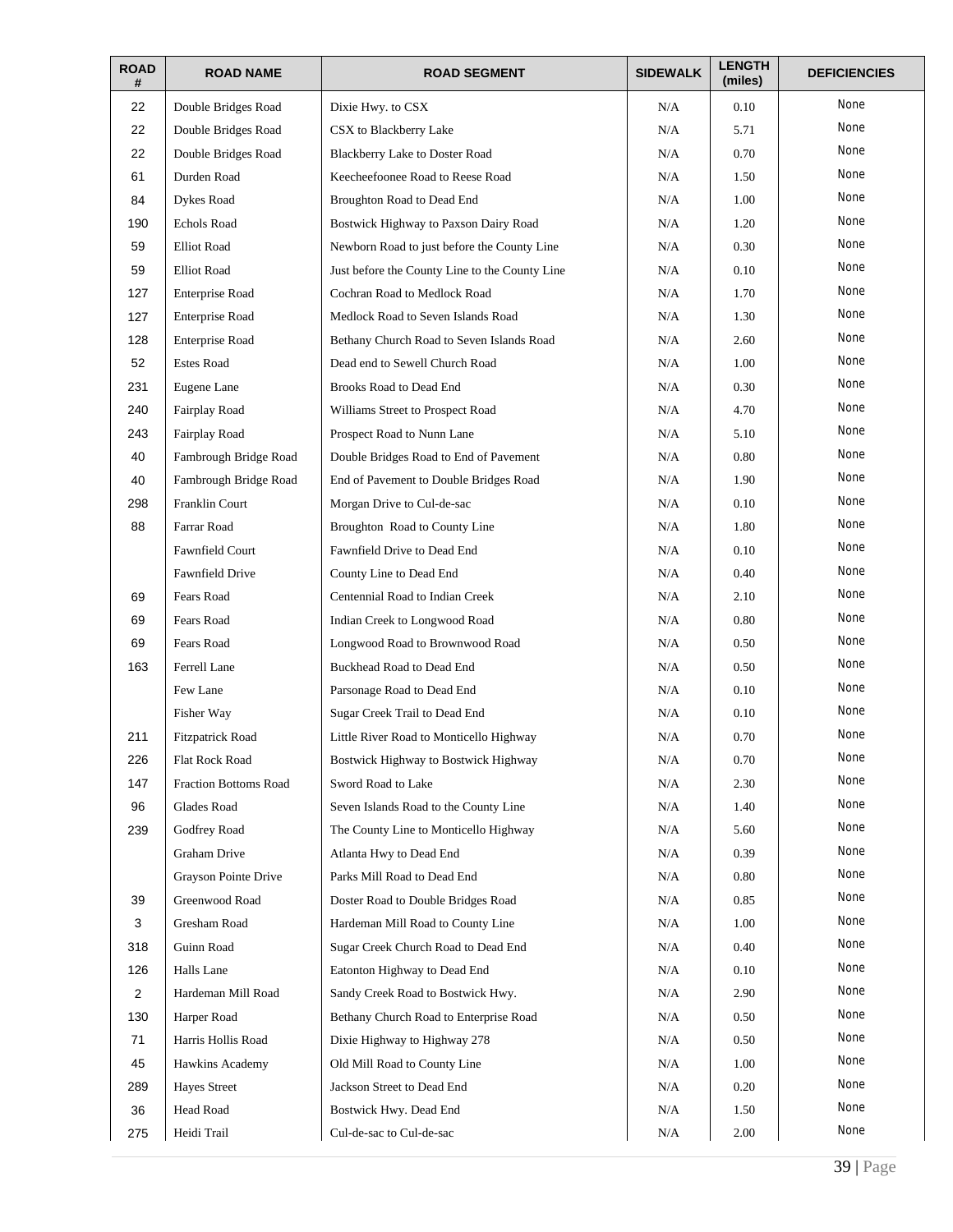| <b>ROAD</b><br># | <b>ROAD NAME</b>            | <b>ROAD SEGMENT</b>                                     | <b>SIDEWALK</b> | <b>LENGTH</b><br>(miles) | <b>DEFICIENCIES</b> |
|------------------|-----------------------------|---------------------------------------------------------|-----------------|--------------------------|---------------------|
| 12               | <b>Hestertown Road</b>      | Prospect Road to County Line                            | N/A             | 3.20                     | None                |
| 189              | <b>High Shoals Road</b>     | Odum Lane to SR 186                                     | N/A             | 1.30                     | None                |
| 189              | <b>High Shoals Road</b>     | Bostwick Highway to Odum Lane                           | N/A             | 3.60                     | None                |
|                  | <b>Hightower Road</b>       | Dixie Highway Dixie Highway                             | N/A             | 3.20                     | None                |
| 78               | Hilsman Road                | Monticello Highway to Spears Road                       | N/A             | 1.20                     | None                |
| 173              | Holland Springs Road        | Sandy Creek Road to Cul-de-sac                          | N/A             | 0.70                     | None                |
| 139              | Holstein Road               | Cedar Grove Road to Bethany Road                        | N/A             | 0.60                     | None                |
|                  | Indian Bend Drive           | Davis Academy Road to Dead End                          | N/A             | 0.30                     | None                |
| 99               | <b>Indian Creek Road</b>    | Madison City Limits to end of pavement                  | N/A             | 0.10                     | None                |
| 99               | <b>Indian Creek Road</b>    | End of pavement to Godfrey Road                         | N/A             | 6.00                     | None                |
| 115              | Innis Fail Lane             | Dead end to Indian Creek Road                           | N/A             | 1.80                     | None                |
| 234              | Jackson Street              | Wheat Street to Dead End                                | N/A             | 0.25                     | None                |
| 299              | Jefferson Court             | Morgan Drive to Cul-de-sac                              | N/A             | 0.10                     | None                |
| 19               | Jim Thomas Road             | Doster Road to Prospect Road                            | N/A             | 1.25                     | None                |
| 187              | Jones Wood Lane             | High Shoals Road to County Line                         | N/A             | 1.20                     | None                |
| 220              | Jordan Road                 | Dead End to Bethany Road                                | N/A             | 0.90                     | None                |
| 133              | Kingston Road               | Bethany Road to Cedar Grove Road                        | N/A             | 0.80                     | None                |
| 133              | Kingston Road               | Cedar Grove Road to County Line                         | N/A             | 3.00                     | None                |
|                  | Kitchen Road                | Highway 441 to Dead End                                 | N/A             | 0.10                     | None                |
| 247              | Knox Chapel                 | County Line to Fairplay Road                            | N/A             | 1.60                     | None                |
| 41               | Lake Rutledge Road          | Fairplay Road to State Park Property                    | N/A             | 0.30                     | None                |
| 282              | Lakeshore Drive             | Cul-de-sac to Dead End                                  | N/A             | 0.40                     | None                |
|                  | Lakewood Court              | Lakewood Lane to Dead End                               | N/A             | 0.10                     | None                |
|                  | Lakewood Lane               | Mission Road to Dead End                                | N/A             | 0.10                     | None                |
| 161              | Lambert Road                | Hwy. 278 to Dead End                                    | N/A             | 0.40                     | None                |
| 5                | Launius Road                | Hardeman Mill Road to Turkey Creek                      | N/A             | 0.70                     | None                |
| 5                | Launius Road                | Turkey Creek to County Line                             | N/A             | 0.70                     | None                |
| 271              | Little Creek Road           | Sandy Creek Road to Dead End                            | N/A             | 0.50                     | None                |
| 268              | Little River Road           | Godfrey Road to Highway 83                              | N/A             | 2.60                     | None                |
| 160              | Log Cabin Road              | Hwy. 278 to Dead End                                    | N/A             | 0.80                     | None                |
|                  | Long Lane                   | Apalachee Road to Dead End                              | N/A             | 0.30                     | None                |
|                  | Longwood Drive              | Fears Road to Dead End                                  | N/A             | 0.20                     | None                |
| 316              | Lower Apalachee Road        | Athens Highway to Plantation Road                       | N/A             | 1.10                     | None                |
| 316              | Lower Apalachee Road        | Plantation Road to Trimble Bridge Road                  | N/A             | 2.70                     | None                |
| 316              | Lower Apalachee Road        | The Bridge that is out to the beginning of the Pavement | N/A             | 1.20                     | None                |
| 316              | Lower Apalachee Road        | The Beginning of the Pavement to Athens Highway         | N/A             | 1.60                     | None                |
| 316              | Lower Apalachee Road        | The Bridge that is out to Beginning of the pavement     | N/A             | 0.90                     | None                |
| 316              | Lower Apalachee Road        | Beginning of Pavement to Trimble Bridge Road            | N/A             | 1.00                     | None                |
| 123              | Maddox Road                 | Pierce Dairy Road to Eatonton Road                      | N/A             | 1.20                     | None                |
| 233              | Madelyn Lane                | Dead End to Wilson Road                                 | N/A             | 0.60                     | None                |
|                  | <b>Madison Fields Drive</b> | Atlanta Hwy to Wildflower Way                           | N/A             | 0.08                     | None                |
|                  | Mallard Ridge Road          | Beaverdam Road to Dead End                              | N/A             | 1.30                     | None                |
| 8                | Mallory Road                | Prospect to Bostwick Hwy.                               | N/A             | 1.10                     | None                |
| 86               | Malone Road                 | Broughton Road to Broughton Road                        | N/A             | 0.60                     | None                |
|                  | Mar's Hill Church Road      | Highway 278 to Dead End                                 | N/A             | 3.00                     | None                |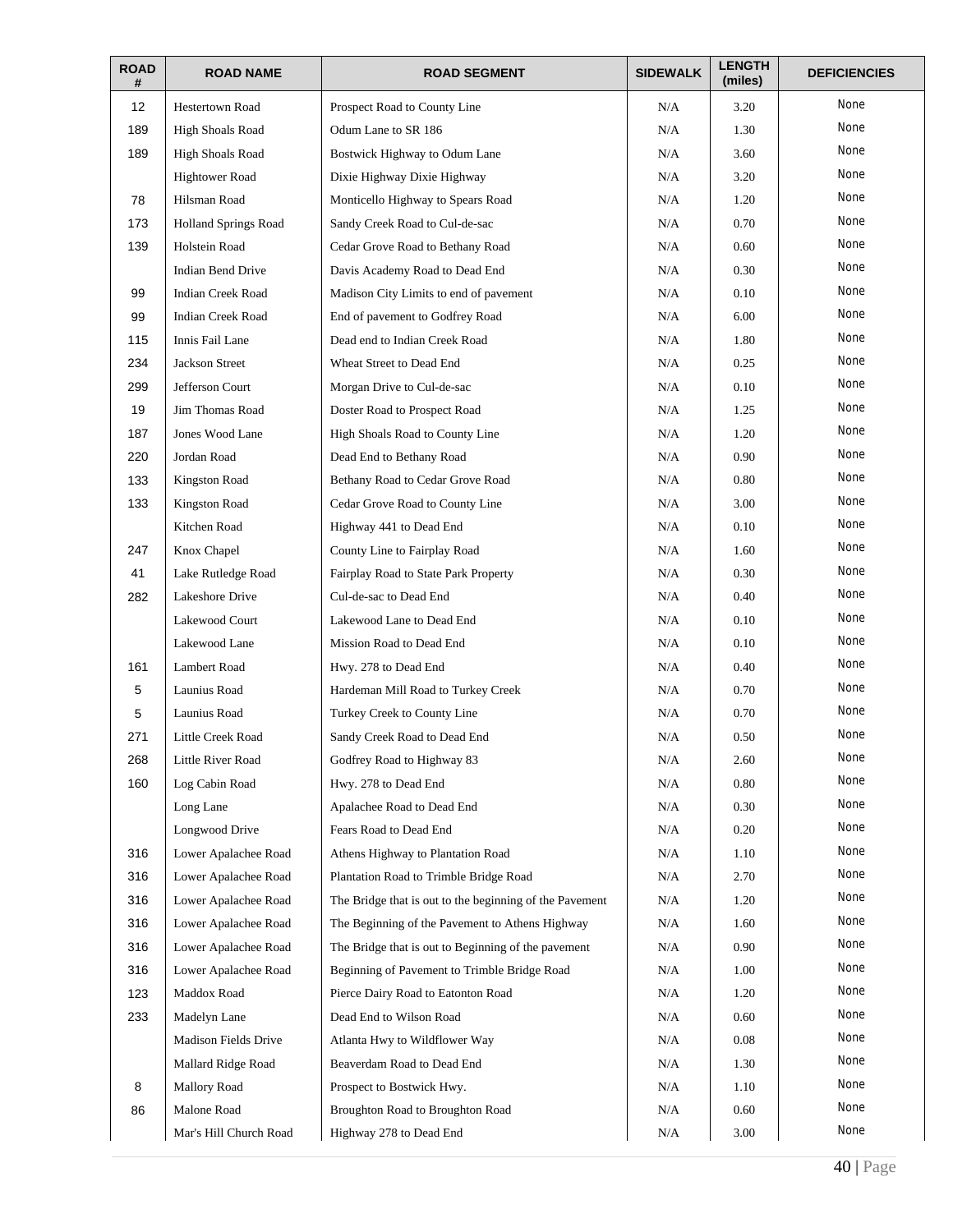| <b>ROAD</b><br># | <b>ROAD NAME</b>    | <b>ROAD SEGMENT</b>                      | <b>SIDEWALK</b> | <b>LENGTH</b><br>(miles) | <b>DEFICIENCIES</b> |
|------------------|---------------------|------------------------------------------|-----------------|--------------------------|---------------------|
|                  | Marshall Road       | County Line to Dead End                  | N/A             | 0.30                     | None                |
| 215              | Mason Road          | Barrows Grove Road to Dead End           | N/A             | 0.20                     | None                |
|                  | McDonough Street    | Fairplay Street to West Main Street      | N/A             | 0.20                     | None                |
| 31               | McHenry Crossing    | Dixie Hwy. to Dixie Hwy.                 | N/A             | 0.90                     | None                |
|                  | McNair Lane         | Brownwood Road to Dead End               | N/A             | 0.50                     | None                |
| 142              | Medlock Road        | Enterprise Road to Beginning of Pavement | N/A             | 1.90                     | None                |
| 142              | Medlock Road        | Beginning of Pavement to Porter Road     | N/A             | 0.10                     | None                |
| 194              | Mergendollar Road   | High Shoals Road to Preston Ford Road    | N/A             | 1.60                     | None                |
| 194              | Mergendollar Road   | Preston Ford Road to Bostwick Highway    | N/A             | 1.20                     | None                |
| 82               | Meriwether Road     | Broughton Road to Dead End               | N/A             | 1.10                     | None                |
| 91               | Midway Road         | Little River Road to County Line         | N/A             | 0.10                     | None                |
|                  | <b>Mission Lane</b> | Mission Road to Dead End                 | N/A             | 0.10                     | None                |
| 117              | <b>Mission Road</b> | Eatonton Road to Pierce Dairy Road       | N/A             | 1.50                     | None                |
| 297              | Morgan Drive        | Parks Mill Road to Cul-de-sac            | N/A             | 1.30                     | None                |
| 263              | Morris Road         | Athens Highway to Woodkraft Road         | N/A             | 1.25                     | None                |
| 270              | Mt. Vernon Road     | Fairplay Road to Dead End                | N/A             | 0.50                     | None                |
| 134              | Mt. Zion Road       | Bethany Road to Parks Mill Road          | N/A             | 1.85                     | <b>None</b>         |
| 248              | Newborn Road        | County Line to Centennial Road           | N/A             | 5.00                     | None                |
| 248              | Newborn Road        | Centennial Road to Davis Academy Road    | N/A             | 1.10                     | None                |
| 248              | Newborn Road        | Davis Academy Road to Hawkins Avenue     | N/A             | 1.70                     | None                |
| 248              | Newborn Road        | Hawkins Avenue to Dixie Highway          | N/A             | 0.50                     | None                |
| 269              | Newton Road         | Broughton Road to Monticello Highway     | N/A             | 0.40                     | None                |
| 6                | Nolan Store Road    | Hwy. 83 to Apalachee Road                | N/A             | 1.80                     | None                |
| 6                | Nolan Store Road    | Bostwick Hwy. to Fairplay Road           | N/A             | 1.90                     | None                |
| 230              | Norris Road         | Brooks Road to Dead End                  | N/A             | 0.30                     | None                |
| 157              | North Fifth Street  | City Limits of Madison to Dead End       | N/A             | 0.10                     | None                |
|                  | Oak Lane            | Old Buckhead Road to Dead End            | N/A             | 1.10                     | None                |
| 150              | Oconee Road         | Parks Mill Road to Heidi Trail           | N/A             | 1.50                     | None                |
| 186              | Odum Lane           | High Shoals Road to Dead End             | N/A             | 0.20                     | None                |
| 27               | Oil Mill Road       | Dixie Hwy. to Pennington Road            | N/A             | 0.30                     | None                |
| 27               | Oil Mill Road       | Pennington Road to Crawley Road          | N/A             | 0.10                     | None                |
| 154              | Old Buckhead Road   | Plainview Road to Bypass                 | N/A             | 1.40                     | None                |
| 154              | Old Buckhead Road   | Plainview Road to Buckhead Road          | N/A             | 1.30                     | None                |
| 44               | Old Mill Road       | Fairplay Road West Main Street           | N/A             | 2.10                     | None                |
| 44               | Old Mill Road       | West Main Street to Hwy. 278             | N/A             | 0.90                     | None                |
| 249              | Old Mill Road       | Newborn Road to I-20                     | N/A             | 1.60                     | None                |
| 249              | Old Mill Road       | I-20 to Hwy. 278                         | N/A             | 1.90                     | None                |
|                  | Parks Mill Lane     | Parks Mill Road to Dead End              | N/A             | 0.30                     | None                |
| 146              | Parks Mill Road     | Dead to Mt. Zion Road                    | N/A             | 2.50                     | None                |
| 146              | Parks Mill Road     | Mt. Zion Road to Saffold Road            | N/A             | 4.50                     | None                |
| 146              | Parks Mill Road     | Saffold Road to seven Islands Road       | N/A             | 0.10                     | None                |
| 146              | Parks Mill Road     | Seven Islands Road to Baldwin Dairy Road | N/A             | 0.10                     | None                |
| 170              | Parsonage Road      | Athens Highway to Lower Apalachee Road   | N/A             | 1.00                     | None                |
| 132              | Paschal Road        | Enterprise Road to Cochran Road          | N/A             | 0.80                     | None                |
| 191              | Paxson Dairy Road   | High Shoals Road to Price Mill Road      | N/A             | 1.50                     | None                |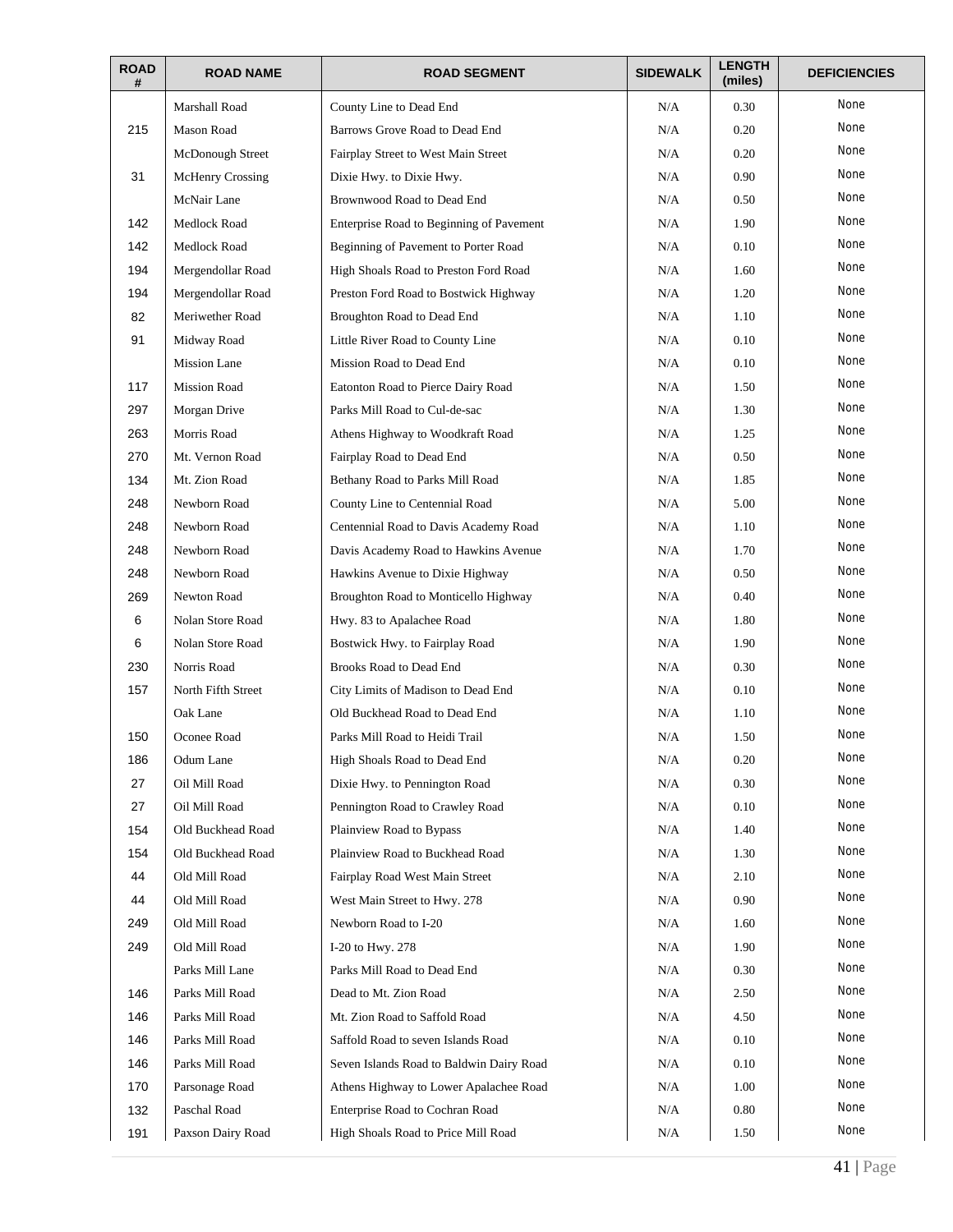| <b>ROAD</b><br># | <b>ROAD NAME</b>       | <b>ROAD SEGMENT</b>                               | <b>SIDEWALK</b> | <b>LENGTH</b><br>(miles) | <b>DEFICIENCIES</b> |
|------------------|------------------------|---------------------------------------------------|-----------------|--------------------------|---------------------|
| 26               | Pennington Road        | Oil Mill Road to CRX                              | N/A             | 0.20                     | None                |
| 26               | Pennington Road        | CRX to Hwy. 278                                   | N/A             | 0.40                     | None                |
| 6                | Peppers Road           | Fairplay Road to Beginning of the pavement        | N/A             | 0.40                     | None                |
| 6                | Peppers Road           | Beginning of the pavement to Gilbert Road         | N/A             | 0.30                     | None                |
| 6                | Peppers Road           | Gilbert Road to Hardeman Mill Road                | N/A             | 0.50                     | None                |
| 198              | Perryman Road          | Dead End to Cedar Grove Road                      | N/A             | 1.30                     | None                |
|                  | Perryman Street        | Saffold Road to Parks Mill Road                   | N/A             | 0.20                     | None                |
| 121              | Pierce Dairy Road      | Eatonton Road to Seven Islands Road               | N/A             | 5.80                     | None                |
| 153              | Plainview Road         | Old Buckhead Road to Sugar Creek                  | N/A             | 0.50                     | None                |
| 153              | Plainview Road         | Sugar Creek to the beginning of pavement          | N/A             | 1.80                     | None                |
| 153              | Plainview Road         | Beginning of Pavement to Bethany Road             | N/A             | 0.60                     | None                |
| 175              | <b>Plantation Road</b> | Athens Highway to Lower Apalachee Road            | N/A             | 1.70                     | None                |
| 125              | Ponder Pines Road      | County Line to Eatonton Highway                   | N/A             | 1.40                     | None                |
|                  | Ponder Way             | Graham Drive to Dead End                          | N/A             | 13.00                    | None                |
| 140              | Porter Road            | Seven Islands Road to Bethany Road                | N/A             | 1.20                     | None                |
| 193              | Preston Ford Road      | Mergendollar Road to County Line                  | N/A             | 0.50                     | None                |
| 182              | Price Mill Road        | Bostwick Highway to Apalachee Road                | N/A             | 1.10                     | None                |
| 182              | Price Mill Road        | Apalachee to Wellington Road                      | N/A             | 0.50                     | None                |
| 182              | Price Mill Road        | Wellington Road to County Line                    | N/A             | 3.80                     | None                |
| 10               | Prospect Road          | Bostwick Hwy. to Sandy Creek Road                 | N/A             | 2.10                     | None                |
| 10               | Prospect Road          | Sandy Creek Road to Fairplay Road                 | N/A             | 3.50                     | None                |
| 10               | Prospect Road          | Fairplay Road to County Line                      | N/A             | 1.20                     | None                |
|                  | Rawlings Drive         | Centennial Road to Dead End                       | N/A             | 0.70                     | None                |
|                  | Reese Road             | County Line to Beginning of the pavement          | N/A             | 2.50                     | None                |
|                  | Reese Road             | Beginning of the Pavement to Dickson Road         | N/A             | 3.10                     | None                |
| 185              | Rehoboth Road          | Price Mill Road to High Shoals Road               | N/A             | 1.55                     | None                |
| 241              | Reids Ferry Road       | County Line to Parks Mill Road                    | N/A             | 3.40                     | None                |
| 14               | Riden Cut Off          | Sandy Creek Road to Riden Road                    | N/A             | 0.30                     | None                |
| 15               | Riden Road             | Fairplay Road to Sandy Creek Road                 | N/A             | 2.00                     | None                |
|                  | Riverbanks Road        | Riverwalk Road to Riverwalk Road                  | N/A             | 1.00                     | None                |
|                  | <b>Riverwalk Road</b>  | Price Mill Road to Riverwalk Road                 | N/A             | 2.40                     | None                |
|                  | <b>Riverwalk Court</b> | Riverwalk Road to Dead End                        | N/A             | 0.19                     | None                |
|                  | Riverwalk Point Road   | Riverwalk Road to Dead End                        | N/A             | 0.22                     | None                |
|                  | River Woods Drive      | Apalachee River Road to Dead End                  | N/A             | 0.40                     | None                |
| 74               | Rocky Creek Road       | Dykes Road to County Line                         | N/A             | 0.90                     | None                |
|                  | Ruark Lane             | End of Pavement to Price Mill Road                | N/A             | 0.20                     | None                |
| 288              | Sabrina Lane           | Sandy Creek Road to Dead End                      | N/A             | 0.90                     | None                |
| 136              | Saffold Road           | Parks Mill Road to Dead End                       | N/A             | 1.80                     | None                |
| 172              | Sandy Creek Road       | Lower Apalachee Road to Beginning of the pavement | N/A             | 2.30                     | None                |
| 172              | Sandy Creek Road       | Beginning of the pavement to Athens Highway       | N/A             | 0.70                     | None                |
| 172              | Sandy Creek Road       | Athens Highway to Bostwick Highway                | N/A             | 3.20                     | None                |
| 242              | Sandy Creek Road       | Highway 83 to Prospect Road                       | N/A             | 2.70                     | None                |
| 242              | Sandy Creek Road       | Prospect Road to Fairplay Road                    | N/A             | 2.10                     | None                |
| 242              | Sandy Creek Road       | Fairplay Road to County Line                      | N/A             | 2.80                     | None                |
| 251              | Seven Islands Road     | Godfrey Road to Bethany Road                      | N/A             | 9.50                     | None                |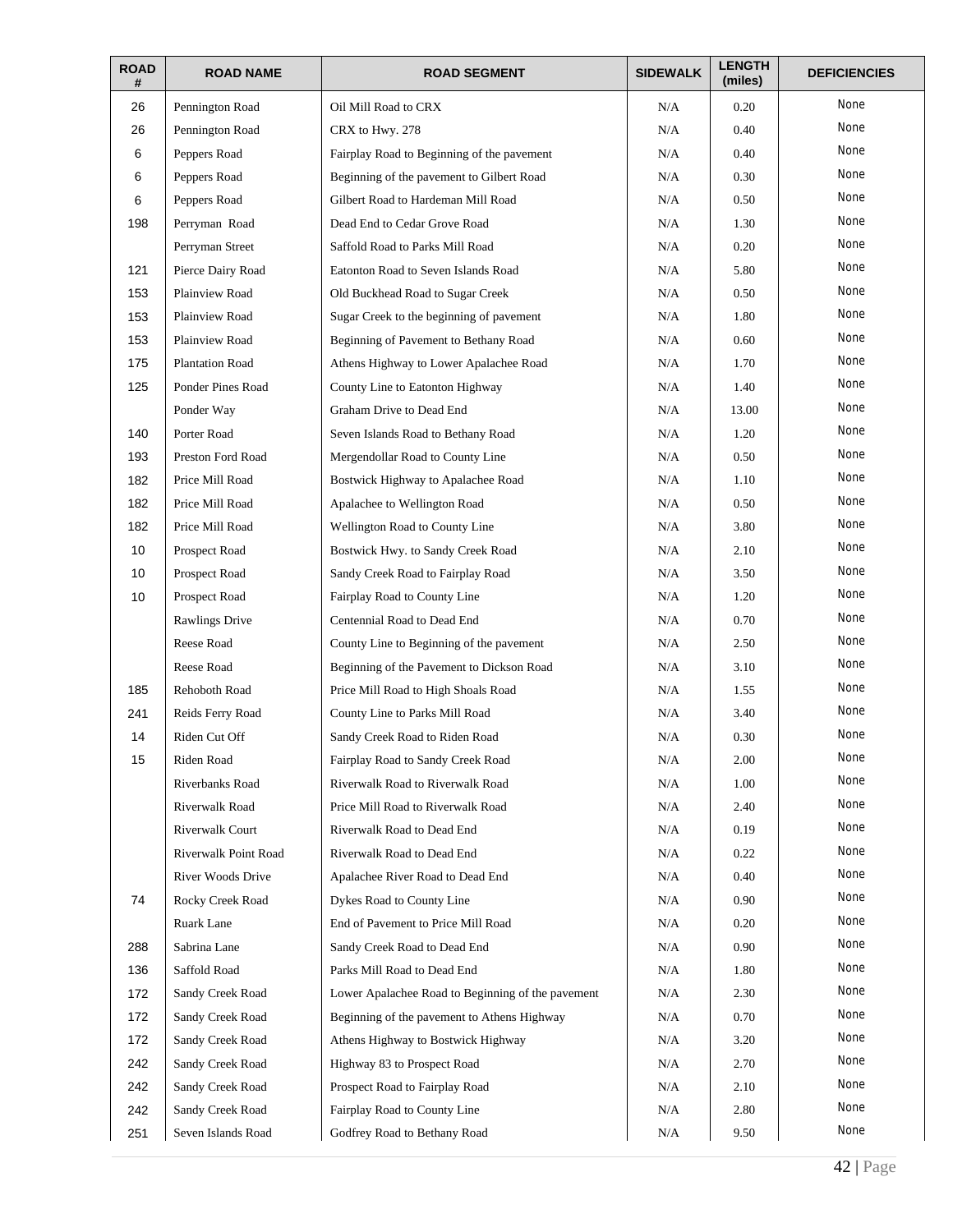| <b>ROAD</b><br># | <b>ROAD NAME</b>         | <b>ROAD SEGMENT</b>                                    | <b>SIDEWALK</b> | <b>LENGTH</b><br>(miles) | <b>DEFICIENCIES</b> |
|------------------|--------------------------|--------------------------------------------------------|-----------------|--------------------------|---------------------|
| 251              | Seven Islands Road       | Bethany Road to I-20                                   | N/A             | 2.20                     | None                |
| 251              | Seven Islands Road       | I-20 to Buckhead City Limits                           | N/A             | 0.70                     | None                |
| 251              | Seven Islands Road       | Buckhead City Limits to W. Main Street                 | N/A             | 0.50                     | None                |
| 51               | Sewell Church Road       | Newborn Road to Sewell Road                            | N/A             | 1.80                     | None                |
| 50               | Sewell Cut Off           | Sewell Church Road to Sewell Road                      | N/A             | 0.40                     | None                |
| 49               | Sewell Lane              | Sewell Church Road to Sewell Church Road               | N/A             | 0.30                     | None                |
| 49               | Sewell Road              | Sewell Church Road to County Line                      | N/A             | 0.70                     | None                |
|                  | Shadow Lake Drive        | County Line to Dean End                                | N/A             | 0.40                     | None                |
| 159              | Shady Side Lane          | Greensboro Highway to Dead End                         | N/A             | 0.30                     | None                |
| 221              | Shakerag Road            | Parks Mill Road to Dead End                            | N/A             | 1.40                     | None                |
| 18               | Shepherd Road            | Sandy Creek Road to Doster Road                        | N/A             | 1.75                     | None                |
| 83               | Shiloh Road              | County Line to Broughton Road                          | N/A             | 0.30                     | None                |
|                  | Shoals Court             | Dixie Highway to Dead End                              | N/A             | 0.24                     | None                |
| 235              | Shockley Road            | Lower Apalachee Road to Athens Highway                 | N/A             | 0.60                     | None                |
| 235              | Shockley Road            | The Beginning of the pavement to Lower Apalachee       | N/A             | 0.20                     | None                |
| 235              | Shockley Road            | Athens Highway to beginning of the pavement            | N/A             | 1.20                     | None                |
| 177              | Sidwell Road             | Apalachee Road to Dirt                                 | N/A             | 0.30                     | None                |
| 177              | Sidwell Road             | Where the dirt starts to Athens Highway                | N/A             | 0.40                     | None                |
| 37               | Slaughter Veasley Road   | Bostwick Hwy. Dead End                                 | N/A             | 0.20                     | None                |
| 308              | South Trace              | Davis Academy Road to Dead End                         | N/A             | 0.50                     | None                |
| 4                | Sowhatchet Road          | Dead End to Hardeman Mill Road                         | N/A             | 0.50                     | None                |
| 250              | <b>Spears Road</b>       | Monticello Highway to Brownwood Road                   | N/A             | 2.00                     | None                |
| 35               | Speed Lane               | Bostwick Hwy. Dead End                                 | N/A             | 0.80                     | None                |
| 165              | Sugar Creek Church Road  | Apalachee River Road to Hwy. 278                       | N/A             | 2.65                     | None                |
| 283              | <b>Sugar Creek Trail</b> | Cedar Grove Road to Dead End                           | N/A             | 2.10                     | None                |
|                  | Sugar Hill               | Cedar Grove to Cul-de-sac                              | N/A             | 0.20                     | None                |
|                  | Sugar Hill Way           | Sugar Hill to Cul-de-sac                               | N/A             | 0.10                     | None                |
|                  | <b>Sunlight Court</b>    | Highway 441 to Dead End                                | N/A             | 0.10                     | None                |
|                  | Sweetbriar Trace         | Apalachee Road to Dead End                             | N/A             | 0.90                     | None                |
| 148              | Swords Road              | Parks Mill Road to the Curve at I-20                   | N/A             | 0.10                     | None                |
| 148              | Swords Road              | The curve at I-20 to CSX                               | N/A             | 0.40                     | None                |
| 148              | Swords Road              | CSX to Blue Springs Road                               | N/A             | 0.10                     | None                |
| 34               | <b>Tamplin Road</b>      | Doster Road to Bostwick Hwy.                           | N/A             | 0.60                     | None                |
| 76               | Thankful Church Road     | Thankful Road to Clack Road                            | N/A             | 0.50                     | None                |
| 75               | <b>Thankful Road</b>     | Brownwood Road to Clack Road                           | N/A             | 0.70                     | None                |
| 169              | Trimble Bridge Road      | County Line to Lower Apalachee Road                    | N/A             | 1.00                     | None                |
| 155              | Turner Road              | Hwy. 278 to Dead End                                   | N/A             | 0.95                     | None                |
| 65               | Twin Lakes Road          | Dead End to Keecheefoonee Road                         | N/A             | 0.20                     | None                |
| 258              | Verner Lane              | Old Mill Road to Dead End                              | N/A             | 0.30                     | None                |
| 174              | <b>VFW Lane</b>          | Athens Highway Dead End                                | N/A             | 0.35                     | None                |
| 184              | Wagnon Mill Road         | Price Mill Road to the End of the pavement             | N/A             | 0.30                     | None                |
| 184              | Wagnon Mill Road         | Beginning of the Dirt to the beginning of the pavement | N/A             | 1.80                     | None                |
| 184              | Wagnon Mill Road         | Beginning of the pavement to Apalachee Road            | N/A             | 2.00                     | None                |
| 93               | Walker Road              | Godfrey Road end of dirt                               | N/A             | 1.10                     | None                |
| 93               | Walker Road              | End of Dirt to Monticello Highway                      | N/A             | 0.50                     | None                |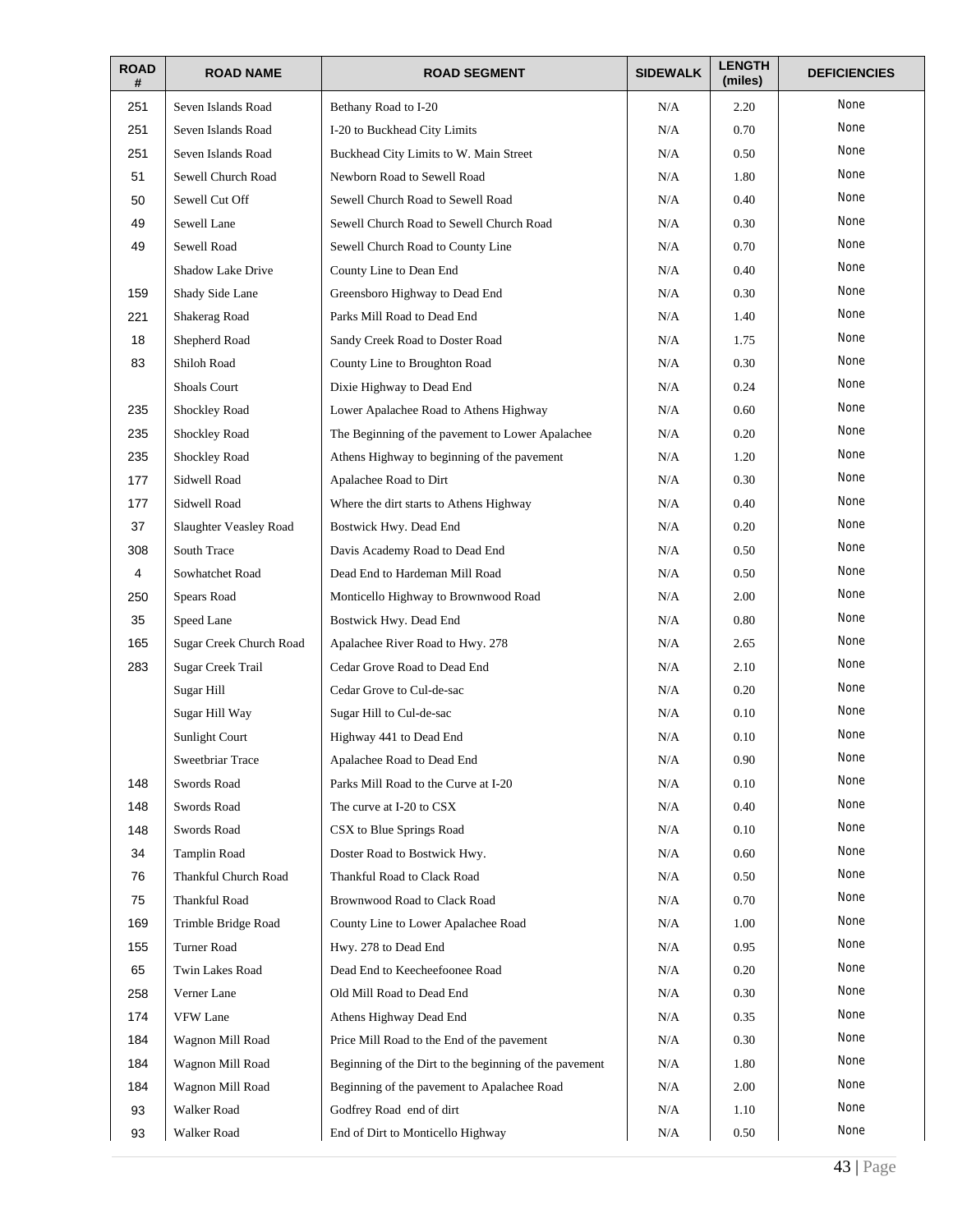| <b>ROAD</b><br># | <b>ROAD NAME</b>             | <b>ROAD SEGMENT</b>                     | <b>SIDEWALK</b> | <b>LENGTH</b><br>(miles) | <b>DEFICIENCIES</b>                                     |
|------------------|------------------------------|-----------------------------------------|-----------------|--------------------------|---------------------------------------------------------|
|                  | Wallace Grove Church<br>Road | Reese Road to Weaver Jones Road         | N/A             | 0.10                     | None                                                    |
| 9                | <b>Wallace Road</b>          | Bostwick Hwy. to Prospect               | N/A             | 0.90                     | None                                                    |
| 55               | Walter Shepherd Road         | Hwy. 278 to Newborn Road                | N/A             | 1.20                     | <b>None</b>                                             |
| 92               | Walton Mill Road             | Godfrey Road to Little River Road       | N/A             | 2.50                     | None                                                    |
| 313              | <b>Waterford Court</b>       | Wynbrooke Place to Cul-de-sac           | N/A             | 0.10                     | None                                                    |
| 63               | Weaver Jones Road            | Reese Road to Wallace Grove Church Road | N/A             | 2.60                     | None                                                    |
|                  | West Road                    | Dickson Road to Durden Road             | N/A             | 0.60                     | None                                                    |
|                  | Whispering Lakes Drive       | Apalachee River Road to Dead End        | N/A             | 0.33                     | None                                                    |
|                  | Whispering Lakes Trail       | Whispering Lakes Drive to Dead End      | N/A             | 0.55                     | None                                                    |
|                  | White Oak Way                | Fawnfield Drive to Dead End             | N/A             | 0.60                     | None                                                    |
| 232              | Whitley Lake Road            | Dead End to Brooks Road                 | N/A             | 0.50                     | None<br>100 feet of missing<br>sidewalk; Replace 2 curb |
|                  | Wildflower Way               | Madison Fields Drive to Dead end        | Yes             | 0.61                     | ramps                                                   |
| 87               | <b>Williams Road</b>         | Monticello Hwy. to Farrar Road          | N/A             | 0.60                     | None                                                    |
|                  | <b>Williams Street</b>       | West Main Street to Fairplay Road       | N/A             | 0.40                     | None                                                    |
| 208              | <b>Wilson Road</b>           | Dixie Highway to Highway 278            | N/A             | 0.50                     | None                                                    |
|                  | Wood Cove                    | Wood Road to End of Pavement            | N/A             | 0.10                     | None                                                    |
| 145              | Wood Lane                    | Reids Ferry Road to Wood Road           | N/A             | 0.10                     | None                                                    |
| 144              | Wood Road                    | Dead End to County Line                 | N/A             | 1.10                     | None                                                    |
| 286              | Woodkraft Road               | Highway 278 to Dead End                 | N/A             | 0.50                     | None                                                    |
| 312              | Wynbrooke Place              | Highway 278 to Cul-de-sac               | N/A             | 0.50                     | None                                                    |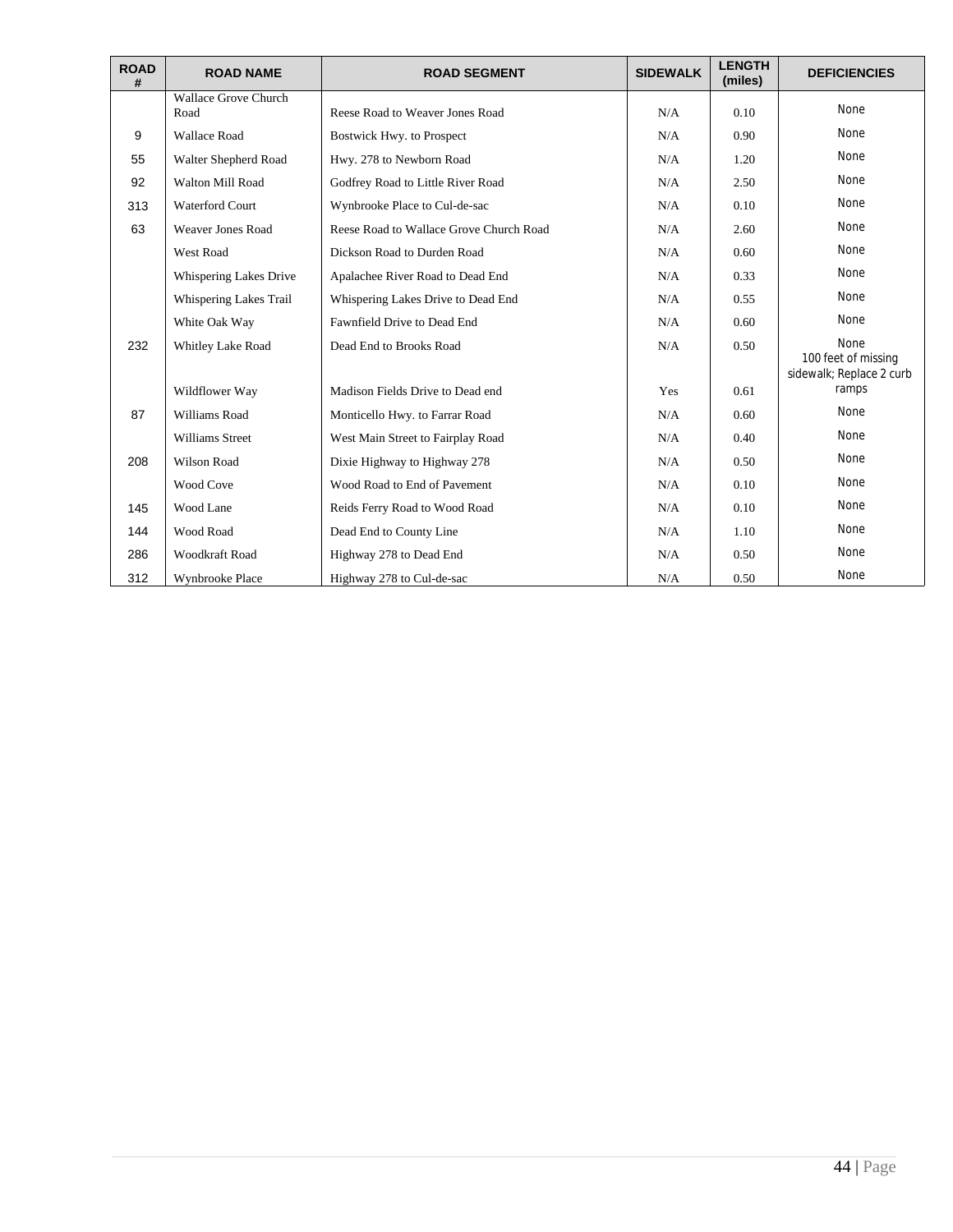## **Appendix L - County Facilities**

## **Fire Station 1 – Apalachee**

#### **Deficiency Found**

- Parking
- Signage
- Accessible Route
- Accessible Toilet Facilities

#### **Solution**

#### Parking

- Install minimum  $96$ " x  $240$ " parking space
- Install minimum 96" adjacent access aisle
- Install International Symbol of Accessibility
- Install parking space and access aisle marking

#### Signage

- Install "Van Accessible" parking sign at 60" above ground surface
- Install accessible toilet facilities sign at 60" above finished floor to center of sign, on lock side of door

#### Accessible Route

- Provide an accessible route from parking to accessible entrance.
- Install walking surface at a grade no steeper than 1:20
- Walking surface shall be a minimum of 36", preferable 48" to 60"
- Thresholds shall be a maximum of  $\frac{1}{2}$  high
- Turning radius shall be a minimum of 60"
- Ramps shall have a maximum slope of 1:12 with a maximum length of 30' between landings

#### Toilet Facilities

• Install mirror to ADA Standards

#### **Estimated Cost**

• Unknown at this time

#### **Estimated Completion**

• Project is subject to available funding, along with a decision of a new building or to remodel existing structure.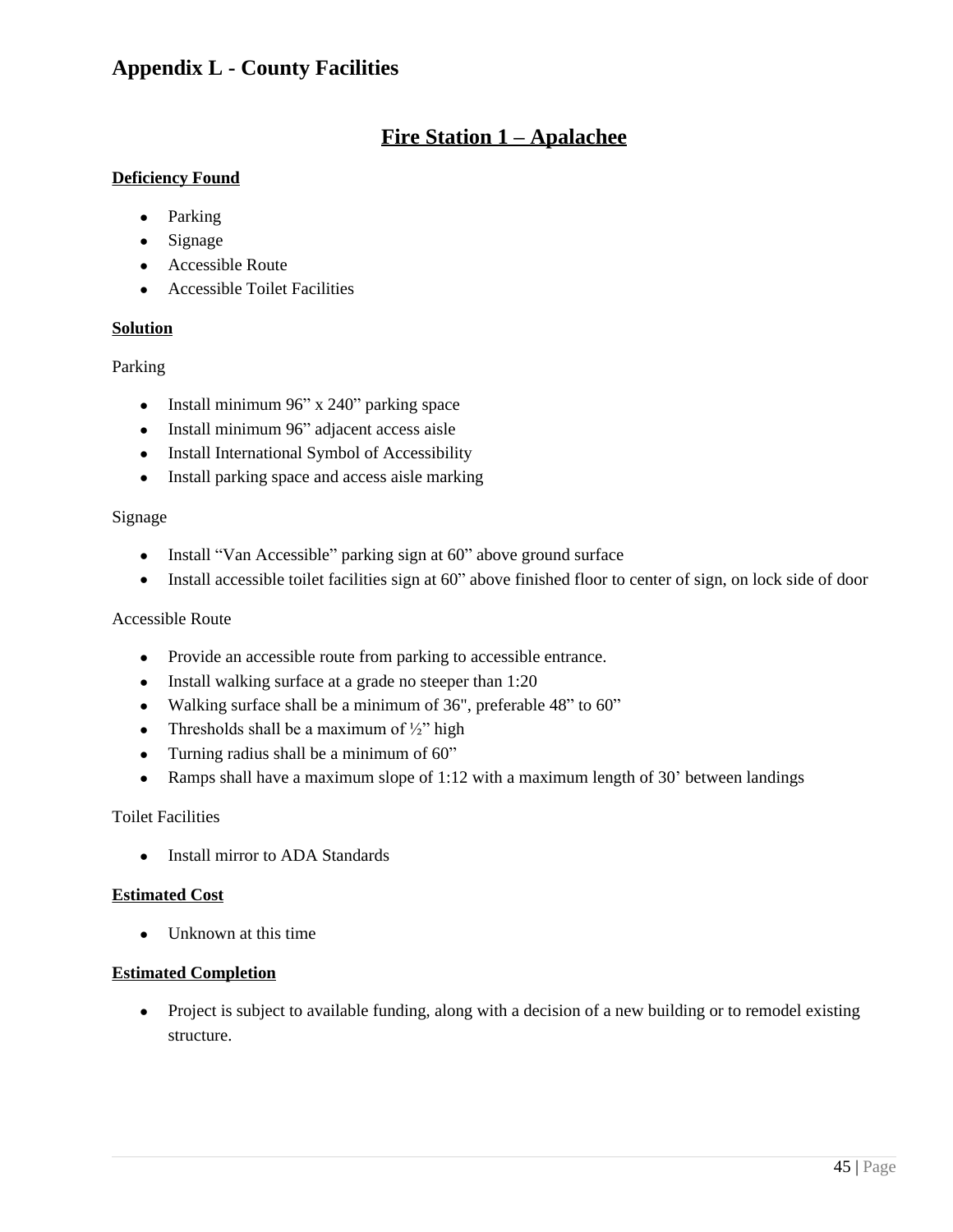## **Fire Station 2 - Central Morgan**

### **Deficiency Found**

- Parking
- Signage

## **Solution**

## Parking

- Install minimum 96" x 240" parking space
- Install minimum 96" adjacent access aisle
- Install International Symbol of Accessibility
- Install parking space and access aisle marking

## Signage

- Install "Van Accessible" parking sign at 60" above ground surface
- Install accessible toilet facilities sign at 60" above finished floor to center of sign, on lock side of door

## **Estimated Cost**

 $•$  \$500

## **Estimated Completion**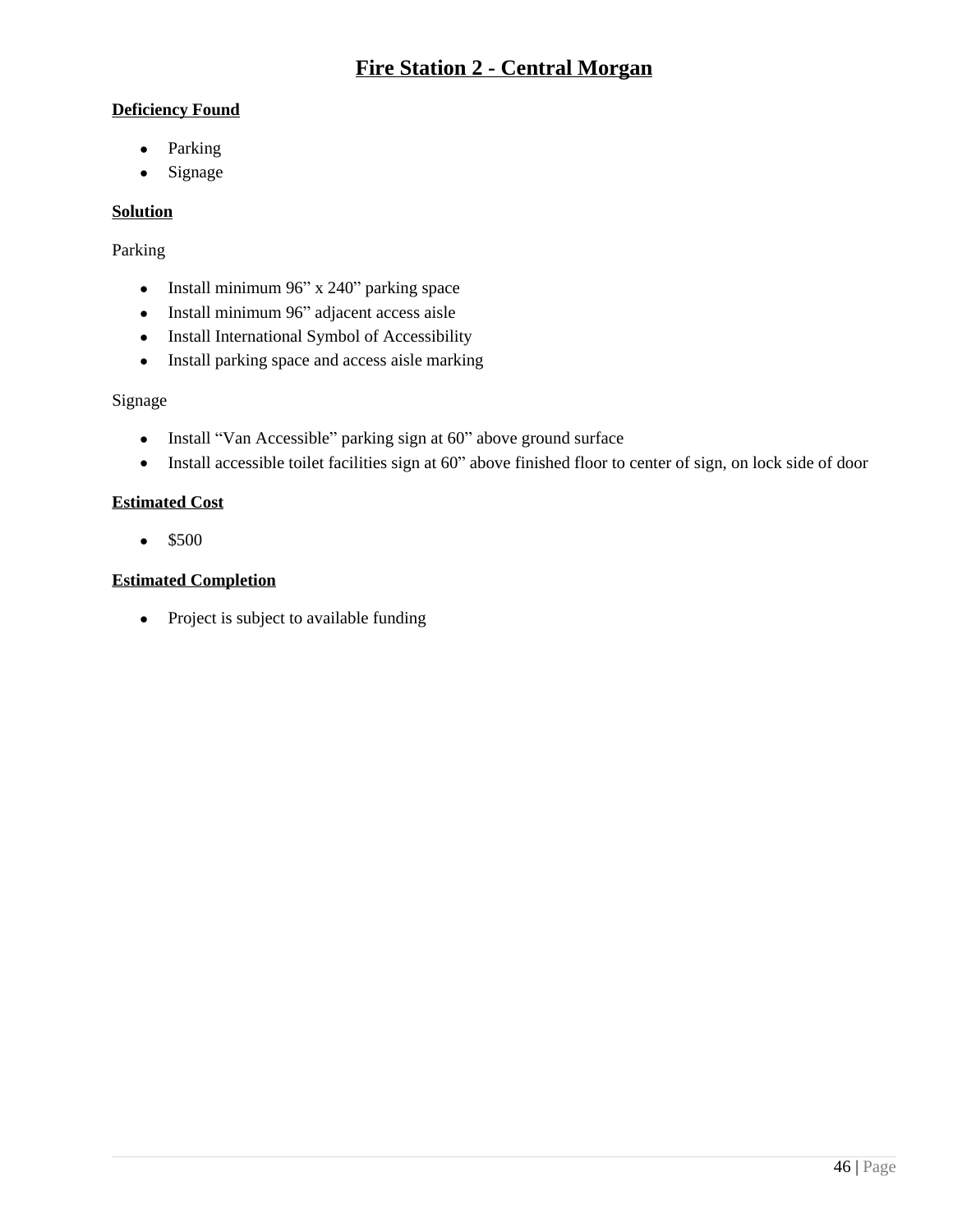## **Deficiency Found**

- Parking
- Signage

## **Solution**

## Parking

- Install minimum 96" x 240" parking space
- Install minimum 96" adjacent access aisle
- Install International Symbol of Accessibility
- Install parking space and access aisle marking

## Signage

- Install "Van Accessible" parking sign at 60" above ground surface
- Install accessible toilet facilities sign at 60" above finished floor to center of sign, on lock side of door

## **Estimated Cost**

 $•$  \$500

## **Estimated Completion**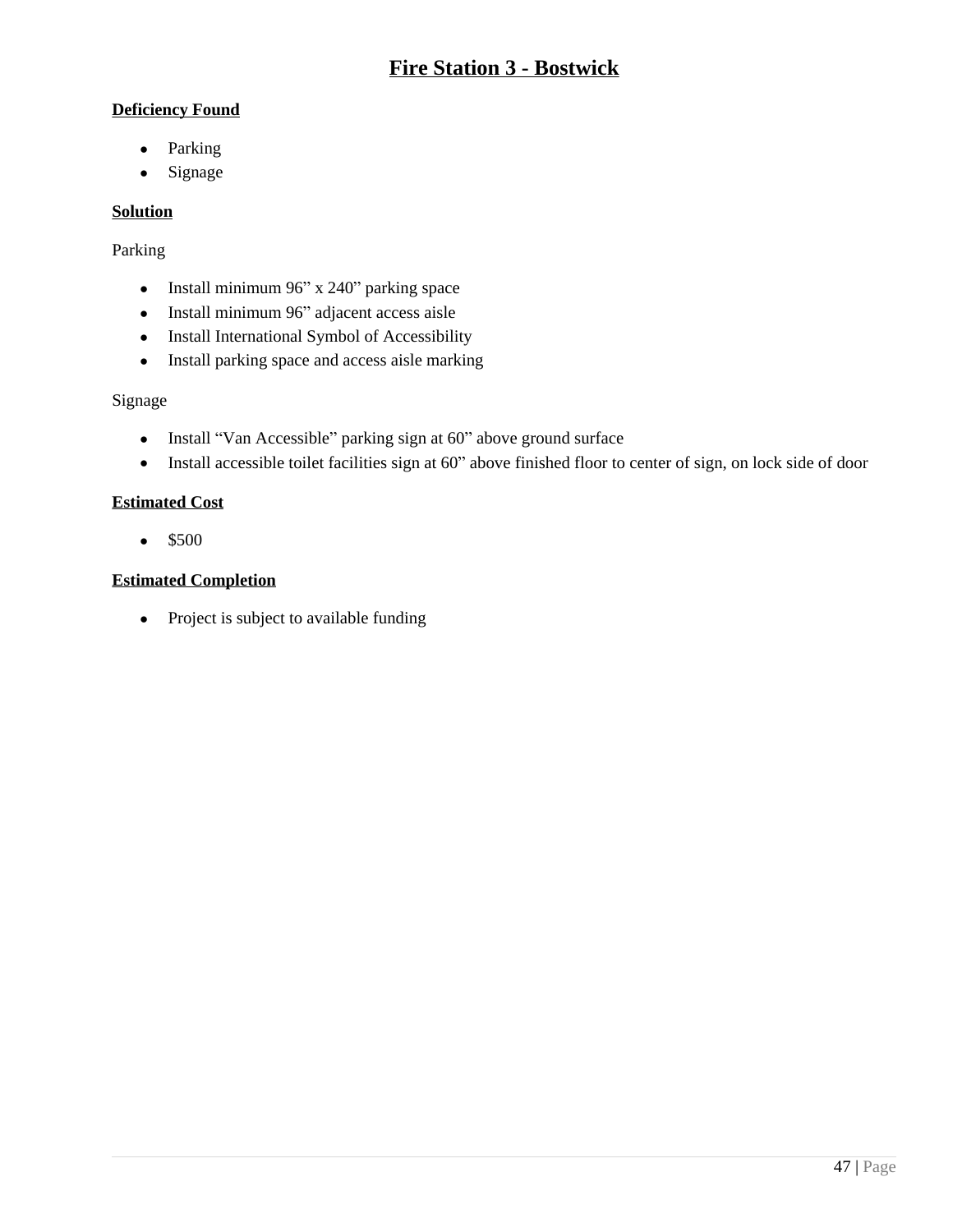## **Deficiency Found**

- Parking
- Signage
- Accessible Route
- Accessible toilet facilities

## **Solution**

## Parking

- Install minimum  $96$ " x  $240$ " parking space
- Install minimum 96" adjacent access aisle
- Install International Symbol of Accessibility
- Install parking space and access aisle marking

## Signage

- Install "Van Accessible" parking sign at 60" above ground surface
- Install accessible toilet facilities sign at 60" above finished floor to center of sign, on lock side of door

## Accessible Route

- Provide an accessible route from parking to accessible entrance.
- Install walking surface at a grade no steeper than 1:20
- Walking surface shall be a minimum of 36", preferable 48" to 60"
- Thresholds shall be a maximum of  $\frac{1}{2}$  high
- Turning radius shall be a minimum of 60"
- Ramps shall have a maximum slope of 1:12 with a maximum length of 30' between landings
- Install proper door hardware

#### Toilet Facilities

- Install accessible toilet facilities
- Install water closet to ADA Standards
- Install lavatory to ADA standards
- Install grab bars to ADA Standards
- Maintain proper clear floor space for each fixture
- Install mirror to ADA Standards

#### **Estimated Cost**

• Unknown at this time

#### **Estimated Completion**

• Project is subject to available funding, along with a decision of a new building or to remodel existing structure.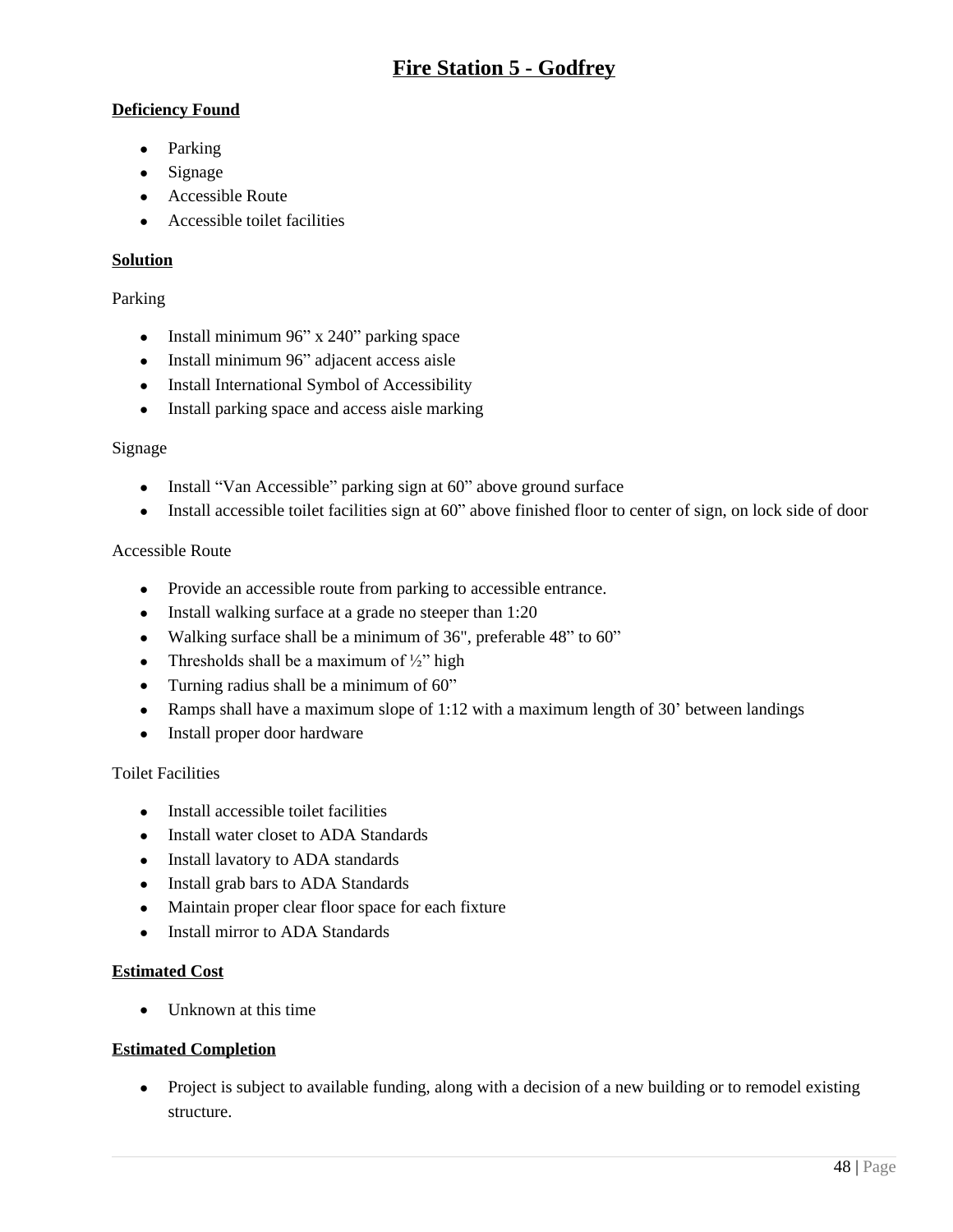## **Fire Station 6 - Fairplay**

#### **Deficiency Found**

- Parking
- Signage
- Accessible Route
- Accessible toilet facilities

## **Solution**

## Parking

- Install minimum 96" x 240" parking space
- Install minimum 96" adjacent access aisle
- Install International Symbol of Accessibility
- Install parking space and access aisle marking

#### Signage

- Install "Van Accessible" parking sign at 60" above ground surface
- Install accessible toilet facilities sign at 60" above finished floor to center of sign, on lock side of door

#### Accessible Route

- Provide an accessible route from parking to accessible entrance.
- Install walking surface at a grade no steeper than 1:20
- Walking surface shall be a minimum of 36", preferable 48" to 60"
- Thresholds shall be a maximum of  $\frac{1}{2}$ " high
- Turning radius shall be a minimum of 60"
- Ramps shall have a maximum slope of 1:12 with a maximum length of 30' between landings
- Install proper door hardware

#### Toilet Facilities

- Install accessible toilet facilities
- Install water closet to ADA Standards
- Install lavatory to ADA standards
- Install grab bars to ADA Standards
- Maintain proper clear floor space for each fixture
- Install mirror to ADA Standards

#### **Estimated Cost**

• Unknown at this time

#### **Estimated Completion**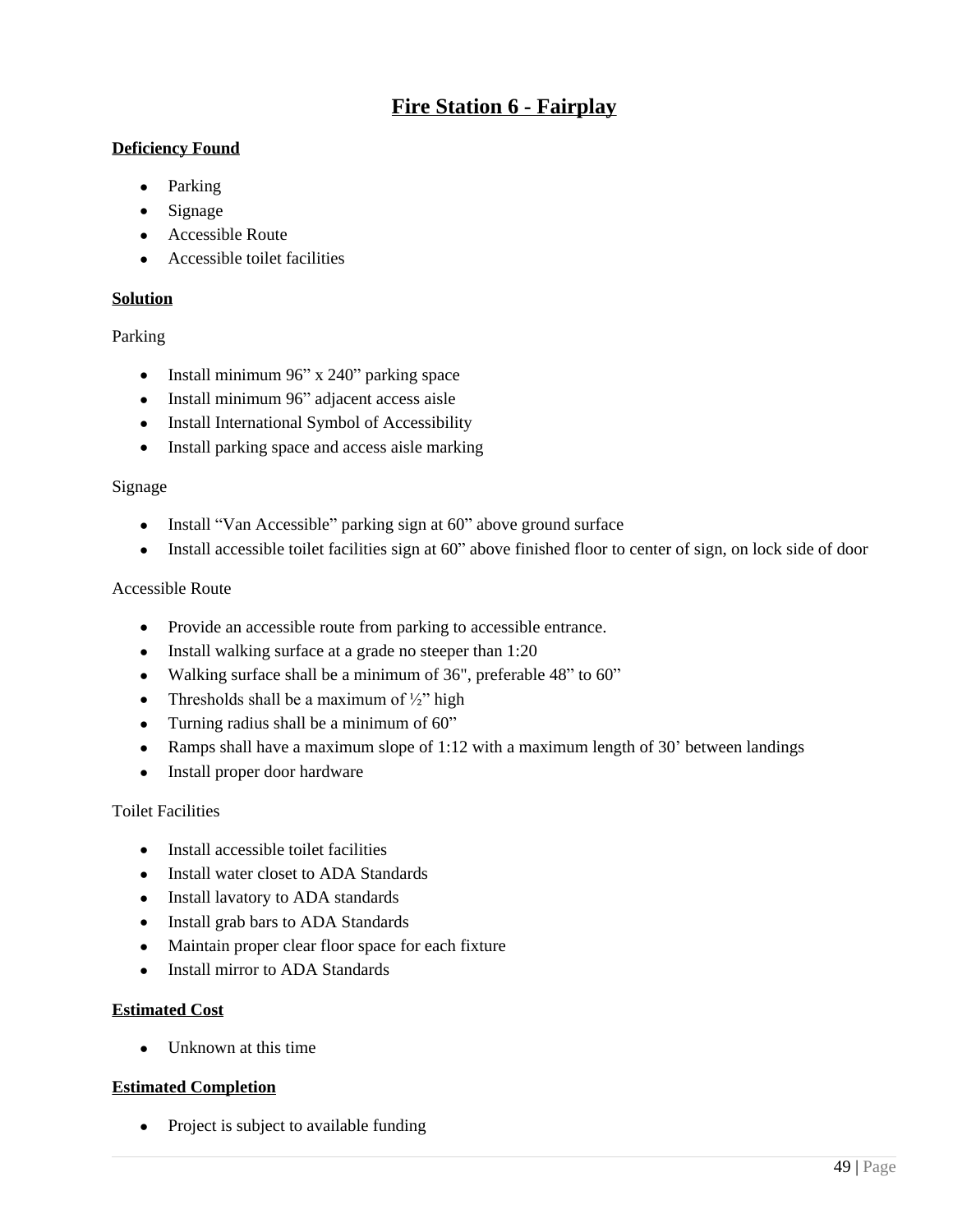## **Fire Station 7 - Clacks Chapel**

### **Deficiency Found**

- Parking
- Signage

## **Solution**

### Parking

- Install minimum 96" x 240" parking space
- Install minimum 96" adjacent access aisle
- Install International Symbol of Accessibility
- Install parking space and access aisle marking

## Signage

- Install "Van Accessible" parking sign at 60" above ground surface
- Install accessible toilet facilities sign at 60" above finished floor to center of sign, on lock side of door

## **Estimated Cost**

 $•$  \$500

## **Estimated Completion**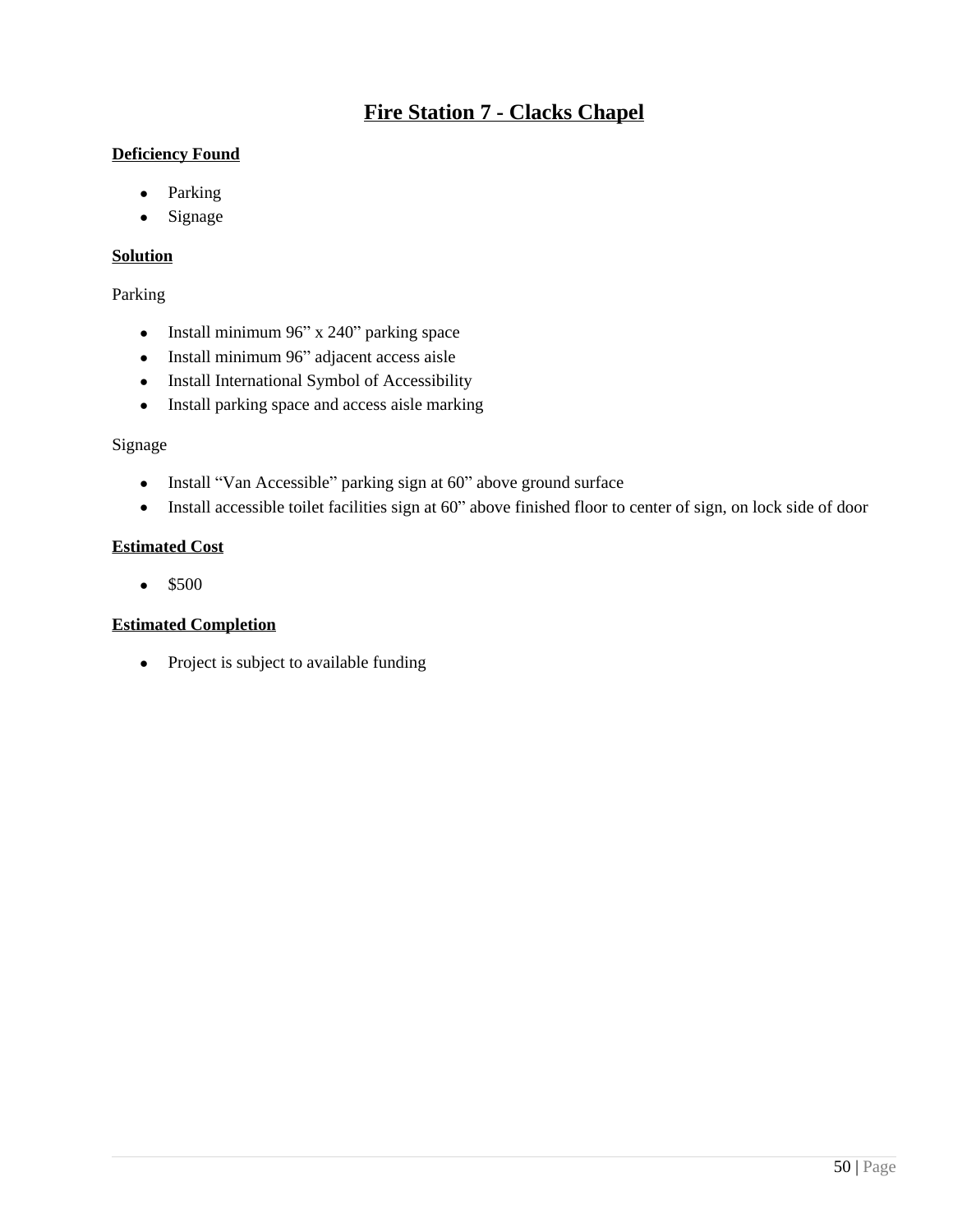## **Fire Station 8 - Bethany**

#### **Deficiency Found**

- Parking
- Signage

#### **Solution**

#### Parking

- Install minimum 96" x 240" parking space
- Install minimum 96" adjacent access aisle
- Install International Symbol of Accessibility
- Install parking space and access aisle marking

#### Signage

- Install "Van Accessible" parking sign at 60" above ground surface
- Install accessible toilet facilities sign at 60" above finished floor to center of sign, on lock side of door

#### **Estimated Cost**

 $•$  \$500

#### **Estimated Completion**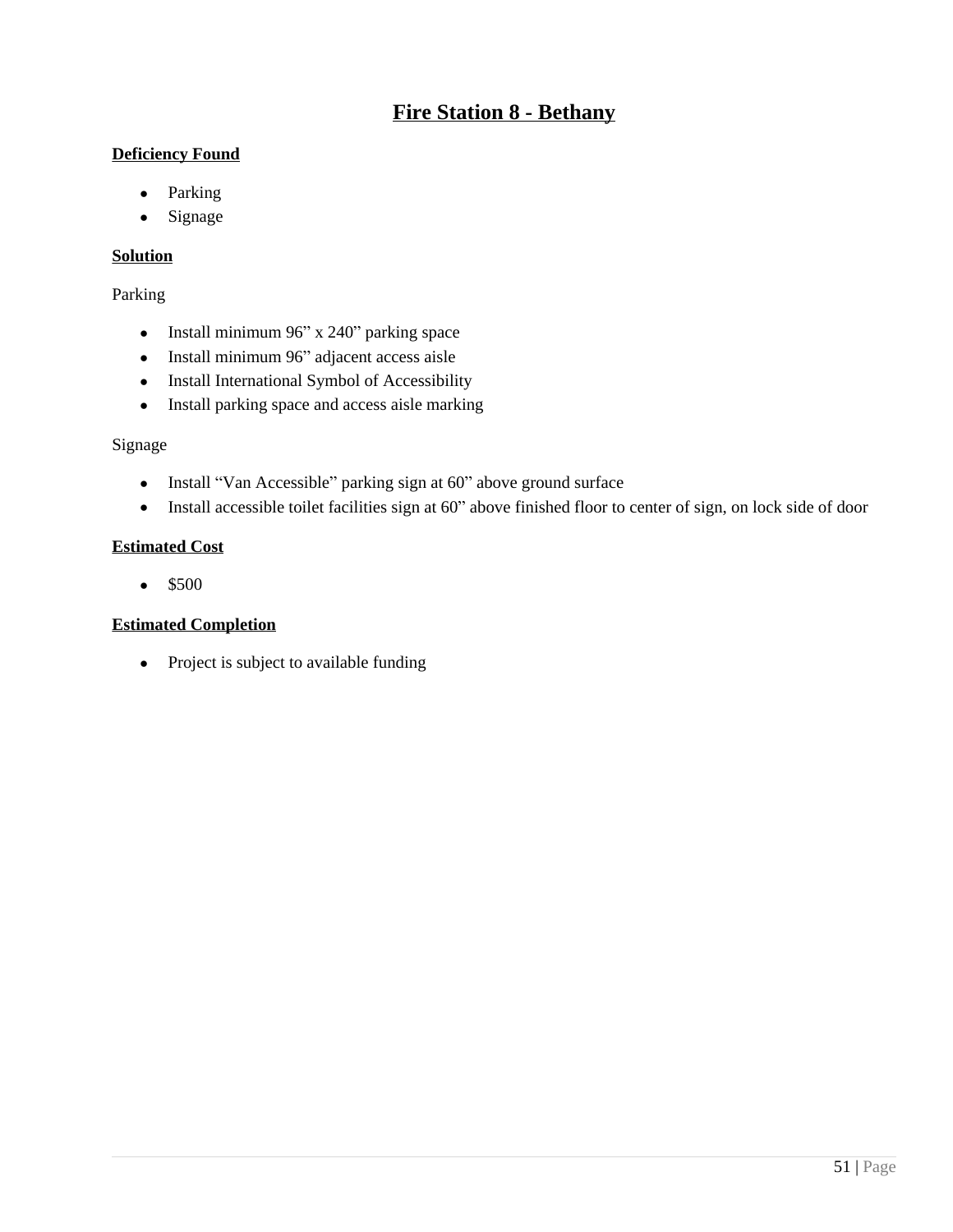## **Fire Station 9 - Rutledge**

### **Deficiency Found**

- Parking
- Signage
- Accessible Route

## **Solution**

## Parking

- Install minimum 96" x 240" parking space
- Install minimum 96" adjacent access aisle
- Install International Symbol of Accessibility
- Install parking space and access aisle marking

## Signage

- Install "Van Accessible" parking sign at 60" above ground surface
- Install accessible toilet facilities sign at 60" above finished floor to center of sign, on lock side of door

## Accessible Route

- Provide an accessible route from parking to accessible entrance.
- Install walking surface at a grade no steeper than 1:20
- Walking surface shall be a minimum of 36", preferable 48" to 60"
- Thresholds shall be a maximum of  $\frac{1}{2}$ " high
- Turning radius shall be a minimum of 60"
- Ramps shall have a maximum slope of 1:12 with a maximum length of 30' between landings

## **Estimated Cost**

• Unknown at this time

## **Estimated Completion**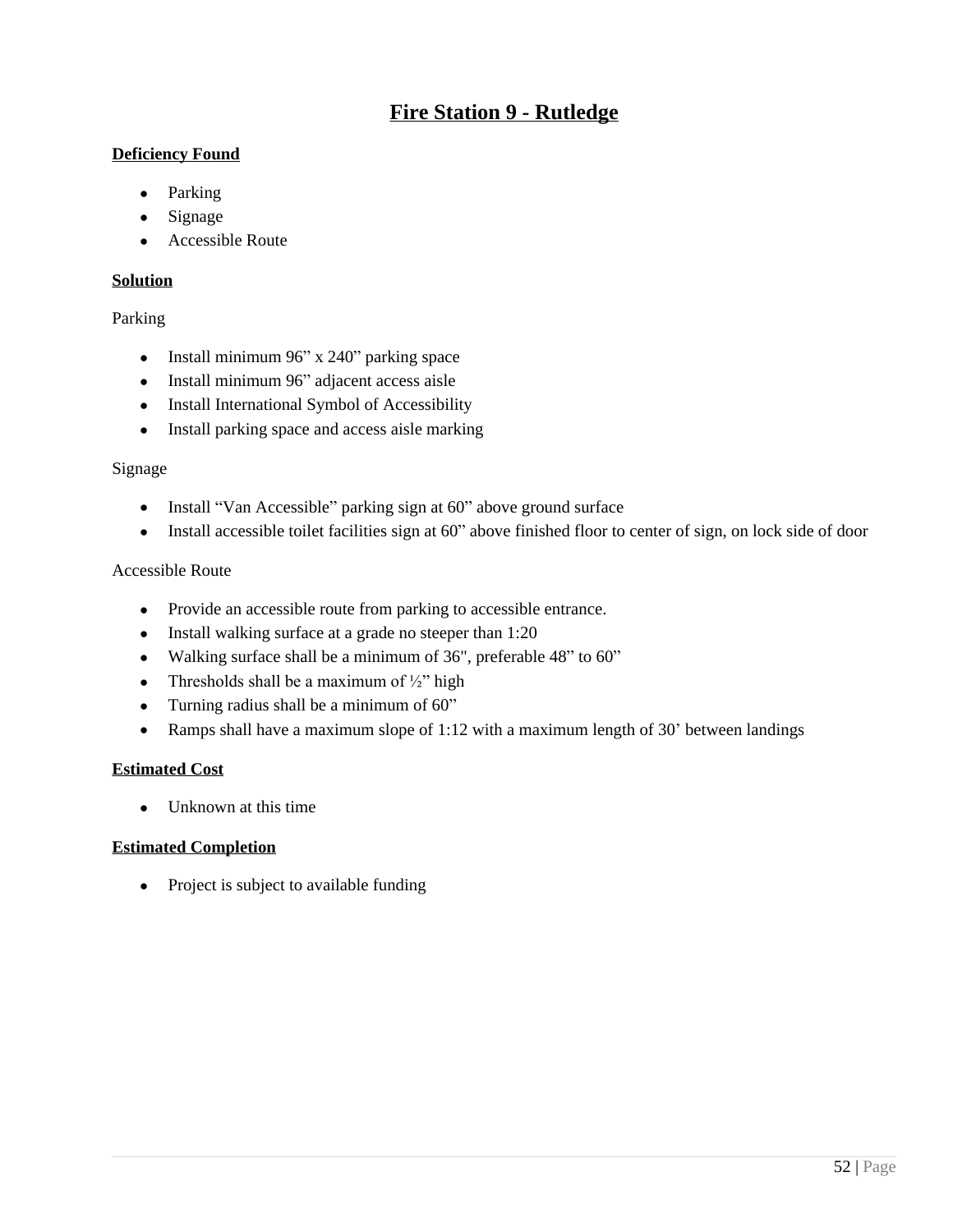## **Fire Station 10 - Mission Road**

#### **Deficiency Found**

- Parking
- Signage
- **•** Toilet Facilities
- Communications

## **Solution**

Parking

- Install minimum 96" x 240" parking space
- Install minimum 96" adjacent access aisle
- Install International Symbol of Accessibility
- Install parking space and access aisle marking

## Signage

- Install "Van Accessible" parking sign at 60" above ground surface
- Install accessible toilet facilities sign at 60" above finished floor to center of sign, on lock side of door

#### Toilet Facilities

- Maintain proper clearances
- Maintain proper reach distances to fixtures

### Communications

• Install a new phone line or extension for a TTY/TDD communication devise.

## **Estimated Cost**

 $•$  \$2000

## **Estimated Completion**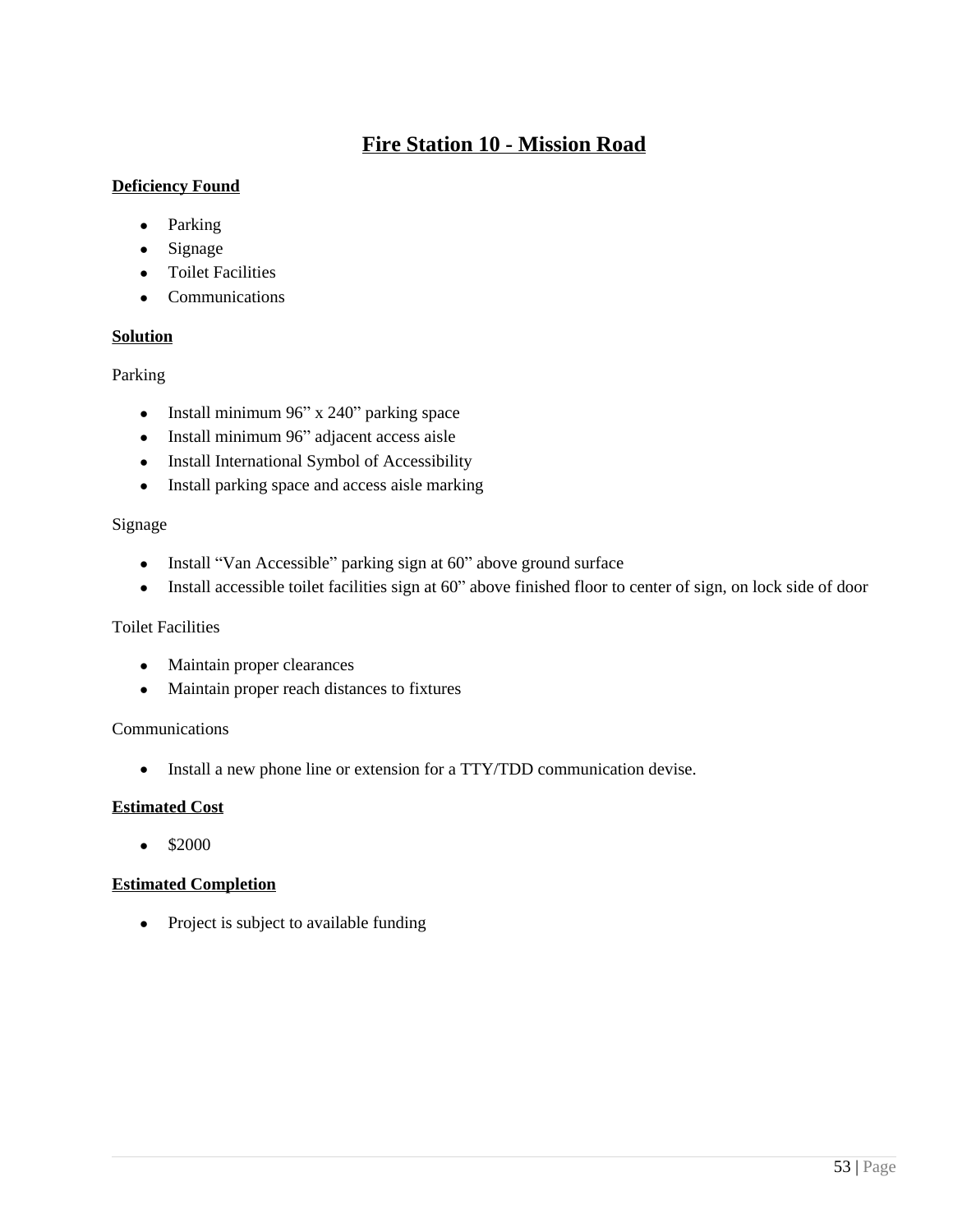## **Fire Station 12 - West Road**

### **Deficiency Found**

- Parking
- Signage

## **Solution**

Parking

- Install minimum  $96$ " x  $240$ " parking space
- Install minimum 96" adjacent access aisle
- Install International Symbol of Accessibility
- Install parking space and access aisle marking

## Signage

- Install "Van Accessible" parking sign at 60" above ground surface
- Install accessible toilet facilities sign at 60" above finished floor to center of sign, on lock side of door

## **Estimated Cost**

 $•$  \$500

## **Estimated Completion**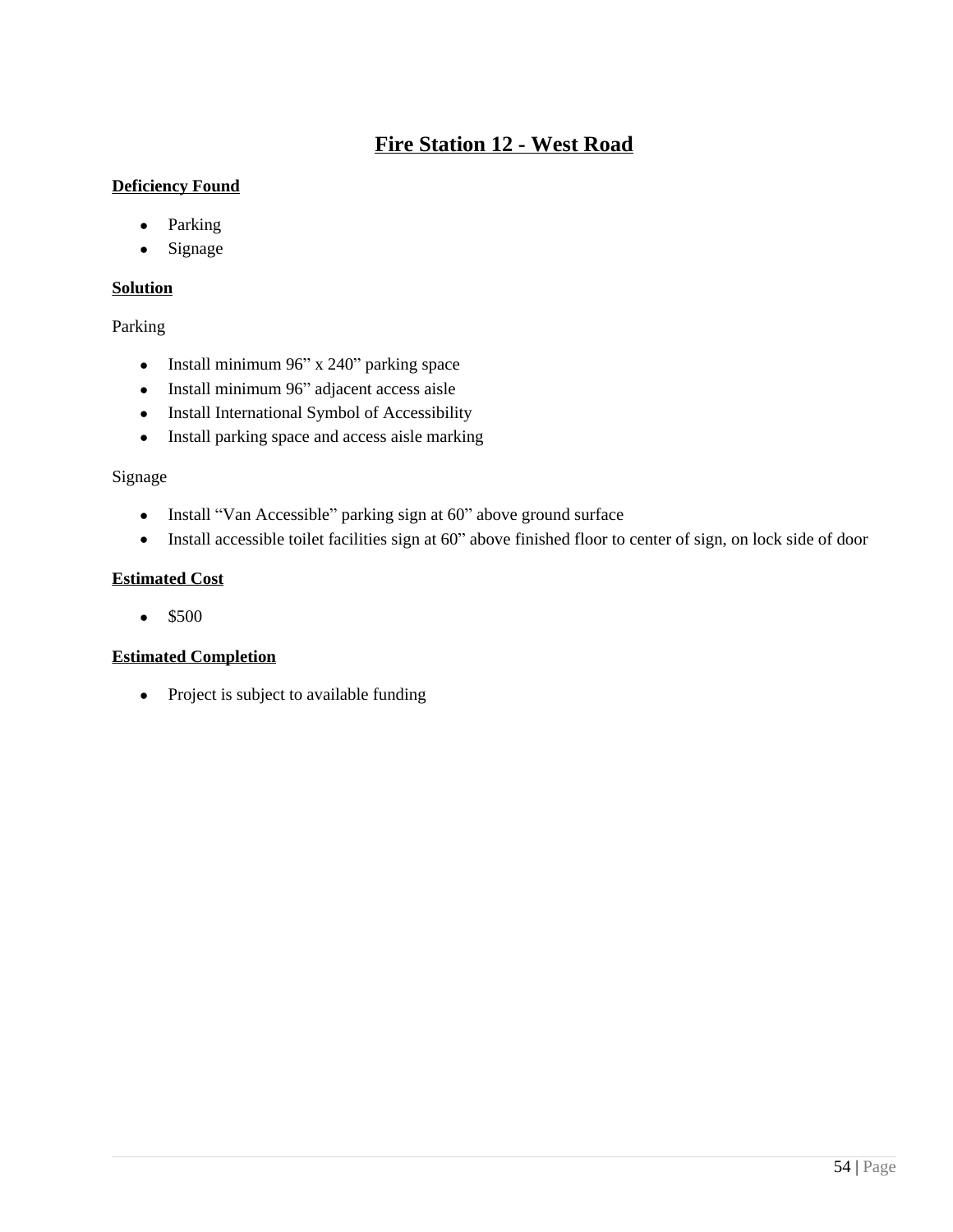## **Fire Station 13 - Athens Highway (Substation not occupied)**

## **Deficiency Found**

- Parking
- Signage
- Accessible Route
- Toilet facilities (No toilet facilities provided)

## **Solution**

## Parking

- Install minimum  $96"$  x  $240"$  parking space
- Install minimum 96" adjacent access aisle
- Install International Symbol of Accessibility
- Install parking space and access aisle marking

## Signage

• Install "Van Accessible" parking sign at 60" above ground surface

## Accessible Route

- Provide an accessible route from parking to accessible entrance.
- Install walking surface at a grade no steeper than 1:20
- Walking surface shall be a minimum of 36", preferable 48" to 60"
- Thresholds shall be a maximum of  $\frac{1}{2}$ " high
- Turning radius shall be a minimum of 60"
- Ramps shall have a maximum slope of 1:12 with a maximum length of 30' between landings

## **Estimated Cost**

• Unknown at this time

## **Estimated Completion**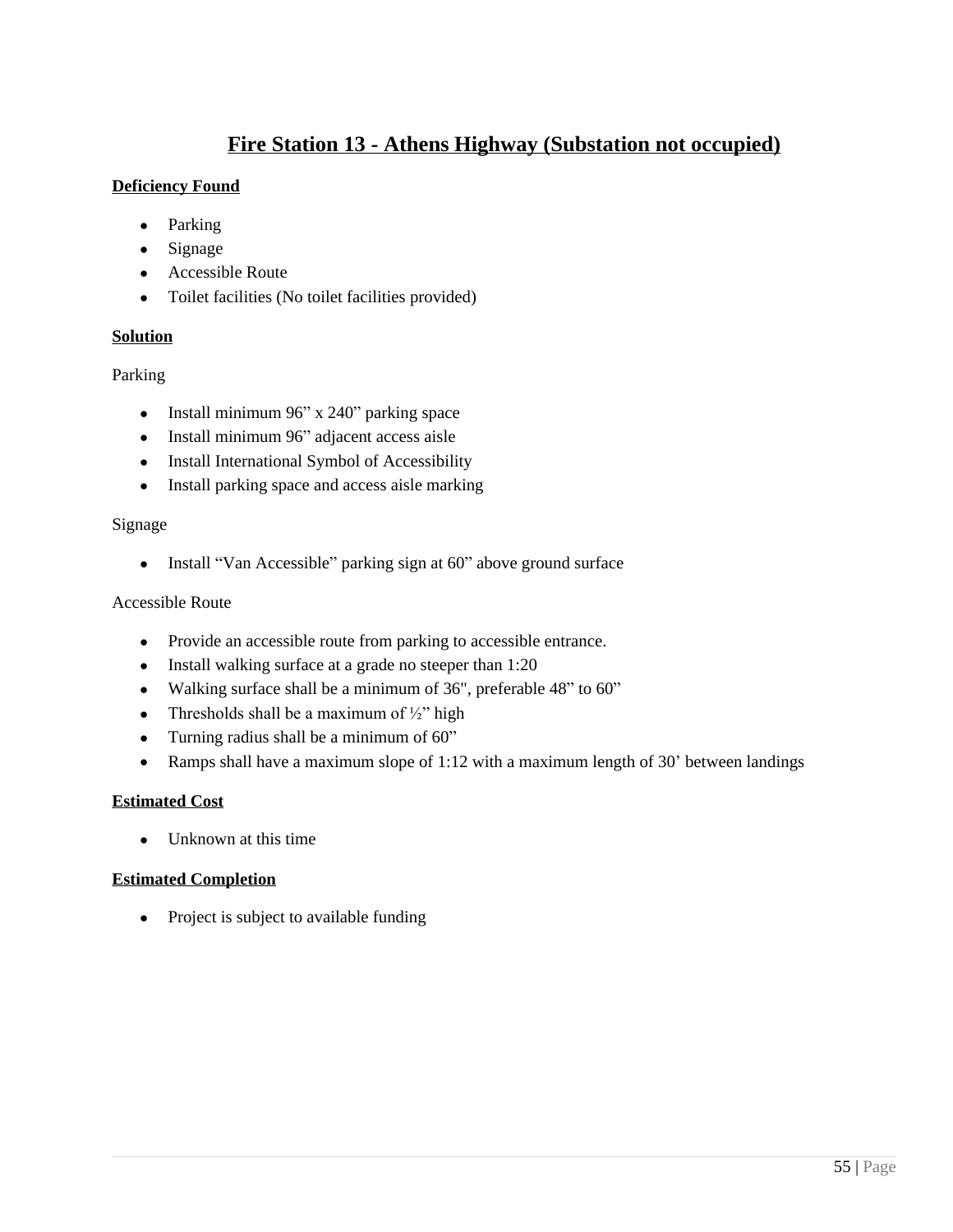## **Fire Station 14 - Mt. Zion (Substation not occupied)**

#### **Deficiency Found**

- Parking
- Signage
- Accessible Route
- Toilet facilities (No toilet facilities provided)

## **Solution**

## Parking

- Install minimum  $96"$  x  $240"$  parking space
- Install minimum 96" adjacent access aisle
- Install International Symbol of Accessibility
- Install parking space and access aisle marking

#### Signage

• Install "Van Accessible" parking sign at 60" above ground surface

#### Accessible Route

- Provide an accessible route from parking to accessible entrance.
- Install walking surface at a grade no steeper than 1:20
- Walking surface shall be a minimum of 36", preferable 48" to 60"
- Thresholds shall be a maximum of  $\frac{1}{2}$ " high
- Turning radius shall be a minimum of 60"
- Ramps shall have a maximum slope of 1:12 with a maximum length of 30' between landings

## **Estimated Cost**

• Unknown at this time

#### **Estimated Completion**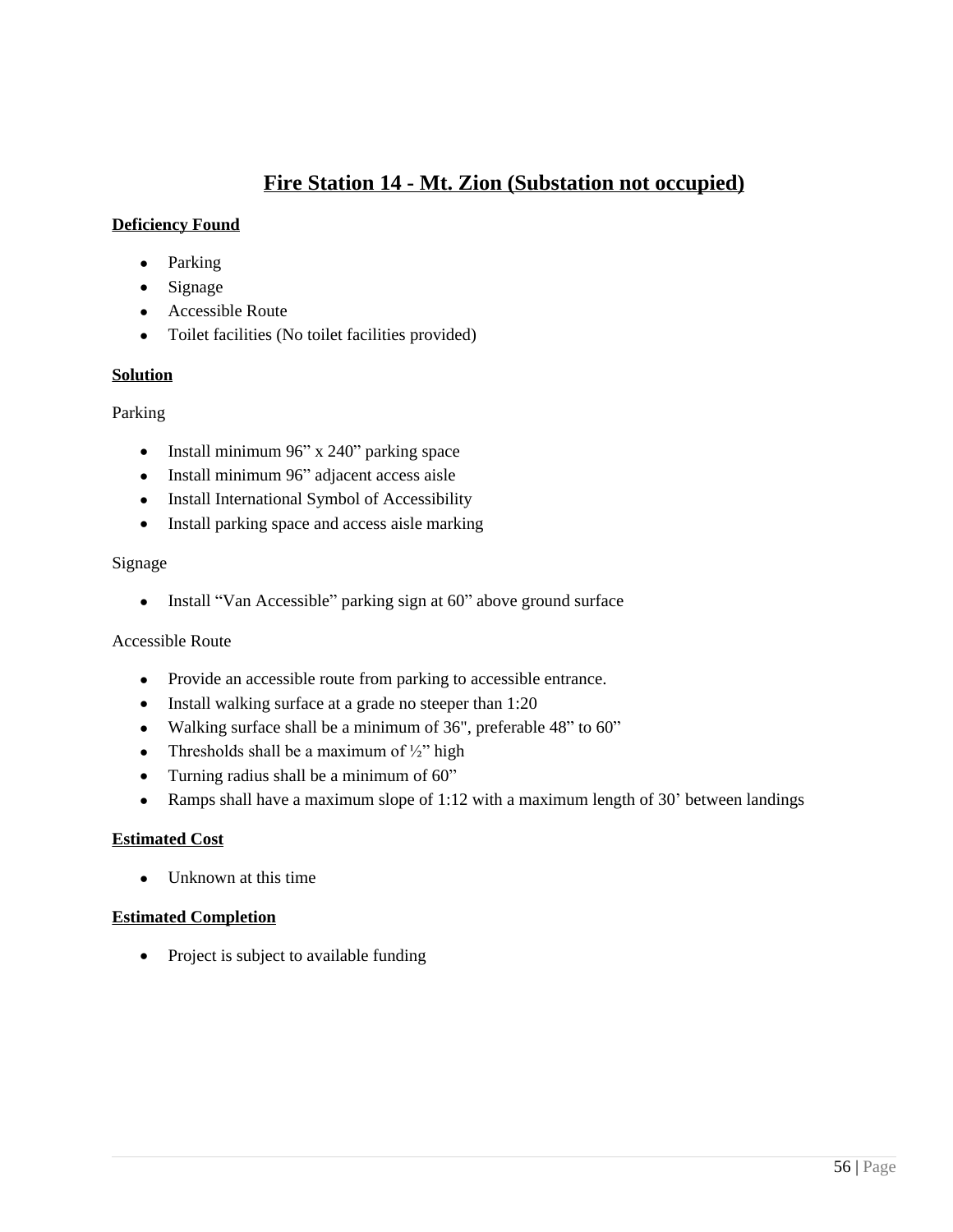## **Fire Station 15 - Porter Road (Substation not occupied)**

#### **Deficiency Found**

- Parking
- Signage
- Accessible Route
- Toilet Facilities (No toilet facilities provided)

#### **Solution**

#### Parking

- Install minimum 96" x 240" parking space
- Install minimum 96" adjacent access aisle
- Install International Symbol of Accessibility
- Install parking space and access aisle marking

#### Signage

• Install "Van Accessible" parking sign at 60" above ground surface

#### Accessible Route

- Provide an accessible route from parking to accessible entrance.
- Install walking surface at a grade no steeper than 1:20
- Walking surface shall be a minimum of 36", preferable 48" to 60"
- Thresholds shall be a maximum of  $\frac{1}{2}$ " high
- Turning radius shall be a minimum of 60"
- Ramps shall have a maximum slope of 1:12 with a maximum length of 30' between landings

#### **Estimated Cost**

• Unknown at this time

#### **Estimated Completion**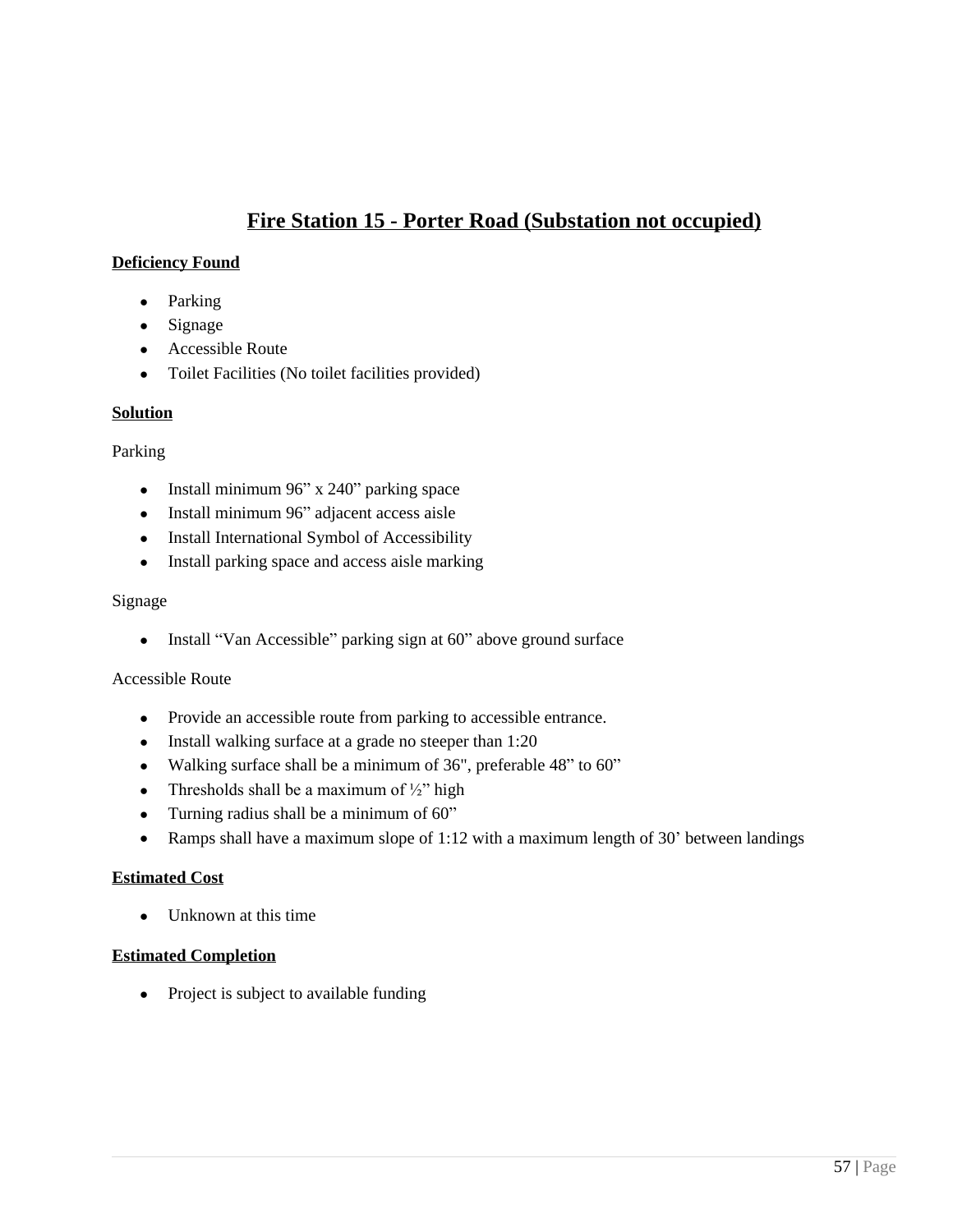## **Public Safety Center**

#### **Deficiency Found**

- Parking (Non renovated areas only)
- Signage (Non renovated areas only)
- Accessible Route (Non renovated areas only)
- Toilet facilities (Non renovated areas only)

#### **Solution**

#### Parking

- Install minimum 96" x 240" parking space
- Install minimum 96" adjacent access aisle
- Install International Symbol of Accessibility
- Install parking space and access aisle marking

#### Signage

- Install "Van Accessible" parking sign at 60" above ground surface
- Install accessible toilet facilities sign at 60" above finished floor to center of sign, on lock side of door
- Install appropriate signage throughout non renovated areas

#### Accessible Route

- Provide an accessible route from parking to accessible entrance.
- Install walking surface at a grade no steeper than 1:20
- Walking surface shall be a minimum of 36", preferable 48" to 60"
- Thresholds shall be a maximum of  $\frac{1}{2}$ " high
- Turning radius shall be a minimum of 60"
- Ramps shall have a maximum slope of 1:12 with a maximum length of 30' between landings

#### **Estimated Cost**

• Unknown at this time

#### **Estimated Completion**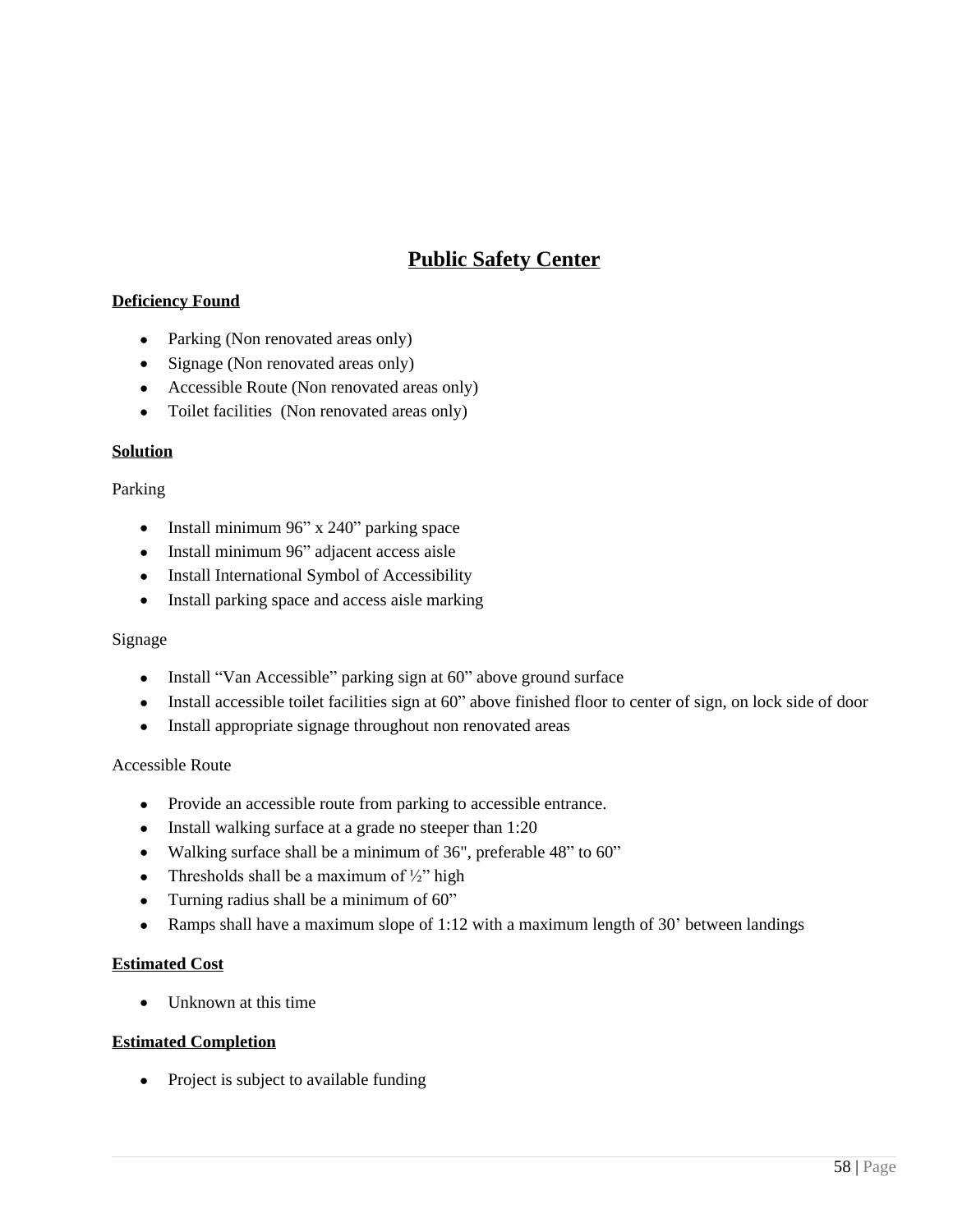## **County Administration**

## **Deficiency Found**

- Signage
- Accessible Route
- Toilet facilities
- Communications

#### **Solution**

#### Signage

- Install "Van Accessible" parking sign at 60" above ground surface
- Install accessible toilet facilities sign at 60" above finished floor to center of sign, on lock side of door
- Install directional signage for accessible toilet facilities
- Install appropriate signage throughout

#### Accessible Route

- Main entry to Commissioner's office has less than 32" clearance (Historic Building)
- Thresholds shall be a maximum of  $\frac{1}{2}$ " high
- Turning radius shall be a minimum of 60" at main public entrance
- Install an automatic door opener on public entrance door
- Ramps shall have a maximum slope of 1:12

#### Toilet Facilities

- Maintain proper reach distances to fixtures
- Install protective barriers on lavatories
- Install accessible toilet facilities on second floor or renovate existing toilet facilities

#### Communications

• Install a new phone line or extension for a TTY/TDD communication devise.

#### **Estimated Cost**

• Unknown at this time

#### **Estimated Completion**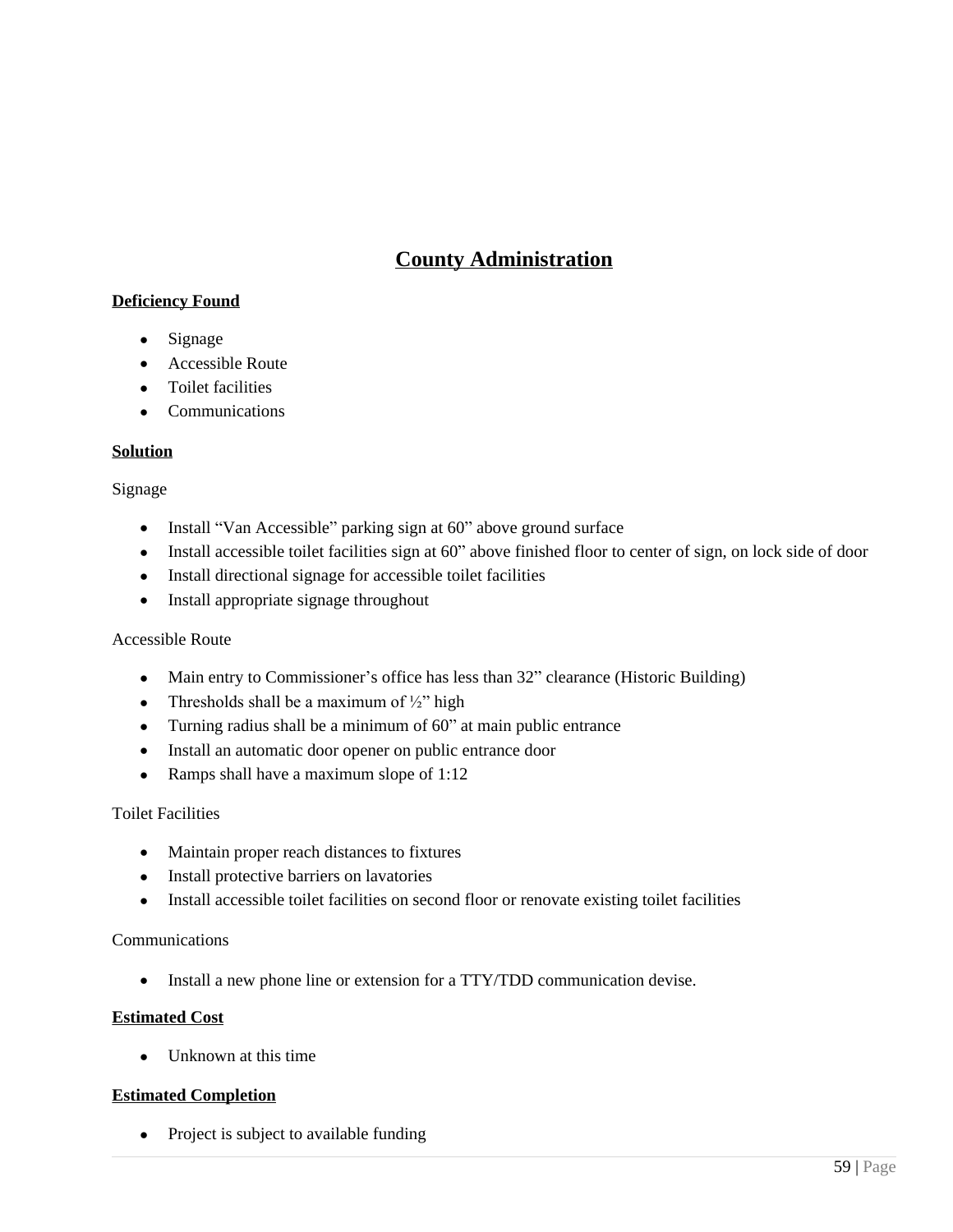## **Court House**

## **Deficiency Found**

- Parking
- Accessible Route

#### **Solution**

#### Parking

- Install minimum 96" x 240" van parking space
- Install minimum 96" adjacent access aisle
- Install International Symbol of Accessibility
- Install parking space and access aisle marking

#### Signage

- Install "Van Accessible" parking sign at 60" above ground surface
- Install appropriate signage throughout non renovated areas

### Accessible Route

- Provide an accessible route from rear parking area to accessible entrance.
- Install walking surface at a grade no steeper than 1:20
- Walking surface shall be a minimum of 36", preferable 48" to 60"
- Handrail for interior stairs 1-1/4" to 1-1/2" (Historic Building)

#### **Estimated Cost**

• Unknown at this time

#### **Estimated Completion**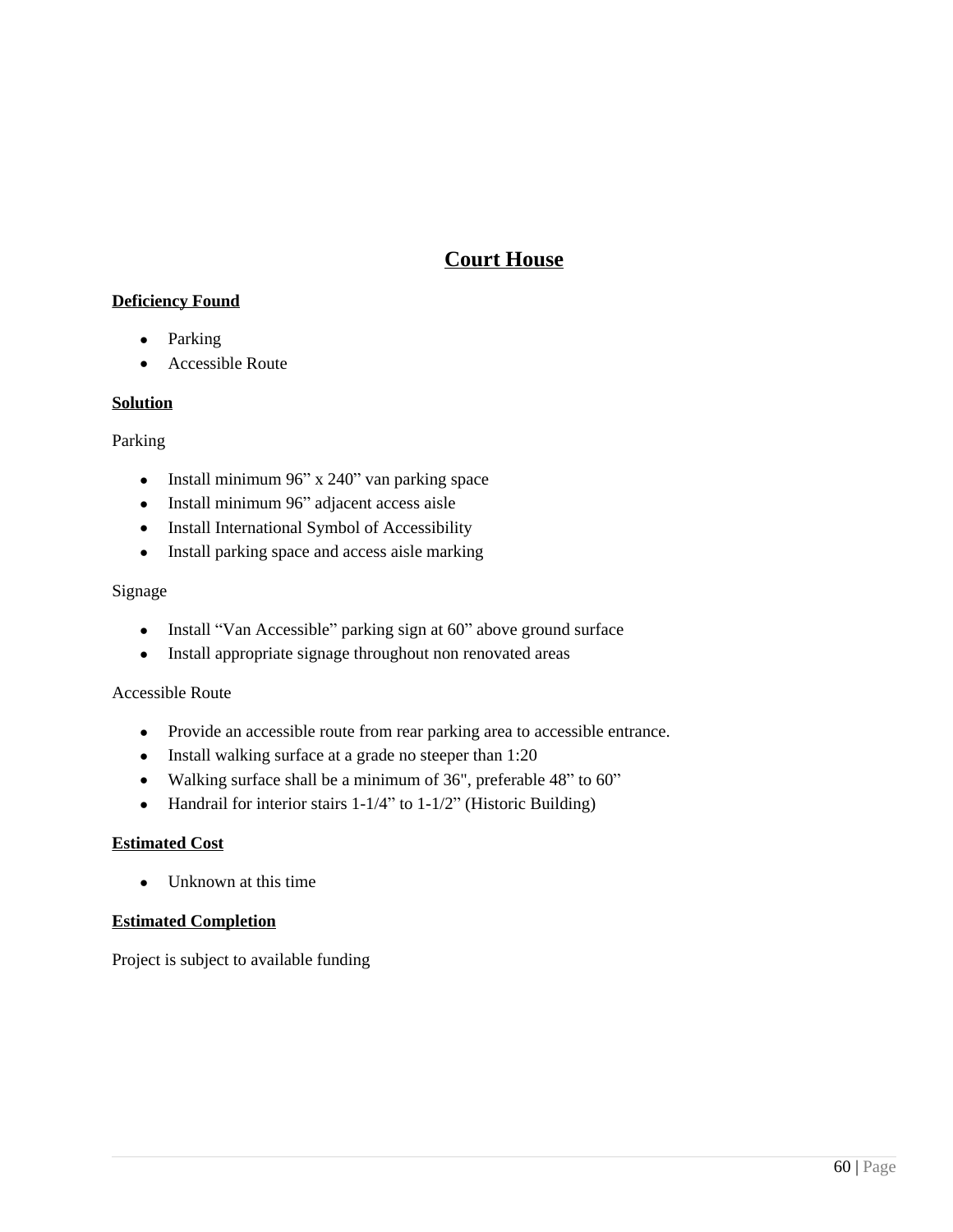## **Archives (Historic Building not Accessible)**

#### **Deficiency Found**

- Signage
- Accessible Route
- Accessible toilet facilities

#### **Solution**

#### Signage

- Install appropriate signage
- Install accessible toilet facilities sign at 60" above finished floor to center of sign, on lock side of door

#### Accessible Route

- Provide an accessible route from parking to accessible entrance.
- Install curb ramp
- Walking surface shall be a minimum of 36", preferable 48" to 60"
- Thresholds shall be a maximum of  $\frac{1}{2}$ " high
- Turning radius shall be a minimum of 60"
- Ramps shall have a maximum slope of 1:12 with a maximum length of 30' between landings
- Install proper door hardware

#### Toilet Facilities

- Install accessible toilet facilities
- Install water closet to ADA Standards
- Install lavatory to ADA standards
- Install grab bars to ADA Standards
- Maintain proper clear floor space for each fixture
- Install mirror to ADA Standards

#### **Estimated Cost**

• Unknown at this time

#### **Estimated Completion**

• Project is infeasible without compromising historical features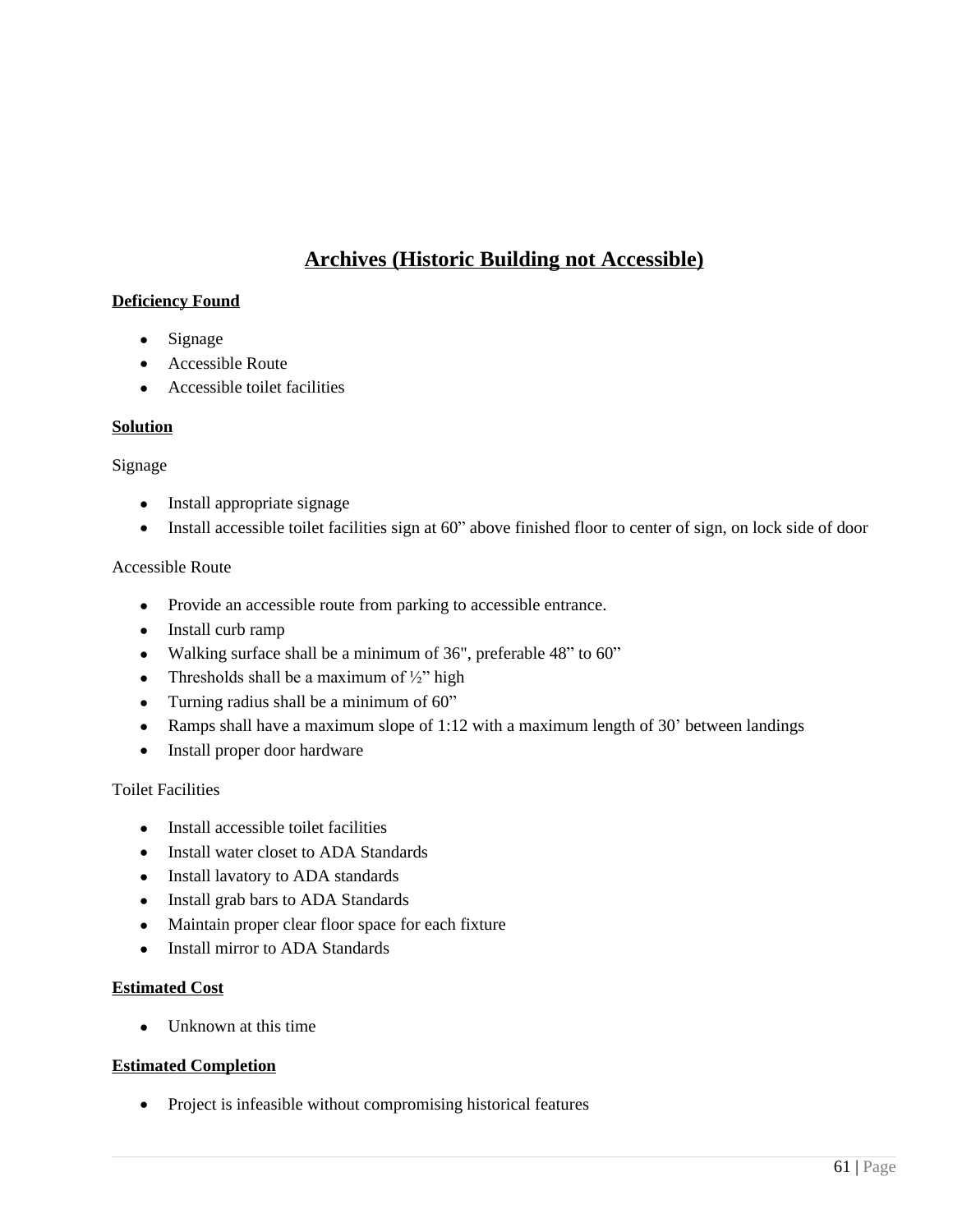## **Clerk of Courts**

## **Deficiency Found**

- Parking
- Signage
- Accessible Route
- **•** Toilet Facilities
- Communications

#### **Solution**

#### Parking

- Restripe minimum 96" x 240" parking space
- Restripe minimum 96" adjacent access aisle
- Install International Symbol of Accessibility

#### Signage

- Install "Van Accessible" parking sign at 60" above ground surface
- Install appropriate signage
- Install accessible toilet facilities sign at 60" above finished floor to center of sign, on lock side of door

#### Accessible Route

Improve turning radius at ramp

#### Toilet Facilities

- Install soap dispensers and towel holders at required heights and locations
- Install water closet to ADA Standards
- Install lavatory to ADA standards
- Install grab bars to ADA Standards
- Install mirror to ADA Standards

#### Communications

• Install a new phone line or extension for a TTY/TDD communication devise.

#### **Estimated Cost**

 $\bullet$  \$4500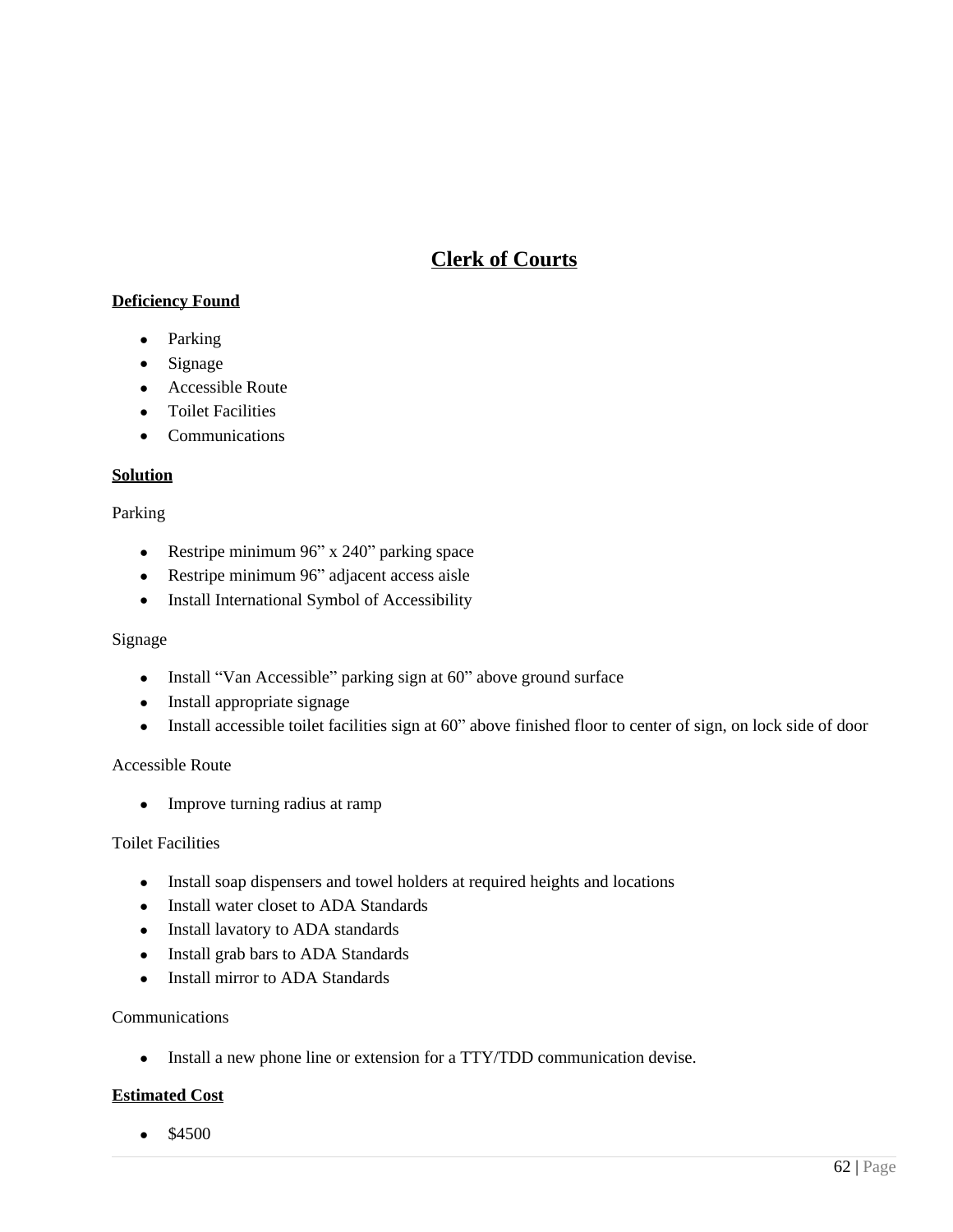### **Estimated Completion**

• Project is subject to available funding

## **Integrated Technology**

## **Deficiency Found**

- Signage
- Parking
- Accessible Route
- Accessible toilet facilities

#### **Solution**

#### Signage

- Install "Van Accessible" parking sign at 60" above ground surface
- Install appropriate signage
- Install accessible toilet facilities sign at 60" above finished floor to center of sign, on lock side of door

#### Parking

- Restripe minimum 96" x 240" parking space
- Restripe minimum 96" adjacent access aisle
- Install International Symbol of Accessibility

#### Accessible Route

- Provide an accessible route from parking to accessible entrance.
- Walking surface shall be a minimum of 36", preferable 48" to 60"
- Thresholds shall be a maximum of  $\frac{1}{2}$ " high
- Turning radius shall be a minimum of 60"
- Ramps shall have a maximum slope of 1:12 with a maximum length of 30' between landings

#### Toilet Facilities

- Install accessible toilet facilities
- Install water closet to ADA Standards
- Install lavatory to ADA standards
- Install grab bars to ADA Standards
- Maintain proper clear floor space for each fixture
- Install mirror to ADA Standards

#### **Estimated Cost**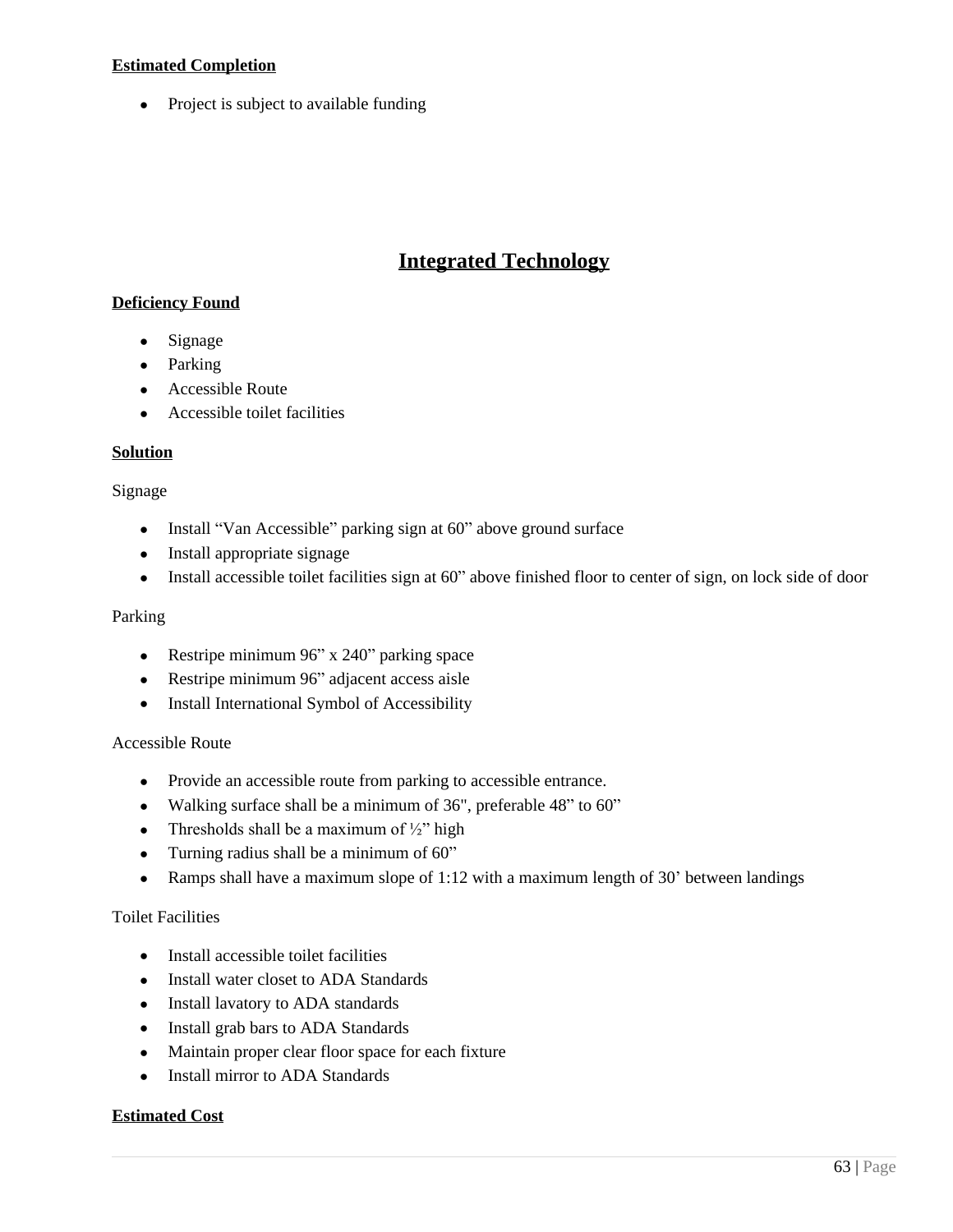• Unknown at this time

#### **Estimated Completion**

Project is subject to available funding

## **Board of Elections and Registration**

#### **Deficiency Found**

- Signage
- Parking
- Accessible Route
- Accessible toilet facilities

#### **Solution**

#### Signage

- Install "Van Accessible" parking sign at 60" above ground surface
- Install appropriate signage
- Install accessible toilet facilities sign at 60" above finished floor to center of sign, on lock side of door

#### Parking

- Restripe minimum 96" x 240" parking space
- Restripe minimum 96" adjacent access aisle
- Install International Symbol of Accessibility

#### Accessible Route

- Provide an accessible route from parking to accessible entrance.
- Turning radius shall be a minimum of 60"

#### Toilet Facilities

- Install water closet to ADA Standards
- Install mirror to ADA Standards

#### **Estimated Cost**

• Unknown at this time

#### **Estimated Completion**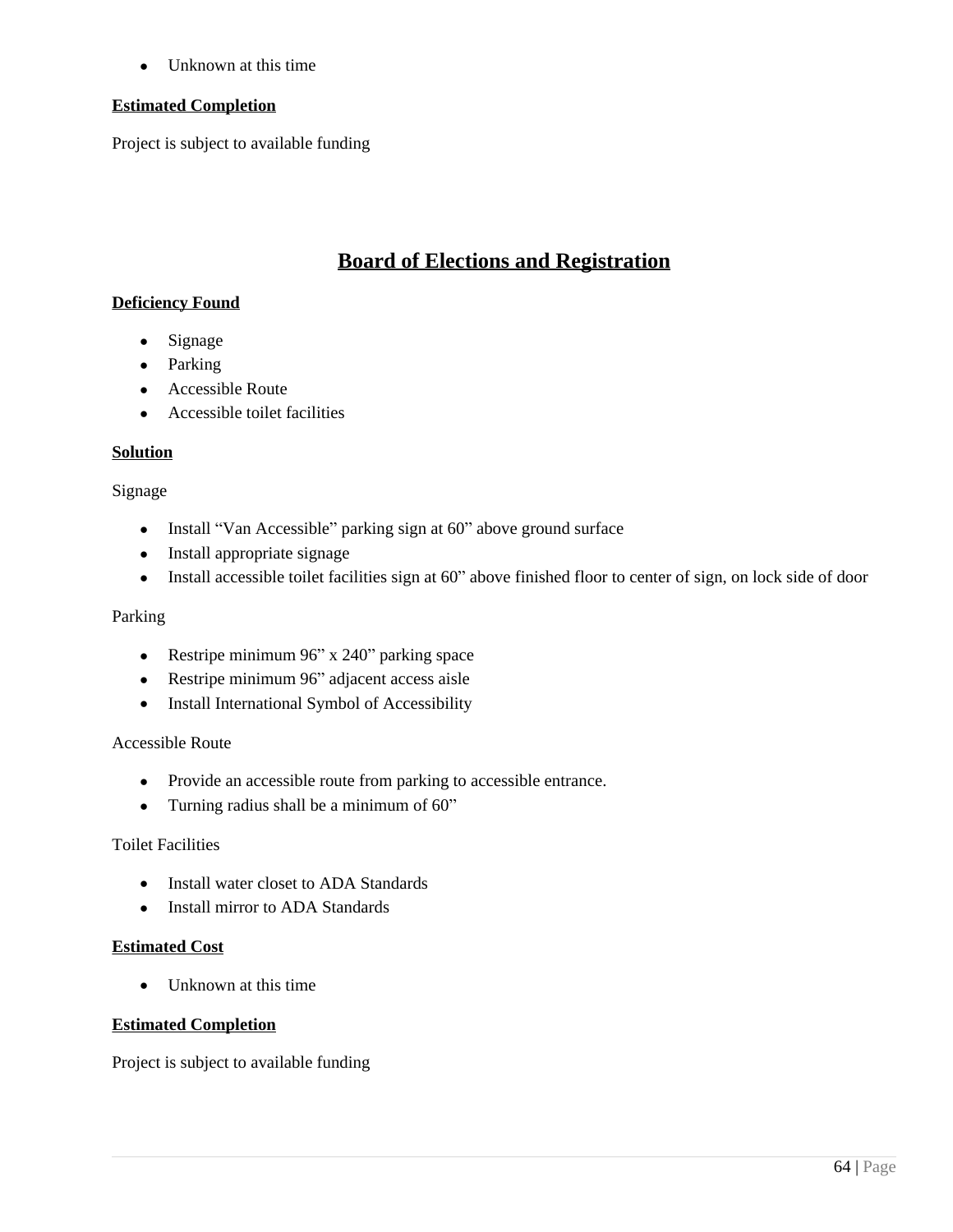## **Health Department and Department of Family and Children Services**

### **Deficiency Found**

- Parking
- Signage

#### **Solution**

## Parking

- Restripe minimum 96" x 240" parking space
- Restripe minimum 96" adjacent access aisle
- Install International Symbol of Accessibility

#### Signage

- Install "Van Accessible" parking sign at 60" above ground surface
- Install appropriate signage
- Install accessible toilet facilities sign at 60" above finished floor to center of sign, on lock side of door

## **Estimated Cost**

 $•$  \$1500

### **Estimated Completion**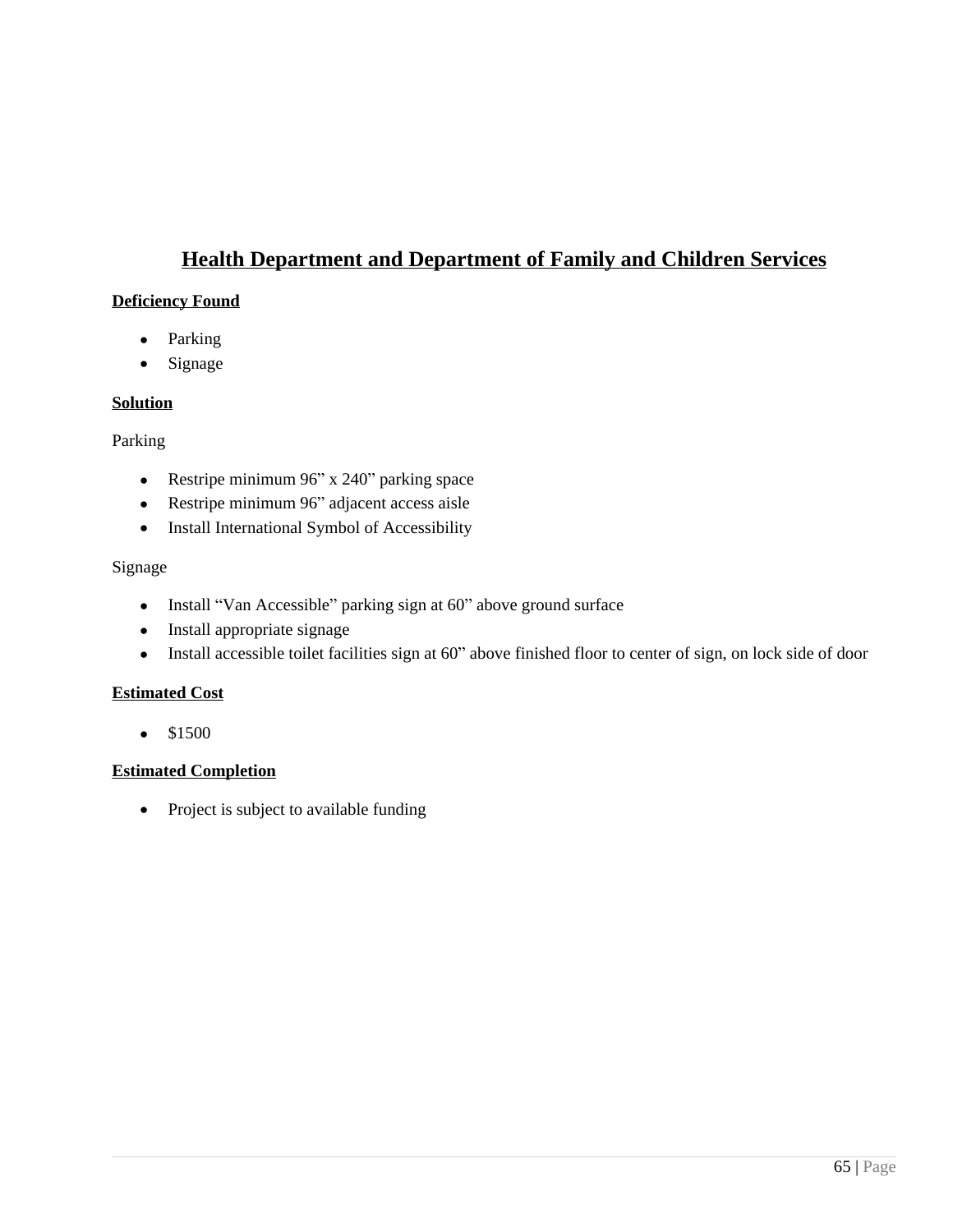## **Senior Center and Transit**

## **Deficiency Found**

- Parking
- Accessible Route

#### **Solution**

Parking

- Restripe minimum 96" x 240" parking space
- Restripe minimum 96" adjacent access aisle
- Install International Symbol of Accessibility

#### Accessible Route

• Install guard rail and handrails for side porch and ramp

#### **Estimated Cost**

 $•$  \$3500

#### **Estimated Completion**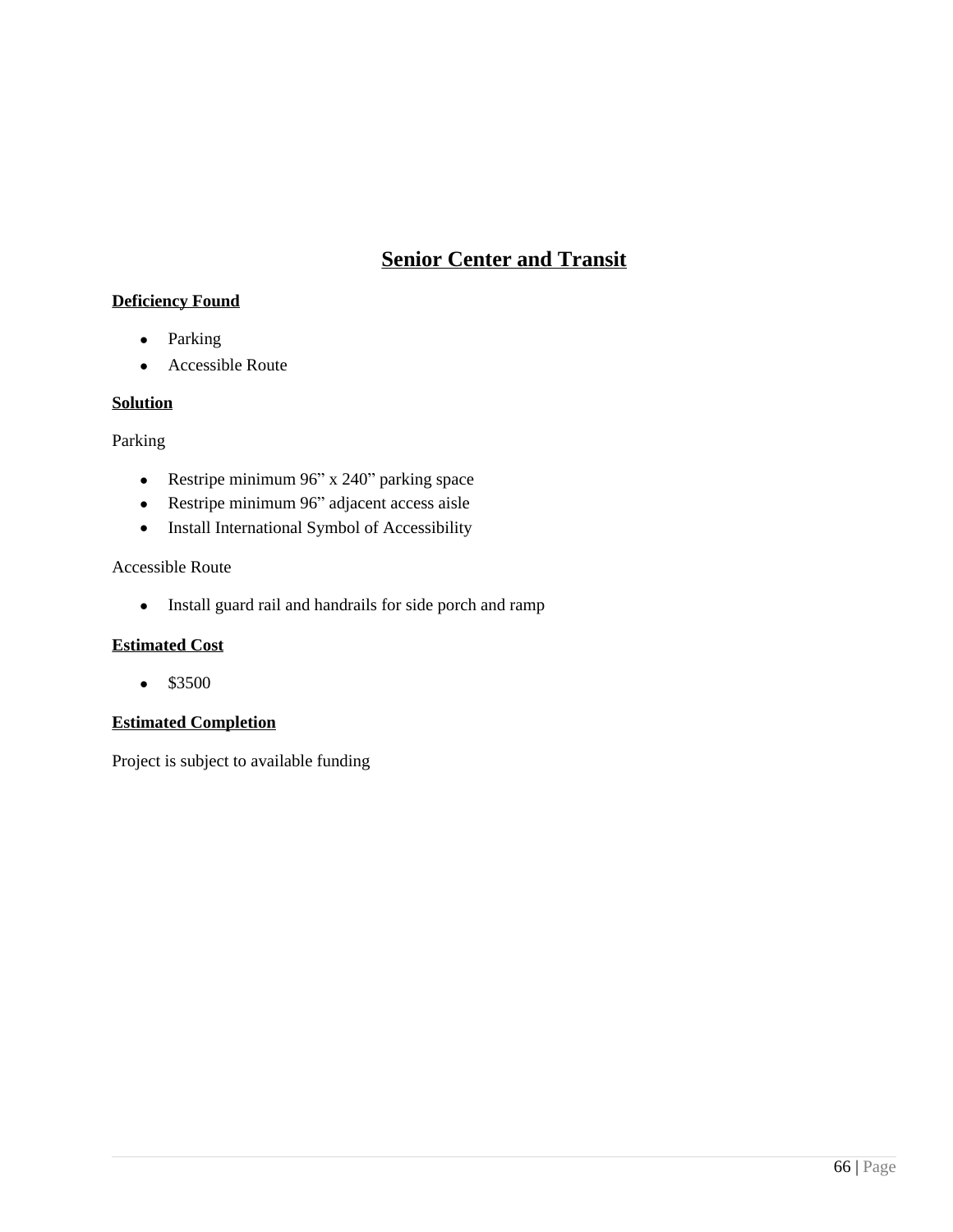## **Public Works**

## **Deficiency Found**

- Signage
- Parking
- Accessible Route
- Accessible toilet facilities
- Drinking Fountain

#### **Solution**

Signage

- Install "Van Accessible" parking sign at 60" above ground surface
- Install appropriate signage
- Install accessible toilet facilities sign at 60" above finished floor to center of sign, on lock side of door

#### Parking

- Install a minimum  $96"$  x  $240"$  parking space
- Install a minimum 96" adjacent access aisle
- Install International Symbol of Accessibility

#### Accessible Route

Repair transition at threshold at the accessible entrance.

#### Toilet Facilities

• Install accessible toilet facilities for women or make accessible bathroom unisex

#### Drinking Fountain

• Install accessible drinking fountain to ADA Standards

### **Estimated Cost**

• Unknown at this time

#### **Estimated Completion**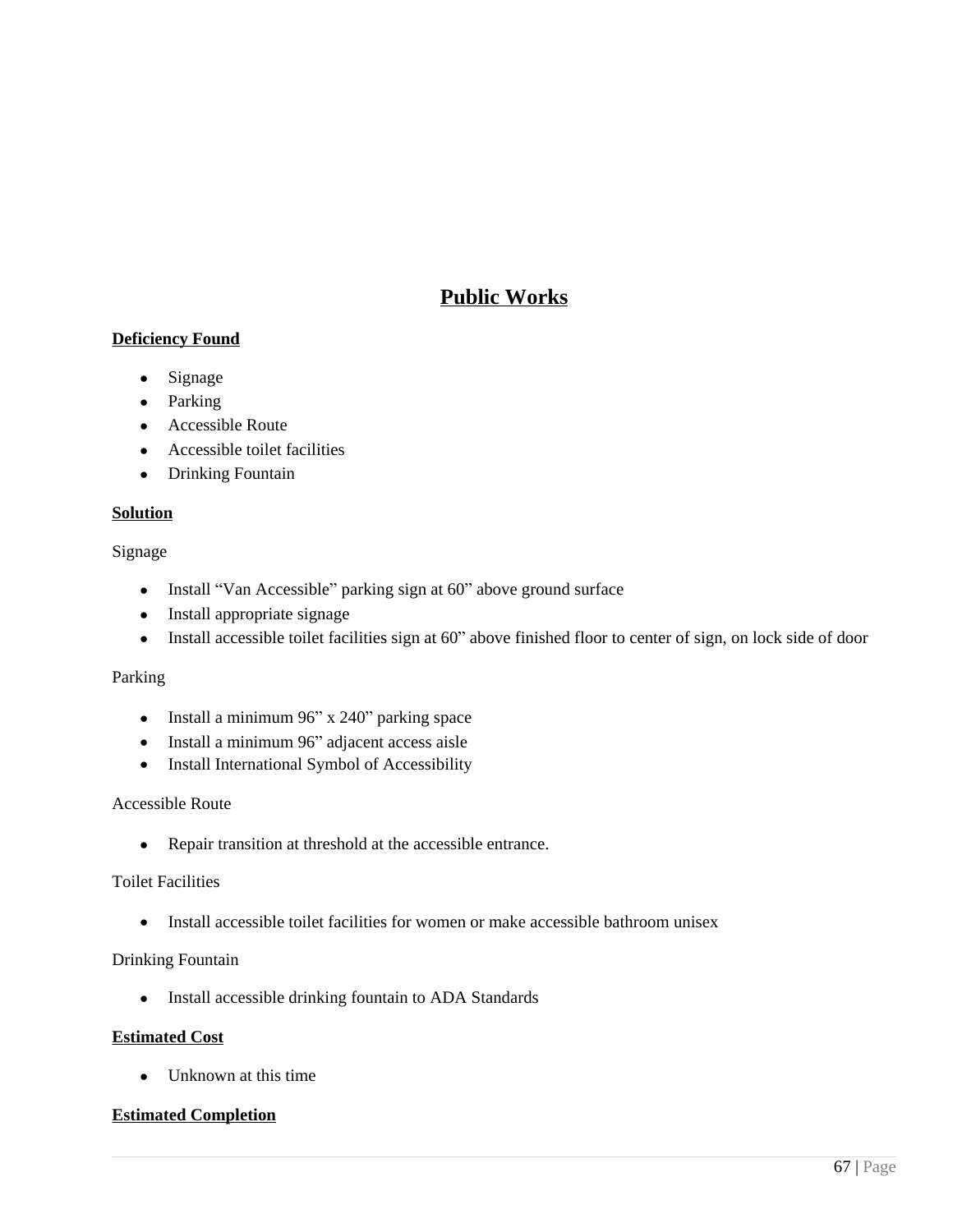## **Animal Control**

## **Deficiency Found**

- Signage
- Parking
- Accessible Route

#### **Solution**

#### Signage

- Install "Van Accessible" parking sign at 60" above ground surface
- Install appropriate signage
- Install accessible toilet facilities sign at 60" above finished floor to center of sign, on lock side of door

#### Parking

- Install a minimum 96" x 240" parking space to ADA Standards
- Install a minimum 96" adjacent access aisle to ADA Standards
- Install International Symbol of Accessibility

#### Accessible Route

• Provide accessible route to the accessible entrance.

#### **Estimated Cost**

• Unknown at this time

#### **Estimated Completion**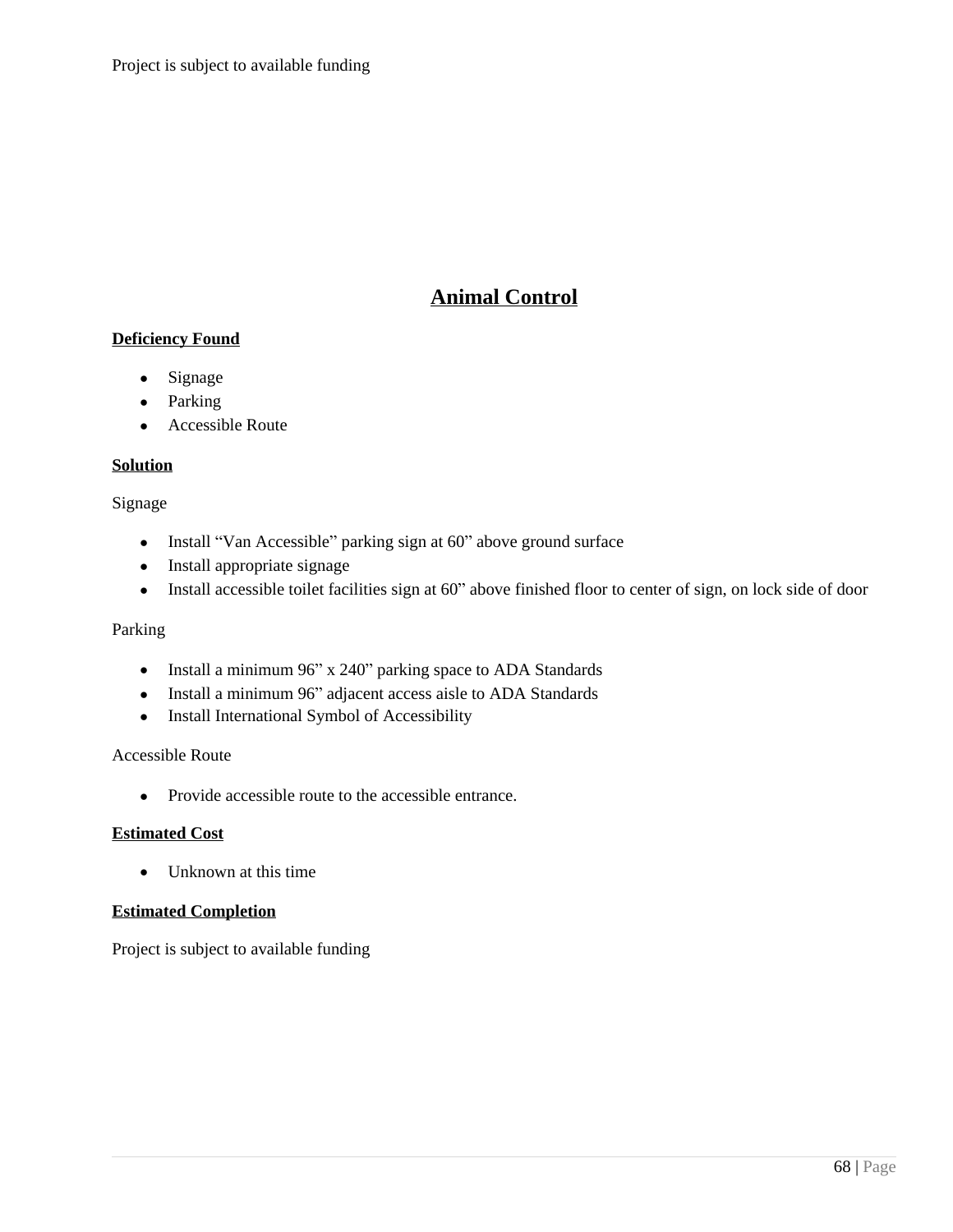## **Sanitation (Scale House)**

### **Deficiency Found**

- Parking
- Signage
- Accessible Route
- Accessible toilet facilities

#### **Solution**

#### Parking

- Install a minimum 96" x 240" parking space to ADA Standards
- Install a minimum 96" adjacent access aisle to ADA Standards
- Install International Symbol of Accessibility

#### Signage

- Install appropriate signage
- Install accessible toilet facilities sign at 60" above finished floor to center of sign, on lock side of door

#### Accessible Route

- Provide an accessible route from parking to accessible entrance.
- Walking surface shall be a minimum of 36", preferable 48" to 60"
- Thresholds shall be a maximum of  $\frac{1}{2}$ " high
- Ramps shall have a maximum slope of 1:12 with a maximum length of 30' between landings
- Install proper door hardware

#### Toilet Facilities

- Install accessible toilet facilities
- Install water closet to ADA Standards
- Install lavatory to ADA standards
- Install grab bars to ADA Standards
- Maintain proper clear floor space for each fixture
- Install mirror to ADA Standards

#### **Estimated Cost**

• Unknown at this time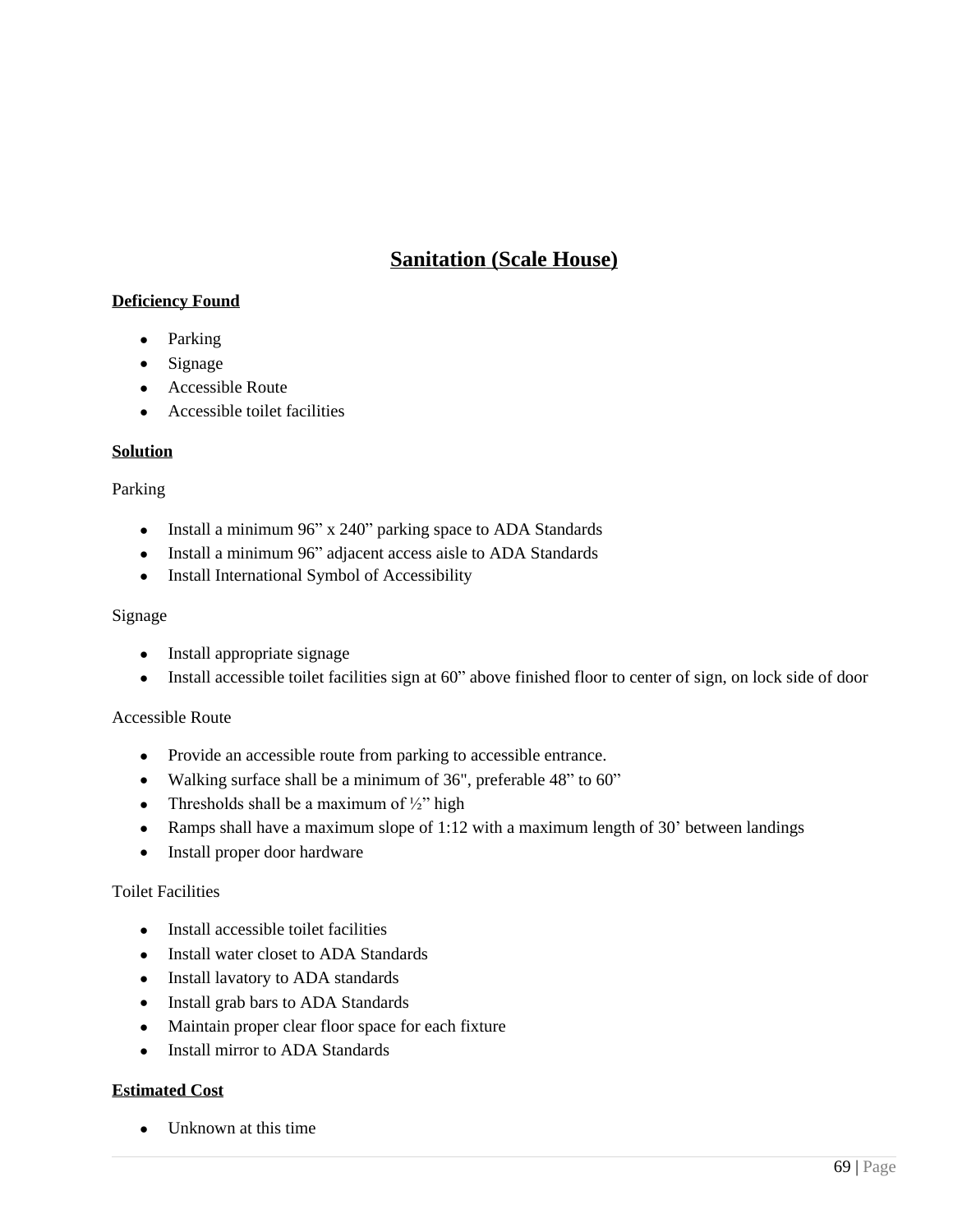## **Estimated Completion**

Project is subject to available funding. Scale house is not open to public.

# **Library**

## **Deficiency Found**

• No Deficiencies

**Solution**

**Estimated Cost**

**Estimated Completion**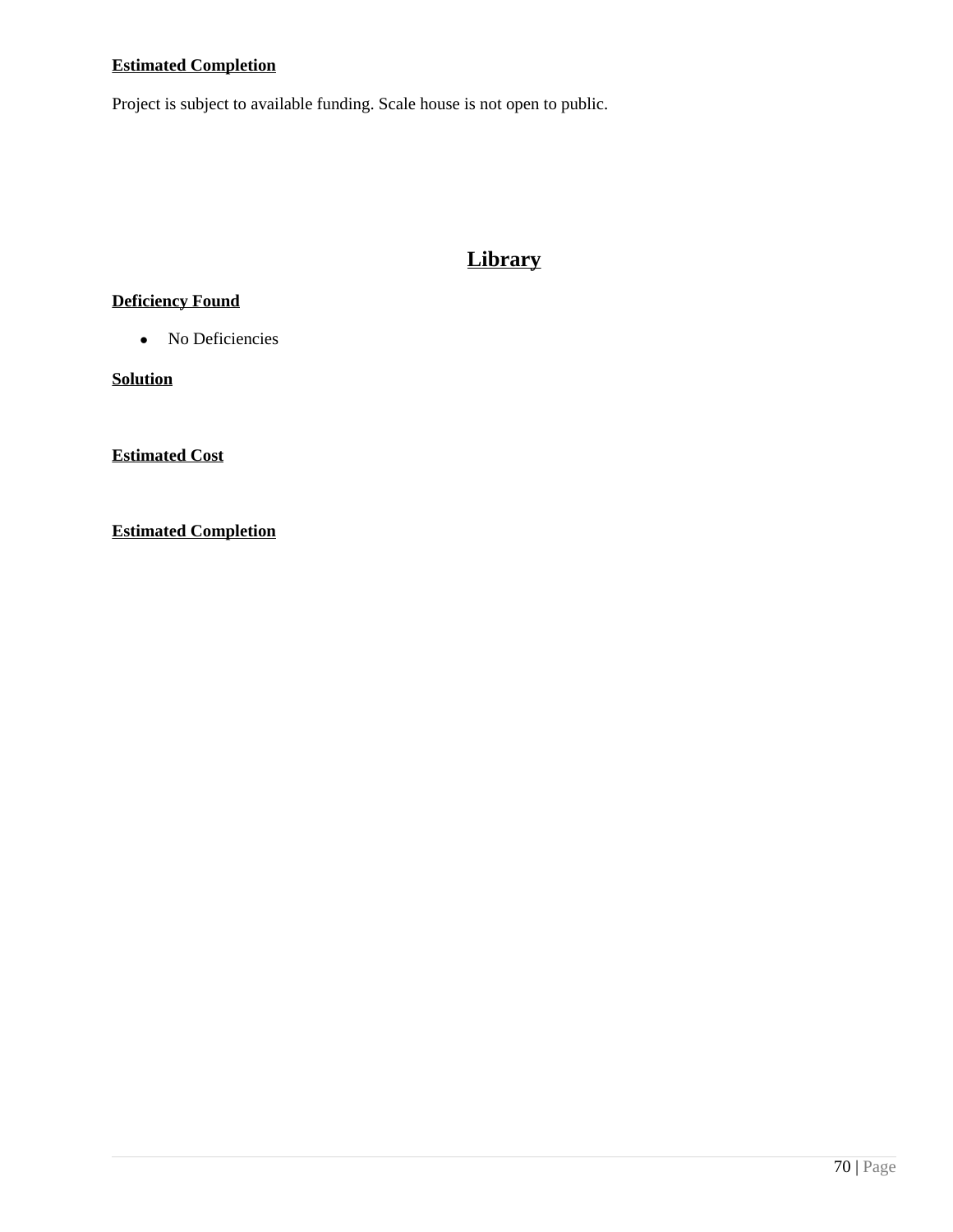## **Recreation Office and Gym**

## **Deficiency Found**

- Signage
- Parking
- Accessible Route
- Toilet Facilities

#### **Solution**

#### Signage

- Install "Van Accessible" parking sign at 60" above ground surface
- Install appropriate signage
- Install accessible toilet facilities sign at 60" above finished floor to center of sign, on lock side of door

#### Parking

- Install a minimum 96" x 240" parking space to ADA Standards
- Install a minimum 96" adjacent access aisle to ADA Standards
- Install International Symbol of Accessibility

#### Accessible Route

Adjust door closures to meet ADA Standards.

#### Toilet Facilities

- Install urinal to ADA Standards
- Install lavatory protection to ADA standards
- Install mirror to ADA Standards

#### **Estimated Cost**

• Unknown at this time

#### **Estimated Completion**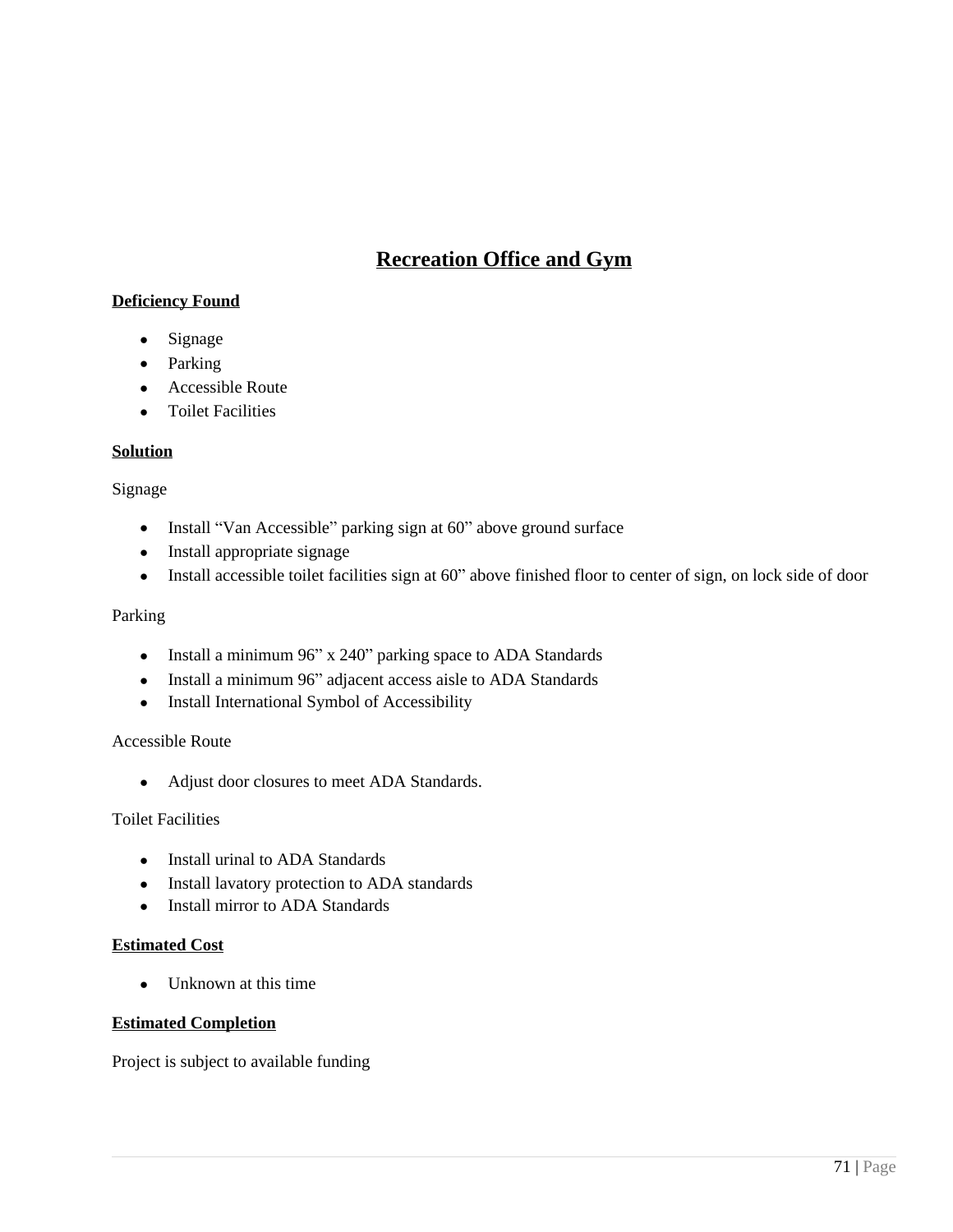# **Aquatic Center**

## **Deficiency Found**

• No Deficiencies

**Solution**

**Estimated Cost**

**Estimated Completion**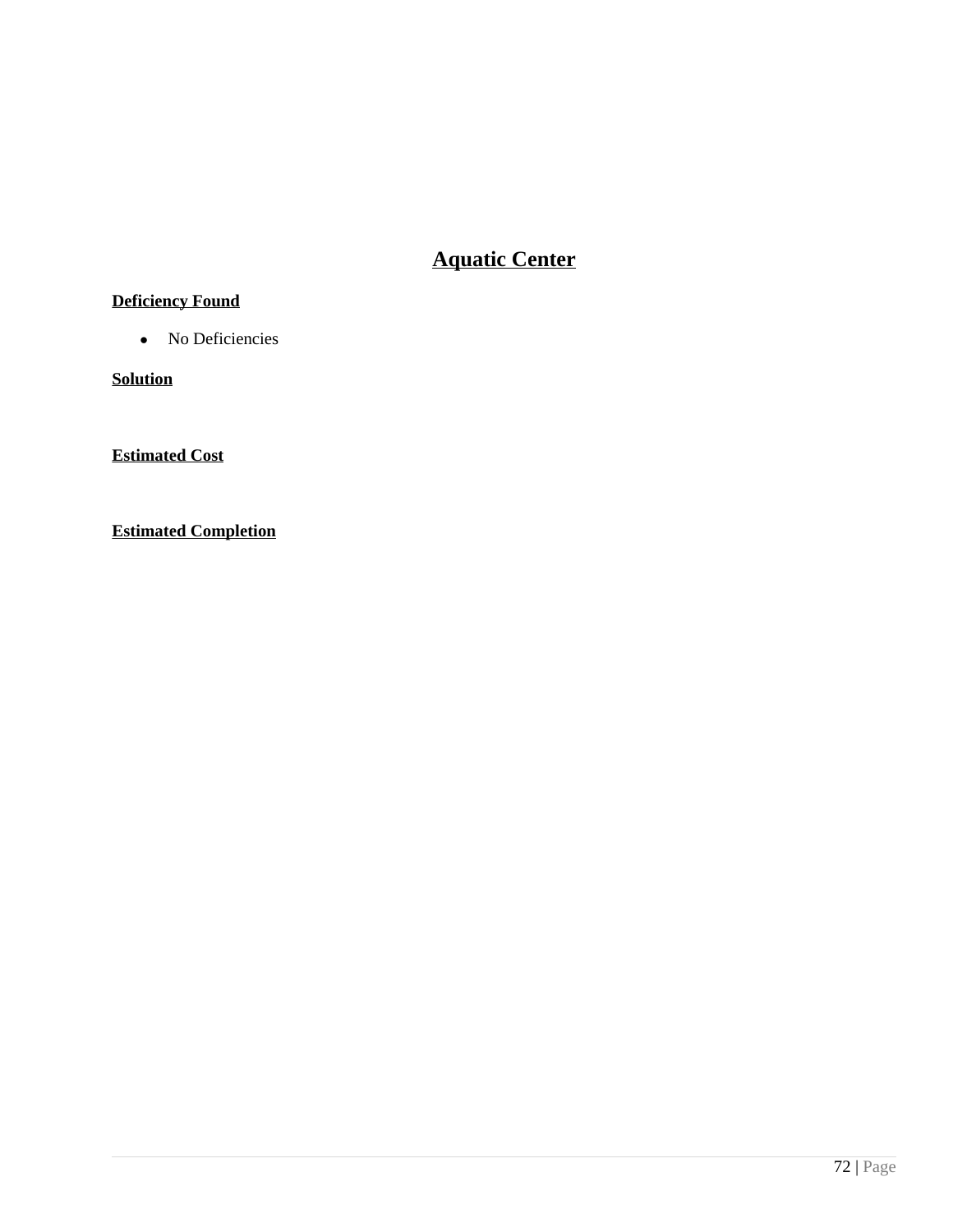# **Heritage Park and Pavilions**

# **Deficiency Found**

- Signage
- Parking
- Accessible Route
- **•** Toilet Facilities
- Drinking Fountains

## **Solution**

## Signage

- Install "Van Accessible" parking sign at 60" above ground surface
- Install appropriate signage
- Install accessible toilet facilities sign at 60" above finished floor to center of sign, on lock side of door

## Parking

- Install a minimum 96" x 240" parking space to ADA Standards near new ball fields
- Install a minimum 96" adjacent access aisle to ADA Standards near new ball fields
- Install International Symbol of Accessibility

#### Accessible Route

- Adjust door closures to meet ADA Standards.
- Install curb ramps to meet ADA Standards
- Adjust thresholds to a maximum of  $\frac{1}{2}$ " at toilet facilities doors
- Install new accessible walkways and viewing areas at new ball fields and other recreation areas

## Toilet Facilities

- Install water closet to ADA Standards
- Install urinal to ADA Standards
- Install lavatory protection to ADA standards
- Install mirror to ADA Standards

#### Drinking Fountain

• Install accessible drinking fountain to ADA Standards

#### **Estimated Cost**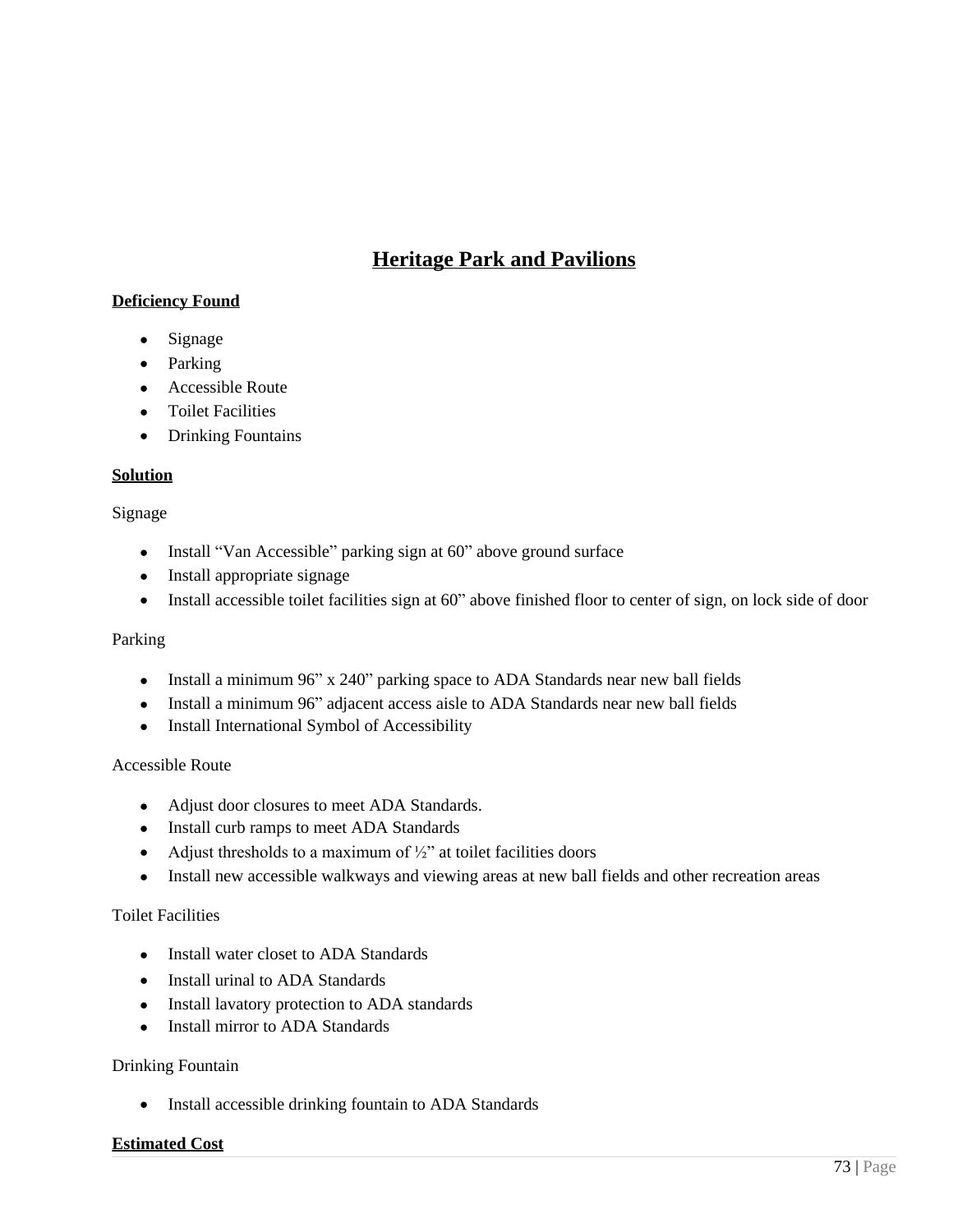• Unknown at this time

## **Estimated Completion**

Project is subject to available funding

# **Municipal Park**

# **Deficiency Found**

- Parking
- Signage
- Accessible Route

## **Solution**

## Signage

- Install appropriate signage
- Install accessible toilet facilities sign at 60" above finished floor to center of sign, on lock side of door

## Parking

- Restripe a minimum 96" x 240" parking space to ADA Standards
- Restripe a minimum 96" adjacent access aisle to ADA Standards
- Install International Symbol of Accessibility

## Accessible Route

- Adjust door closures to meet ADA Standards.
- Install curb ramps to meet ADA Standards
- Install new accessible walkways and viewing areas at new ball fields and other recreation areas

## **Estimated Cost**

• Unknown at this time

## **Estimated Completion**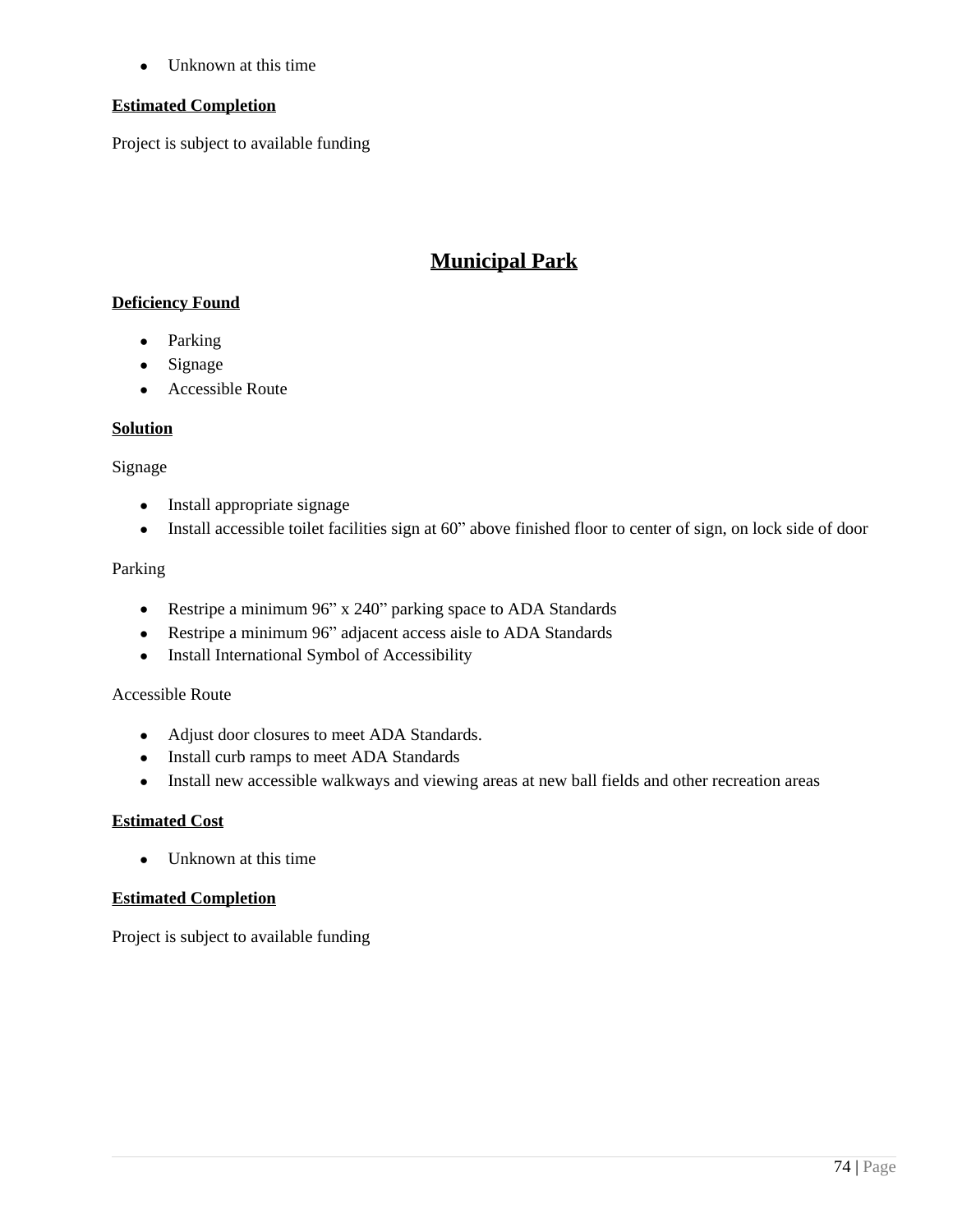# **Fears Road Park & Pavilion**

# **Deficiency Found**

- Signage
- Parking
- Accessible Route

## **Solution**

## Signage

- Install "Van Accessible" parking sign at 60" above ground surface
- Install appropriate signage
- Install accessible toilet facilities sign at 60" above finished floor to center of sign, on lock side of door

## Parking

- Install a minimum  $96$ " x  $240$ " parking space to ADA Standards
- Install a minimum 96" adjacent access aisle to ADA Standards
- Install International Symbol of Accessibility

## Accessible Route

- Install curb ramps to meet ADA Standards
- Install new accessible walkways to toilet facilities, pavilion, play ground and other recreation areas

## **Estimated Cost**

• Unknown at this time

## **Estimated Completion**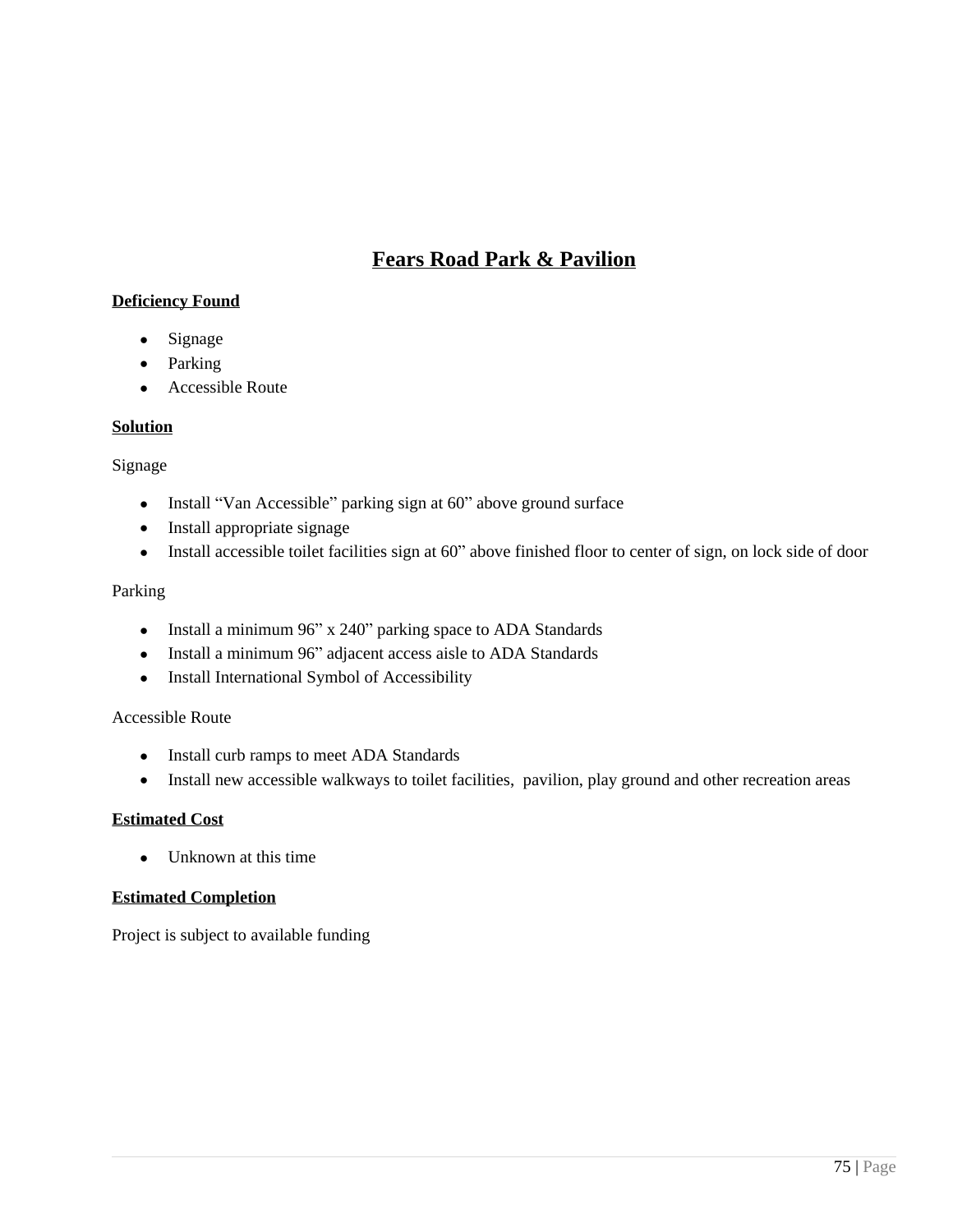# **Agricultural Complex**

# **Deficiency Found**

- Signage
- Parking
- Accessible Route
- Toilet Facilities
- Drinking Fountains

#### **Solution**

#### Signage

- Install "Van Accessible" parking sign at 60" above ground surface
- Install appropriate signage
- Install accessible toilet facilities sign at 60" above finished floor to center of sign, on lock side of door

## Parking

- Install a minimum 96" x 240" parking space to ADA Standards near new ball fields
- Install a minimum 96" adjacent access aisle to ADA Standards near new ball fields
- Install International Symbol of Accessibility

#### Accessible Route

- Install curb ramps to meet ADA Standards
- Install new accessible walkways and viewing areas

#### Toilet Facilities

- Install accessible toilet facilities
- Install water closet to ADA Standards
- Install lavatory to ADA standards
- Install grab bars to ADA Standards
- Maintain proper clear floor space for each fixture
- Install mirror to ADA Standards

#### Drinking Fountain

• Install accessible drinking fountain to ADA Standards

#### **Estimated Cost**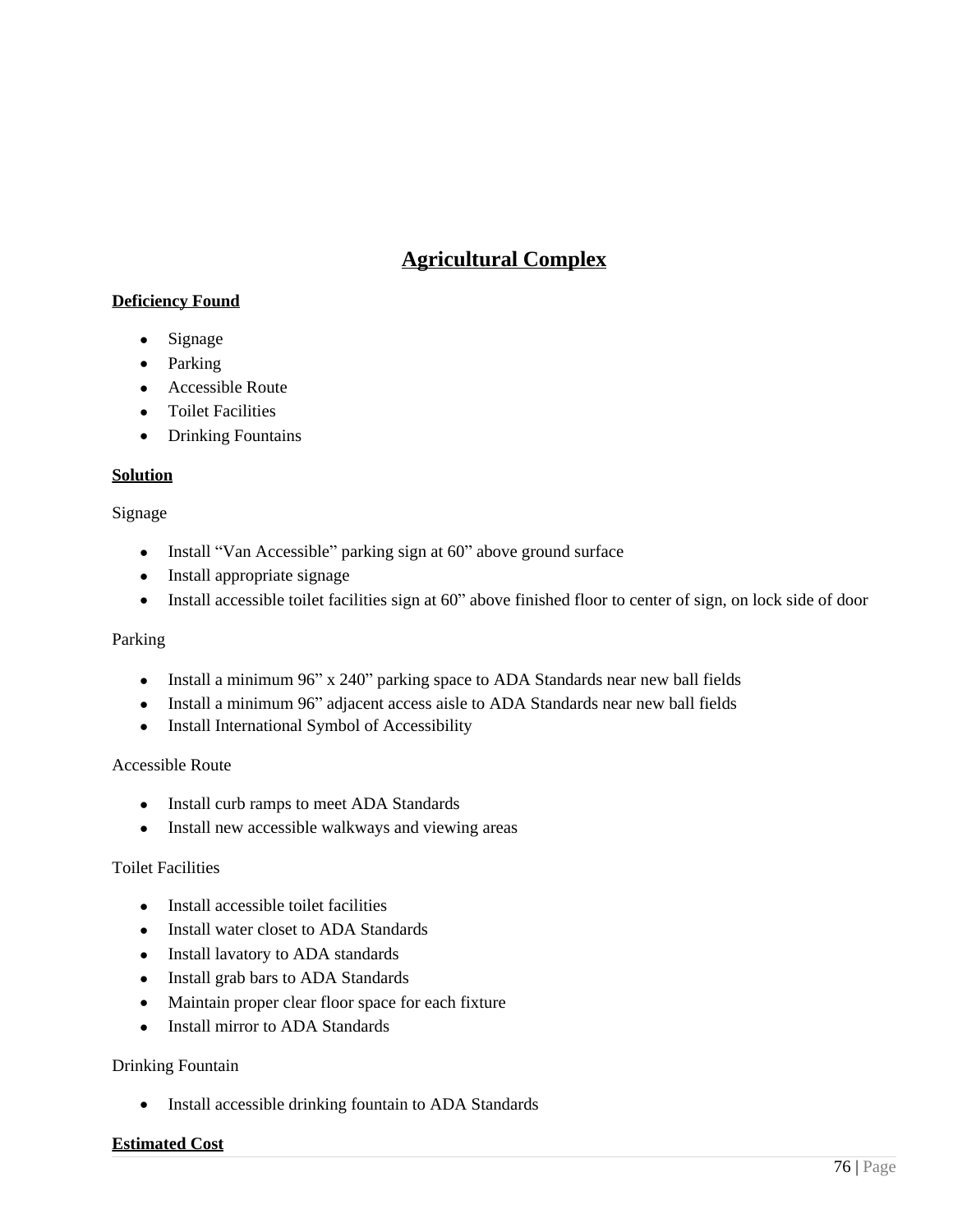• Unknown at this time

## **Estimated Completion**

Project is subject to available funding

# **Head Start**

# **Deficiency Found**

- Signage
- Parking
- Accessible Route
- Toilet Facilities
- Drinking Fountains

## **Solution**

#### Signage

- Install "Van Accessible" parking sign at 60" above ground surface
- Install appropriate signage
- Install accessible toilet facilities sign at 60" above finished floor to center of sign, on lock side of door

## Parking

- Install a minimum 96" x 240" parking space to ADA Standards near new ball fields
- Install a minimum 96" adjacent access aisle to ADA Standards near new ball fields
- Install International Symbol of Accessibility

## Accessible Route

- Adjust door closures to meet ADA Standards.
- Install curb ramps to meet ADA Standards

## Toilet Facilities

• Install lavatory protection to ADA standards

## Drinking Fountain

• Install accessible drinking fountain to ADA Standards

## **Estimated Cost**

• Unknown at this time

## **Estimated Completion**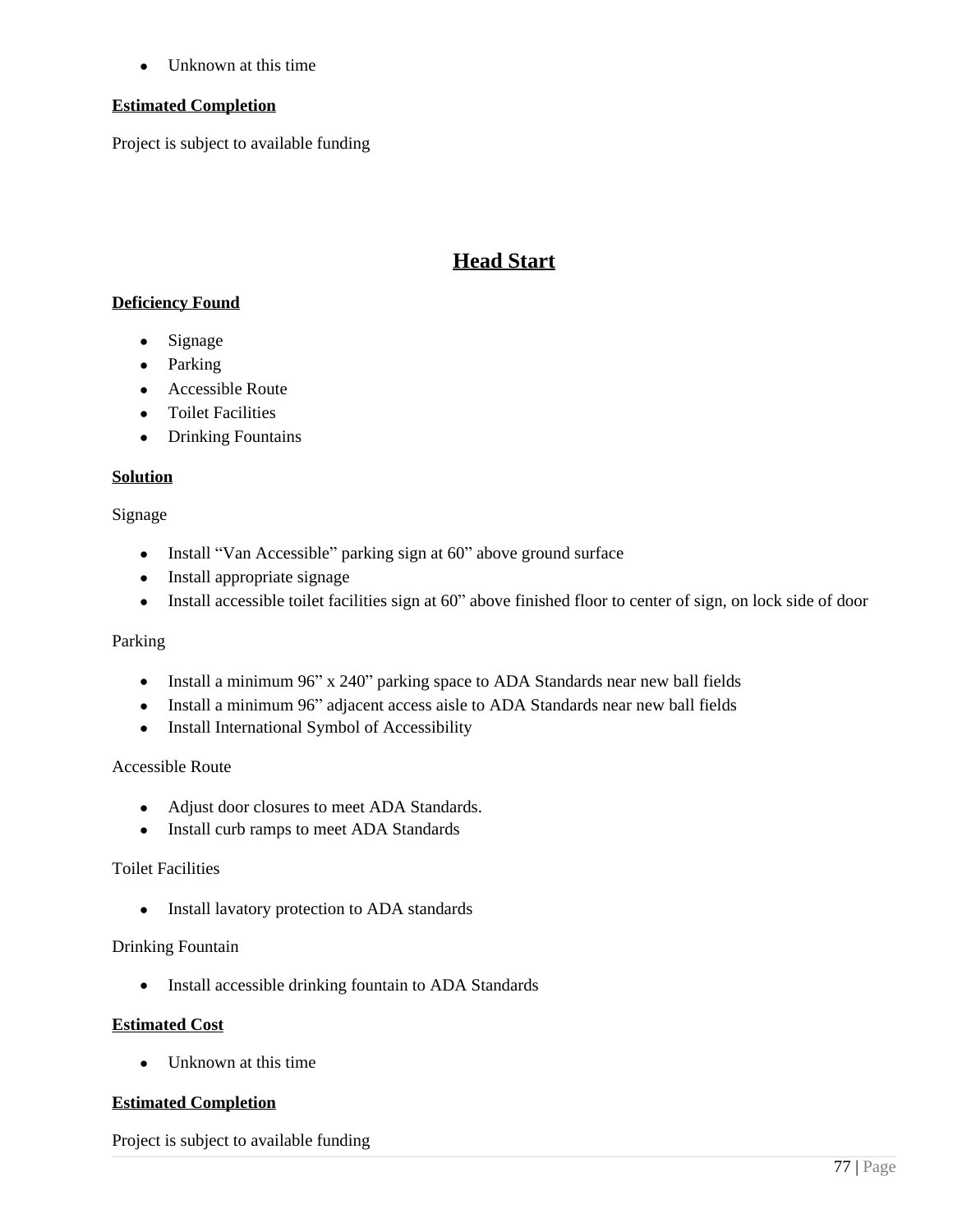# **Natural Resources Conservation Service**

# **Deficiency Found**

- Signage
- Parking
- Toilet Facilities

## **Solution**

#### Signage

- Install "Van Accessible" parking sign at 60" above ground surface
- Install appropriate signage
- Install accessible toilet facilities sign at 60" above finished floor to center of sign, on lock side of door

## Parking

- Install a minimum 96" x 240" parking space to ADA Standards near new ball fields
- Install a minimum 96" adjacent access aisle to ADA Standards near new ball fields
- Install International Symbol of Accessibility

## Toilet Facilities

- Install grab bars to ADA Standards
- Install lavatory protection to ADA standards
- Install mirror to ADA Standards
- Maintain proper clearances per ADA Standards
- Install door hardware to ADA Standards

## **Estimated Cost**

• Unknown at this time

#### **Estimated Completion**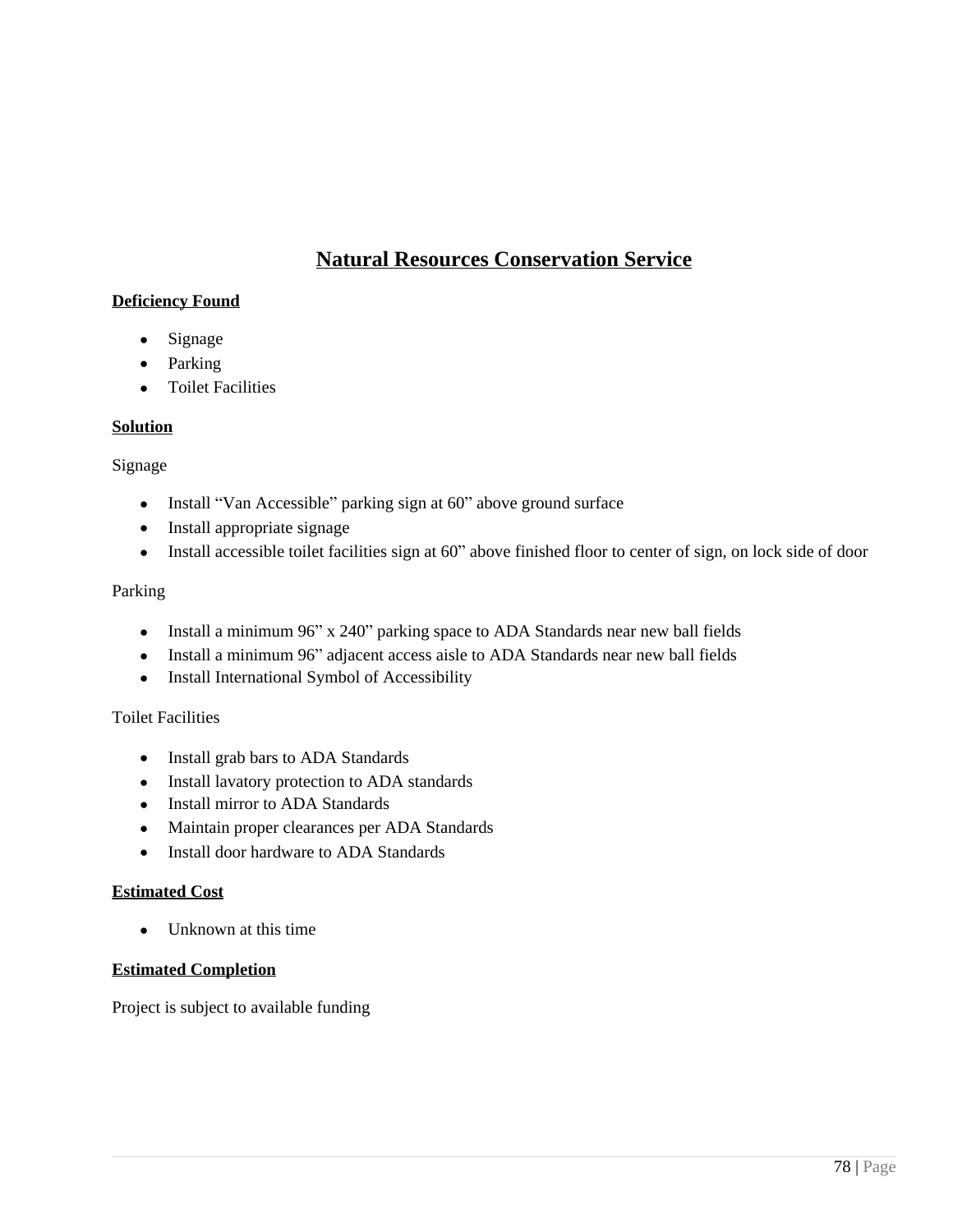# **Old Tax Assessors Office**

# **Deficiency Found**

- Parking
- Signage
- Accessible Route
- Accessible toilet facilities

## **Solution**

#### Parking

- Install a minimum 96" x 240" parking space to ADA Standards
- Install a minimum 96" adjacent access aisle to ADA Standards
- Install International Symbol of Accessibility

#### Signage

- Install appropriate signage
- Install accessible toilet facilities sign at 60" above finished floor to center of sign, on lock side of door

## Accessible Route

- Access hall and doorways are too narrow to be accessible
- Install proper door hardware

## Toilet Facilities

- Install accessible toilet facilities
- Install water closet to ADA Standards
- Install lavatory to ADA standards
- Install grab bars to ADA Standards
- Maintain proper clear floor space for each fixture
- Install mirror and other fixtures to ADA Standards

## **Estimated Cost**

• Unknown at this time

## **Estimated Completion**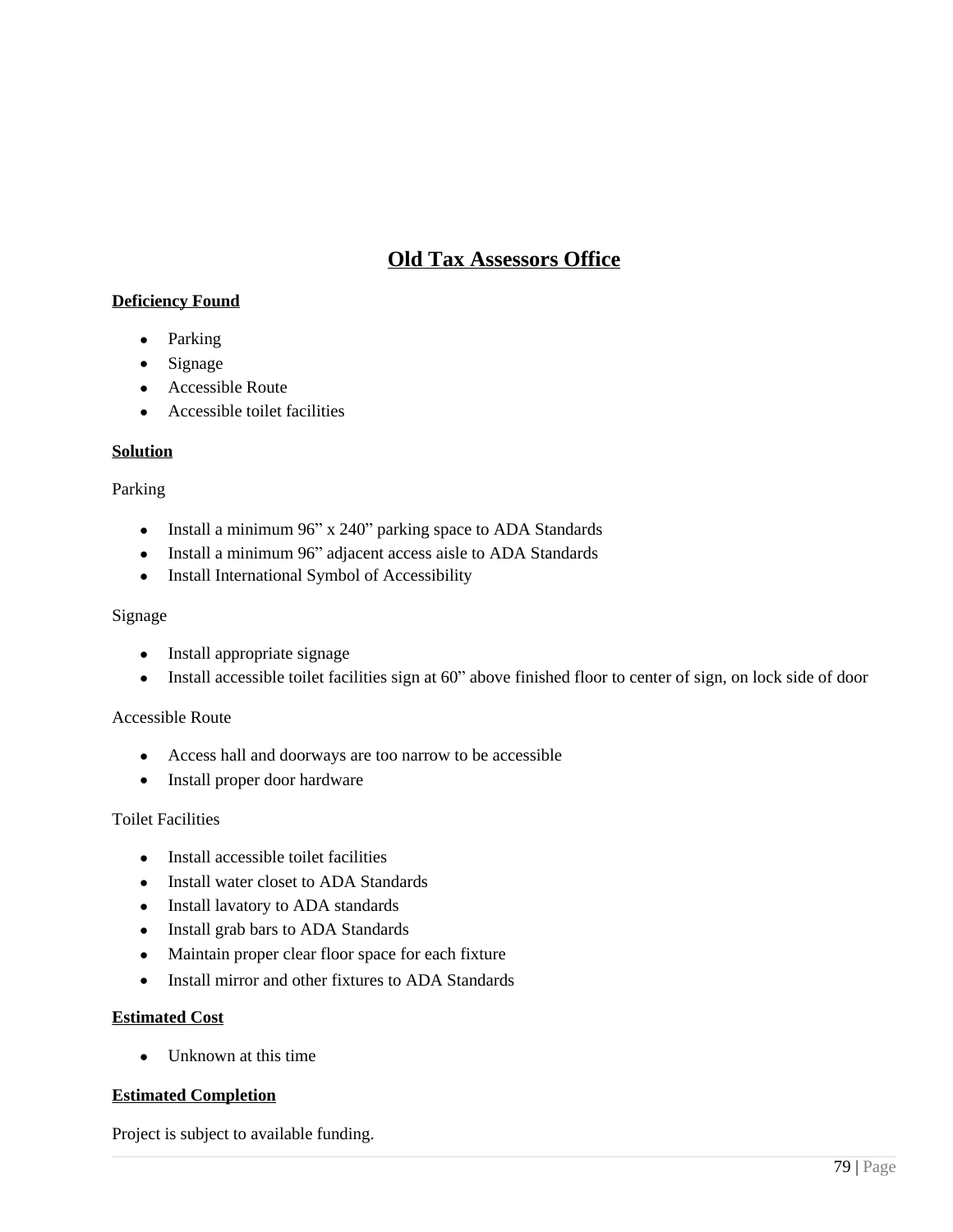# **Old Detention Center**

# **Deficiency Found**

- Signage
- Parking
- Accessible Route
- Toilet Facilities

#### **Solution**

#### Signage

- Install "Van Accessible" parking sign at 60" above ground surface
- Install appropriate signage
- Install accessible toilet facilities sign at 60" above finished floor to center of sign, on lock side of door

#### Parking

- Install a minimum 96" x 240" parking space to ADA Standards near new ball fields
- Install a minimum 96" adjacent access aisle to ADA Standards near new ball fields
- Install International Symbol of Accessibility

## Accessible Route

- Adjust door closures to meet ADA Standards.
- Install curb ramps to meet ADA Standards

## Toilet Facilities

- Install lavatory protection to ADA standards
- Install grab bars to ADA Standards
- Maintain proper clear floor space for each fixture
- Install mirror and other fixtures to ADA Standards

## **Estimated Cost**

• Unknown at this time

## **Estimated Completion**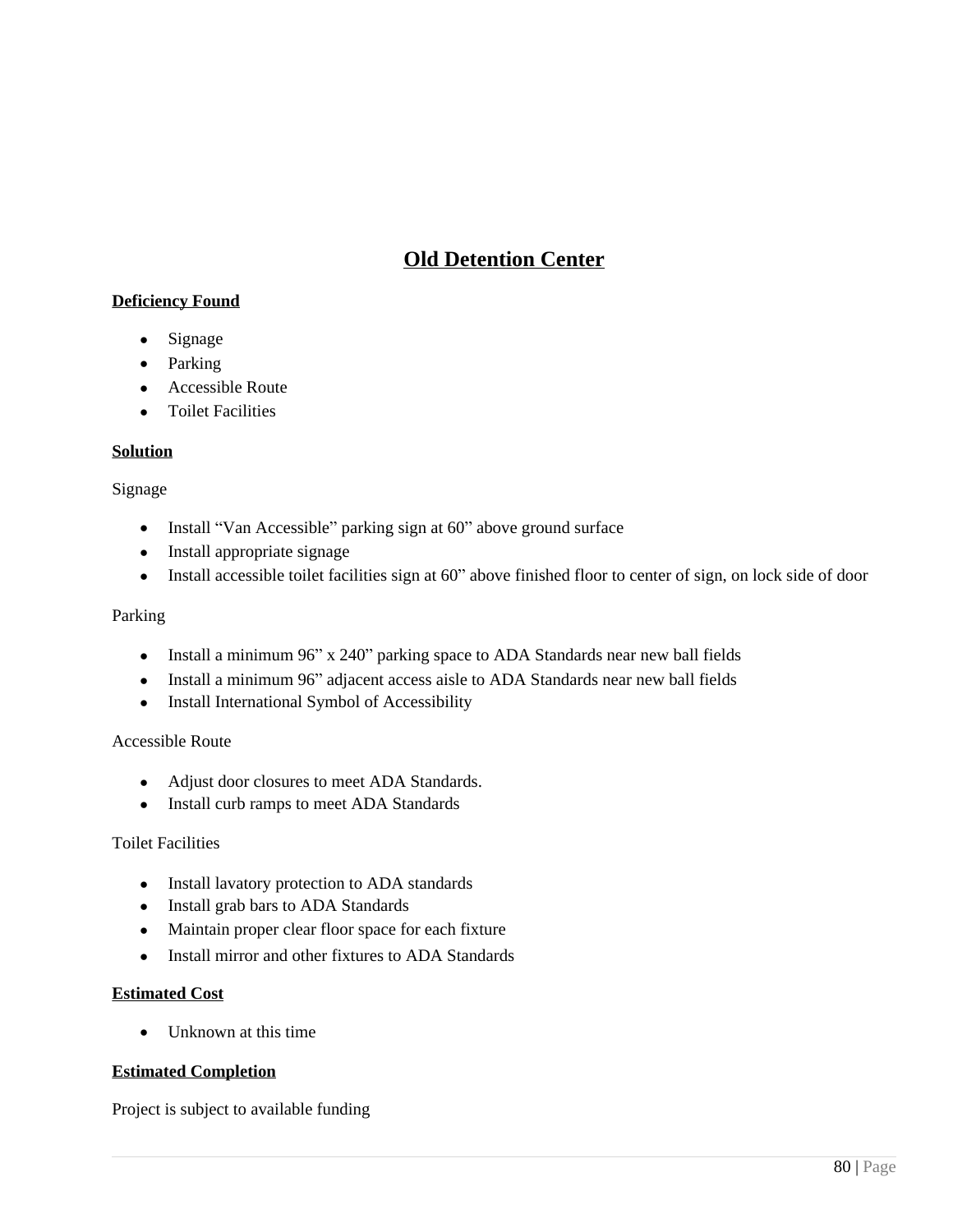# **Old Commissioners Office**

# **Deficiency Found**

- Parking
- Signage
- Accessible Route
- Accessible toilet facilities

#### **Solution**

#### Parking

- Install a minimum  $96$ " x  $240$ " parking space to ADA Standards
- Install a minimum 96" adjacent access aisle to ADA Standards
- Install International Symbol of Accessibility

#### Signage

- Install appropriate signage
- Install accessible toilet facilities sign at 60" above finished floor to center of sign, on lock side of door

## Accessible Route

- Install accessible ramp to accessible entrance
- Install curb ramp to ADA Standards
- Install proper door hardware

#### Toilet Facilities

- Install accessible toilet facilities
- Install water closet to ADA Standards
- Install lavatory to ADA standards
- Install grab bars to ADA Standards
- Maintain proper clear floor space for each fixture
- Install mirror and other fixtures to ADA Standards

#### **Estimated Cost**

• Unknown at this time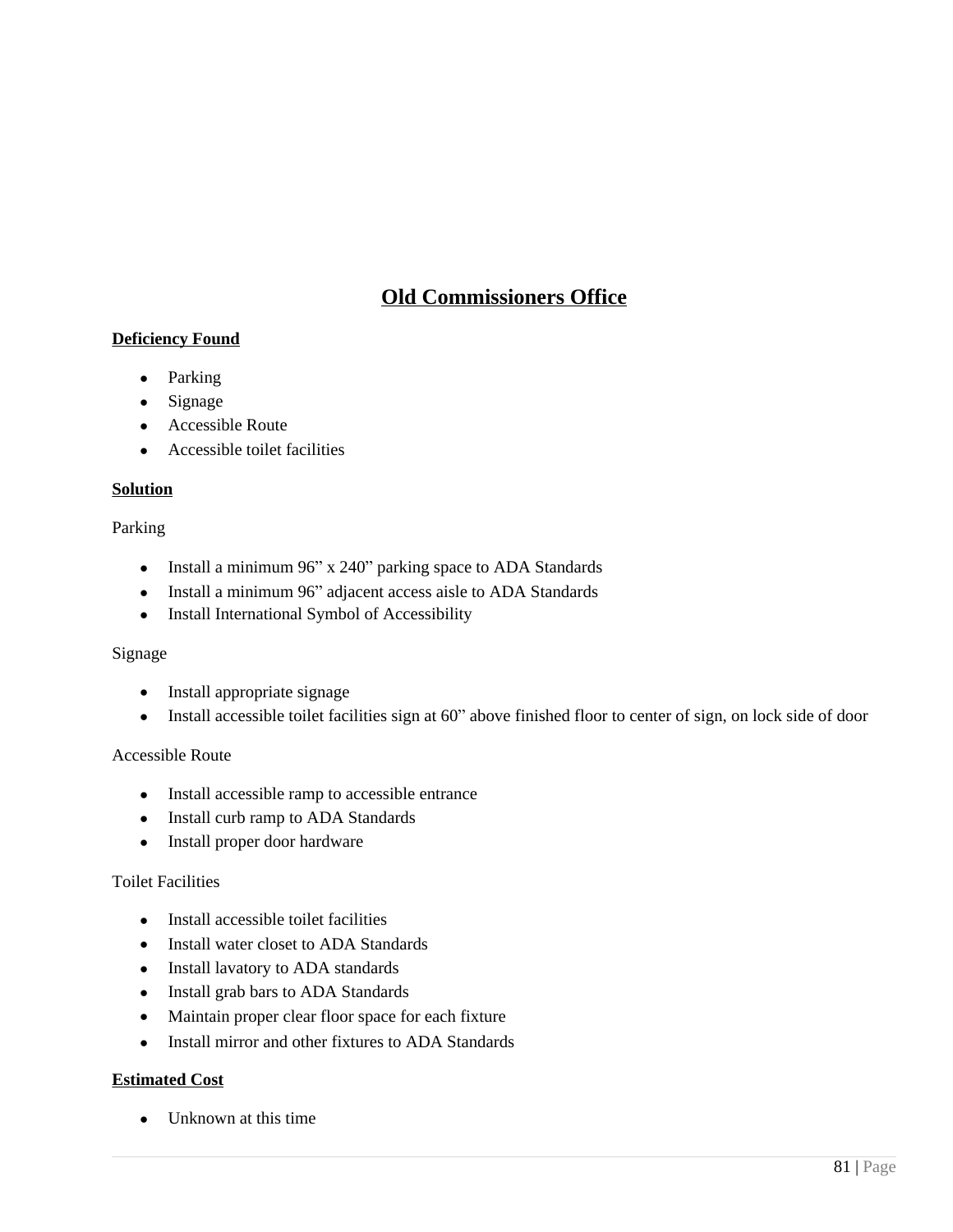## **Estimated Completion**

Project is subject to available funding.

# **Old Health Department**

# **Deficiency Found**

- Parking
- Signage
- Accessible Route

#### **Solution**

Parking

- Restripe minimum 96" x 240" parking space
- Restripe minimum 96" adjacent access aisle
- Install International Symbol of Accessibility

## Signage

• Install "Van Accessible" parking sign at 60" above ground surface

## Accessible Route

• Install curb stop or curb rail on ramp

## **Estimated Cost**

 $•$  \$500

# **Estimated Completion**